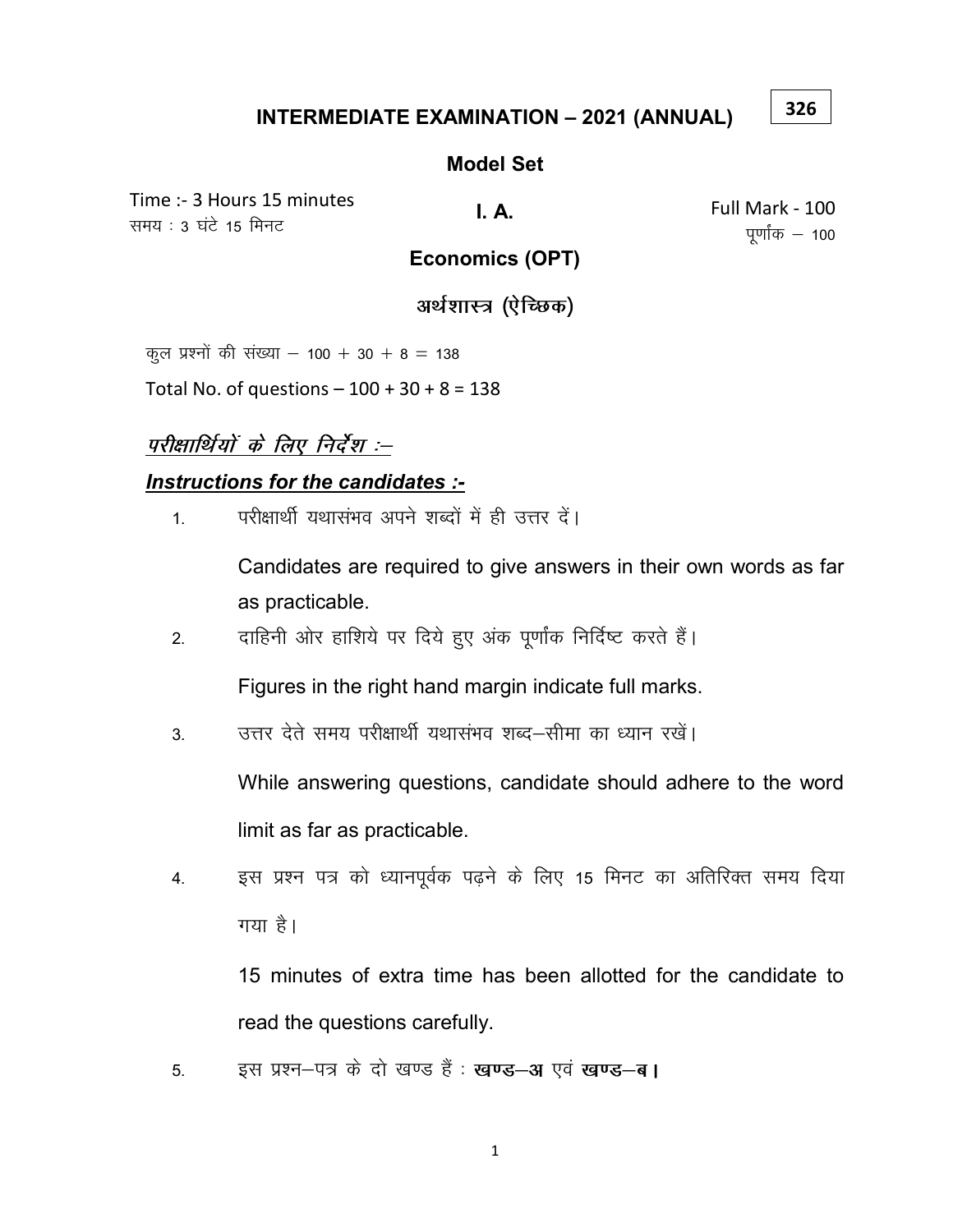This question paper has two sections : Section-A and Section-B.

6. खण्ड–अ में 100 वस्तुनिष्ठ प्रश्न हैं, जिनमें से किन्हीं 50 प्रश्नों के उत्तर देना अनिवार्य है (प्रत्येक प्रश्न के लिए 1 अंक निर्धारित है)। 50 प्रश्नों से अधिक के उत्तर दिये जाने की स्थिति में प्रथम 50 उत्तरों का ही मूल्यांकन किया जायेगा। वस्तुनिष्ठ प्रश्नों के सही उत्तर को उपलब्ध कराये गये OMR- शीट (उत्तर पत्रक) में दिये गये सही वृत्त में काले / नीले बॉल पेन से अंकित करें। किसी भी प्रकार के व्हाइटनर / तरल पदार्थ / ब्लेड / नाखन आदि का OMR शीट में प्रयोग करना मना है, अन्यथा परीक्षा परिणाम अमान्य होगा।

In Section-A, there are 100 objective type questions out of which it is compulsory to answer any 50 questions (each carrying 1 mark). If more than 50 questions are answered, the first 50 answers will be evaluated. Darken the appropriate circle for correct answer of objective questions with black/blue ball pen on OMR Answer Sheet provided to you. Do not use Whitener/Liquid/Blade/Nail on OMR Sheet, otherwise the result will be invalid.

7. स्वण्ड-ब में 30 लघुउत्तरीय प्रश्न हैं, (प्रत्येक के लिए 2 अंक निर्धारित है) जिनमें से किन्हीं 15 प्रश्नों के उत्तर देना अनिवार्य है। इसके अतिरिक्त खण्ड–ब में 8 दीर्घ उत्तरीय प्रश्न भी दिए गए हैं (प्रत्येक प्रश्न के लिए 5 अंक निर्धारित हैं), जिनमें से किन्हीं 4 प्रश्नों के उत्तर देना अनिवार्य है।

2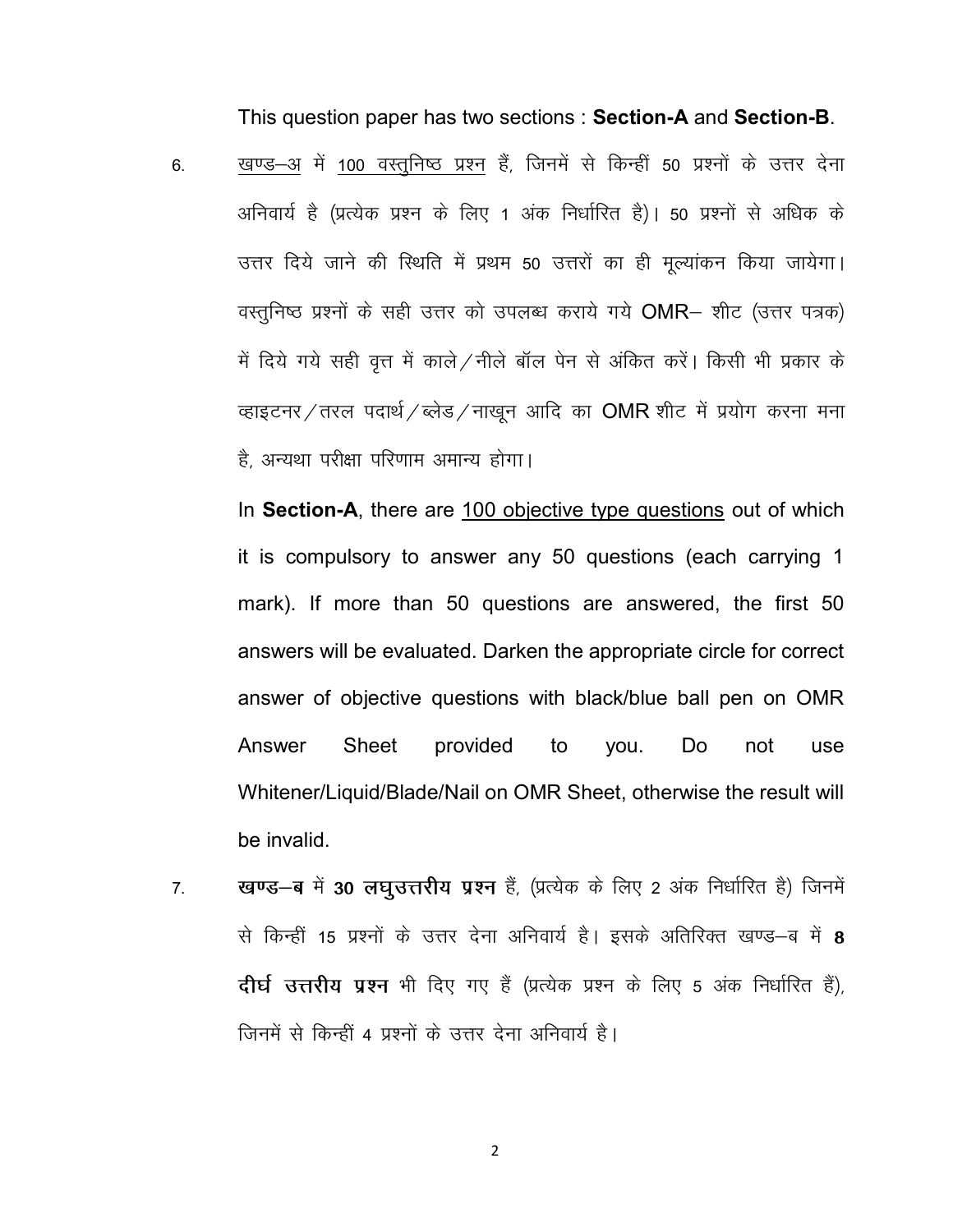In Section-B, there are 30 Short answer type questions (each carrying 2 marks), out of which any 15 questions are to be answered. Apart from this, there are 8 Long answer type questions, (each carrying 5 marks), out-of which any 4 questions are to be answered.

8. विश्मी तरह के इलेक्ट्रॉनिक उपकरण का प्रयोग पूर्णतया वर्जित है।

Use of any electronic appliances is strictly prohibited.

### खण्ड-अ  $/$  Section - A

### वस्तुनिष्ठ प्रश्न / Objective Type Questions

प्रश्न संख्या 1 से 100 तक के प्रत्येक प्रश्न के साथ चार विकल्प दिए गए हैं, जिनमें से एक विकल्प सही है। अपने द्वारा चुने गये सही विकल्प को OMR-शीट पर चिन्हित करें। किन्हीं 50 प्रश्नों का उत्तर दें। 50 प्रश्नों से अधिक के उत्तर दिए जाने की स्थिति में प्रथम 50 उत्तरों का ही मूल्यांकन किया जाएगा।  $(50x1=50)$ 

Question Nos. 1 to 100 have four options, out of which only one is correct. You have to mark, your selected option, on the given OMR-Sheet. Answer any 50 questions. If more than 50 questions are answered, the first 50 answers will be evaluated. (50x1=50)

1. अर्थव्यवस्था को वर्गीकृत किया जा सकता है–

| A. पूँजीवादी अर्थव्यवस्था में | B. समाजवादी अर्थव्यवस्था में |
|-------------------------------|------------------------------|
| C. मिश्रित अर्थव्यवस्था में   | D. इनमें से सभी              |
| Economy may be classified as- |                              |

3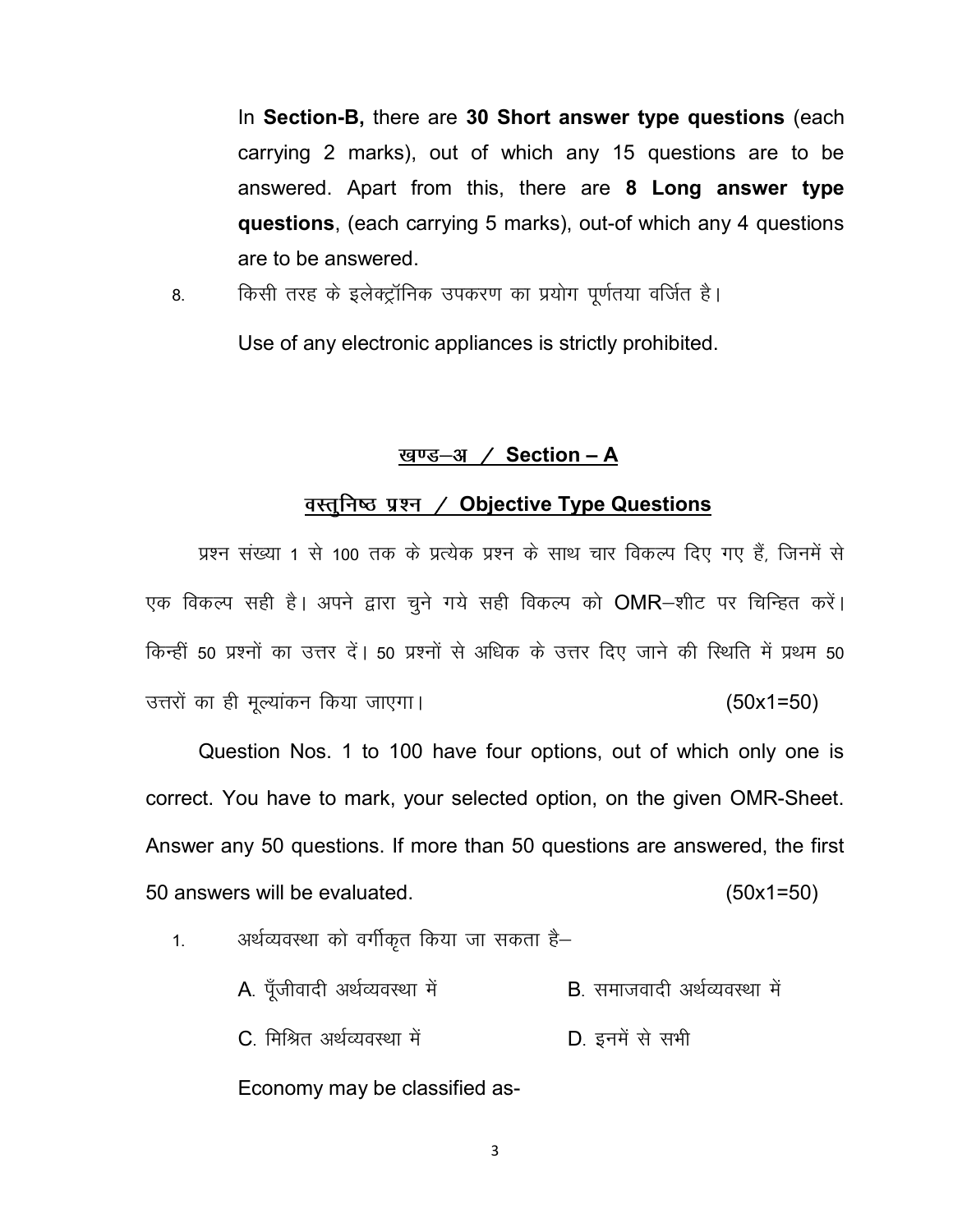|    | A. Capitalist Economy                                         | <b>B.</b> Socialist Economy |
|----|---------------------------------------------------------------|-----------------------------|
|    | C. Mixed Economy                                              | D. All of these             |
| 2. | ''अर्थशास्त्र चयन का तर्कशास्त्र है।'' किसने कहा?             |                             |
|    | A. हिक्स                                                      | <b>B</b> . कीन्स            |
|    | C. रॉबिन्स                                                    | $D.$ मार्शल                 |
|    | Who said "Economics is the Logic of choice"?                  |                             |
|    | A. Hicks                                                      | <b>B.Keynes</b>             |
|    | C. Robbins                                                    | D. Marshal                  |
| 3. | उस वक्र का नाम बताएँ जो किसी देश की आर्थिक समस्या दर्शाता है– |                             |
|    | A. लागत वक्र                                                  | <b>B</b> . माँग वक्र        |
|    | C. उदासीनता वक्र                                              | D. उत्पादन संभावना वक्र     |
|    | Mention the name of the curve which shows economic problem of |                             |
|    | a country.                                                    |                             |
|    | A. Cost Curve                                                 |                             |
|    | <b>B. Demand Curve</b>                                        |                             |
|    | C. Indifference Curve                                         |                             |
|    | D. Production Possibility Curve                               |                             |
| 4. | उपभोक्ता व्यवहार का अध्ययन किया जाता है –                     |                             |
|    | A. सूक्ष्म अर्थशास्त्र में                                    | B. व्यापक अर्थशास्त्र में   |
|    | C. आय सिद्धान्त में                                           | D. इनमें से कोई नहीं        |
|    | Consumer Behaviour is studied in-                             |                             |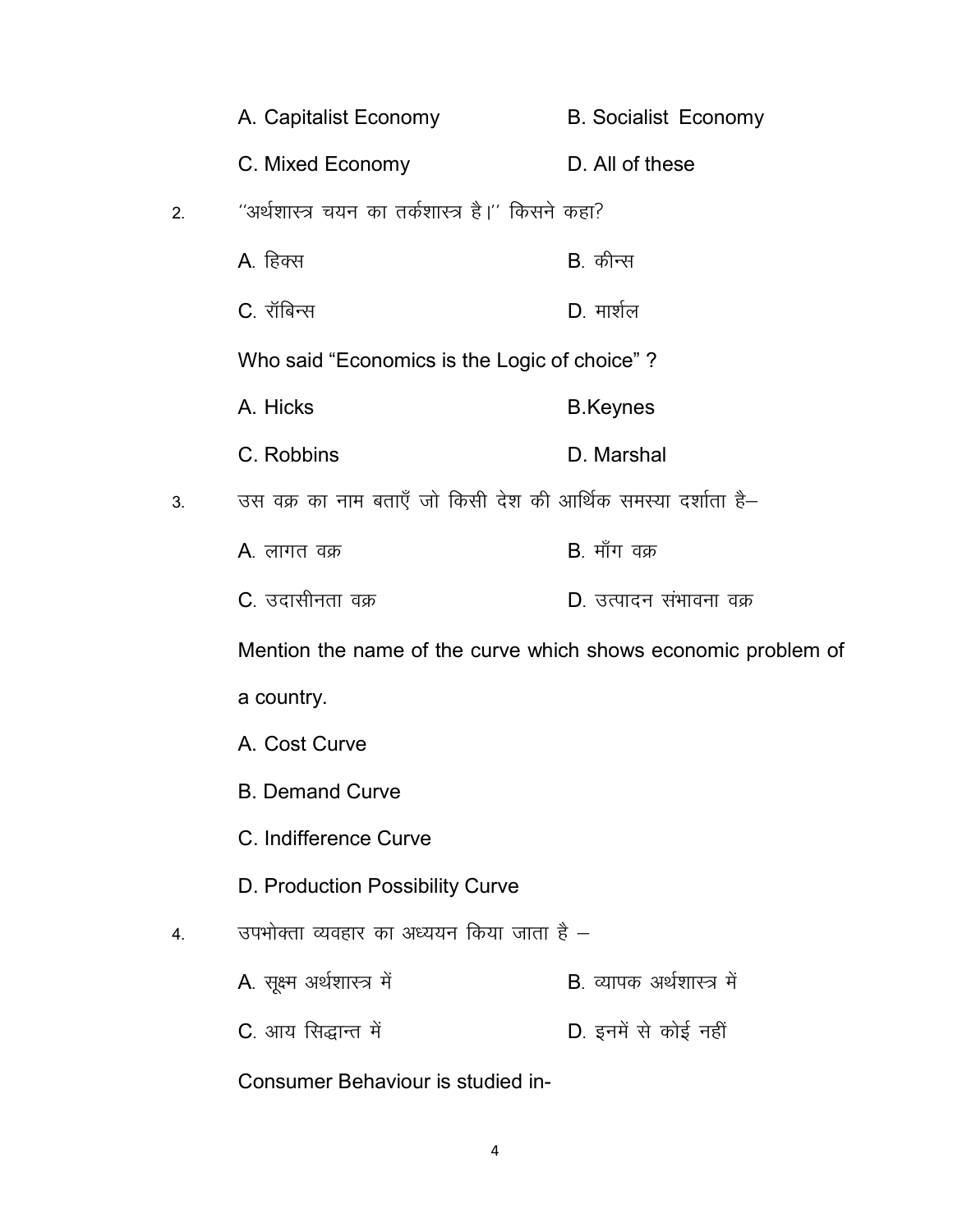|    | A. Micro Economics                                                 | <b>B. Macro Economics</b>         |
|----|--------------------------------------------------------------------|-----------------------------------|
|    | C. Income Theory                                                   | D. None of these                  |
| 5. | ऐसी वस्तुएँ जिनका एक दूसरे के बदले प्रयोग किया जाता है, कहलाता है– |                                   |
|    | A. पूरक वस्तुएँ                                                    | <b>B</b> . स्थानापन्न वस्तुएँ     |
|    | C. आरामदायक वस्तुएँ                                                | D. इनमें से कोई नहीं              |
|    | Goods which can alternatively be used for each other are called-   |                                   |
|    | A. Complementary goods                                             | <b>B.</b> Substitute goods        |
|    | C. Comfort goods                                                   | D. None of these                  |
| 6. | गिफिन वस्तुओं के लिए कीमत मांग की लोच होती है–                     |                                   |
|    | A. ऋणात्मक                                                         | <b>B</b> . धनात्मक                |
|    | C. शून्य                                                           | D. इनमें से कोई नहीं              |
|    | For Giffen goods price elasticity of demand is-                    |                                   |
|    | A. Negative                                                        | <b>B.</b> Positive                |
|    | C. Zero                                                            | D. None of these                  |
| 7. | अल्पकालीन उत्पादन फलन निम्न में से कौन संबंधित है?                 |                                   |
|    | A मांग का नियम                                                     | B. परिवर्त्तनशील अनुपातों का नियम |
|    | $C$ पैमाने के प्रतिफल का नियम                                      | D. मांग की लोच                    |
|    | Which of the following is related Short - Run Production Function? |                                   |
|    | A. Law of Demand                                                   |                                   |
|    | B. Law of Variable Proportions                                     |                                   |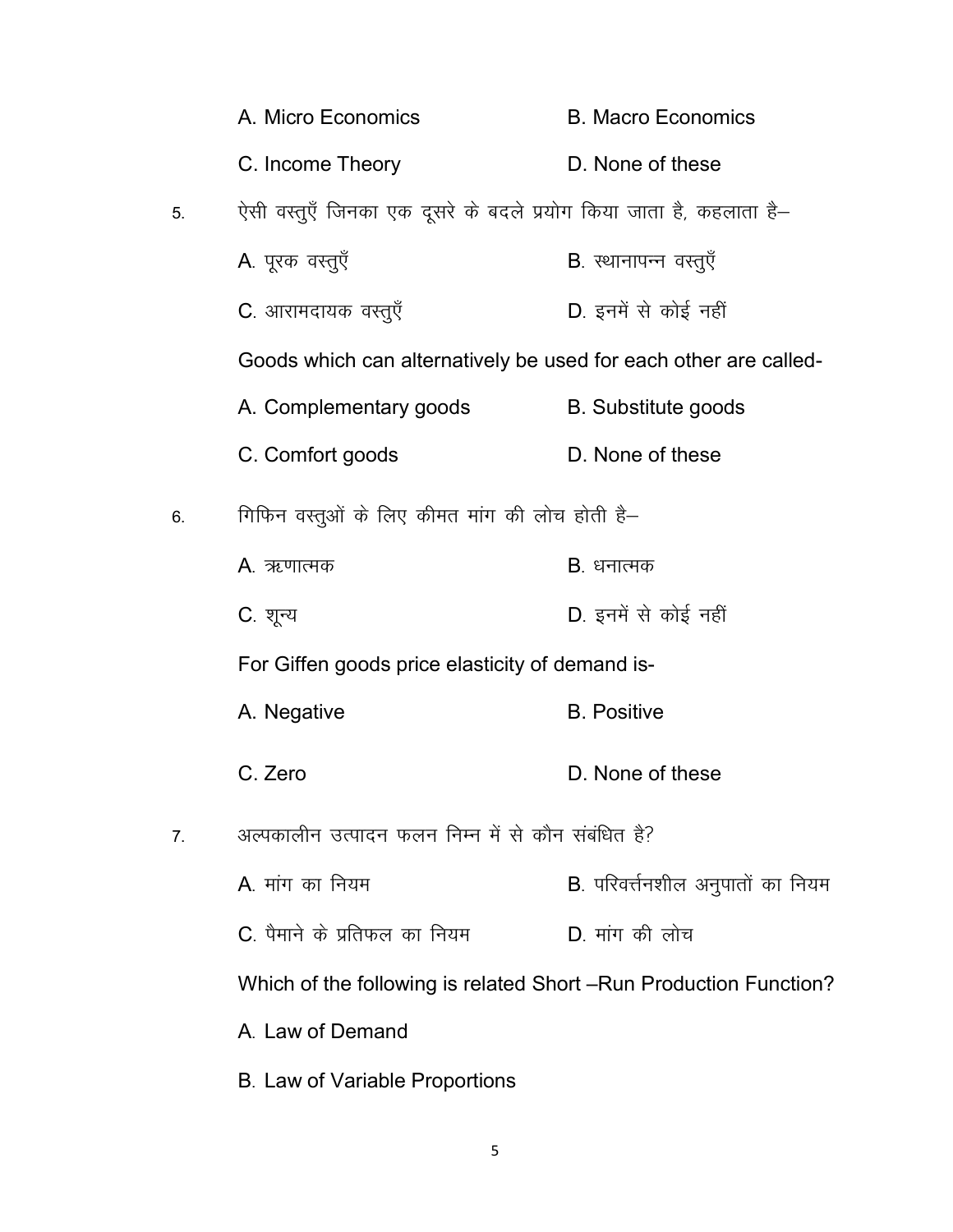|     | C. Law of Returns to scale                   |                           |
|-----|----------------------------------------------|---------------------------|
|     | D. Elasticity of Demand                      |                           |
| 8.  | निम्नलिखित में से कौन स्थिर लागत नहीं हैं?   |                           |
|     | A बीमें का प्रीमियम                          | B. ब्याज                  |
|     | C. कच्चे माल की लागत                         | D. फैक्ट्री का किराया     |
|     | Which of the following is not fixed cost?    |                           |
|     | A. Insurance Premium                         | <b>B.</b> Interest        |
|     | C. Cost or Raw Material                      | D. Rent of the factory    |
| 9.  | 'माइक्रोज' शब्द है –                         |                           |
|     | A अरबी                                       | B. ग्रीक                  |
|     | C. जर्मन                                     | D. अंग्रेजी               |
|     | 'Micros' word is -                           |                           |
|     | A. Arabic                                    | <b>B.</b> Greek           |
|     | C. German                                    | D. English                |
| 10. | अर्थशास्त्र की केन्द्रीय समस्याएँ कौन सी है? |                           |
|     | <b>A.</b> साधनों का आबंटन                    | B. साधनों का कुशलतम उपयोग |
|     | C. आर्थिक विकास                              | D. उपर्युक्त सभी          |
|     | Which is the central problem of an economy?  |                           |
|     |                                              |                           |

A. Allocation of Resources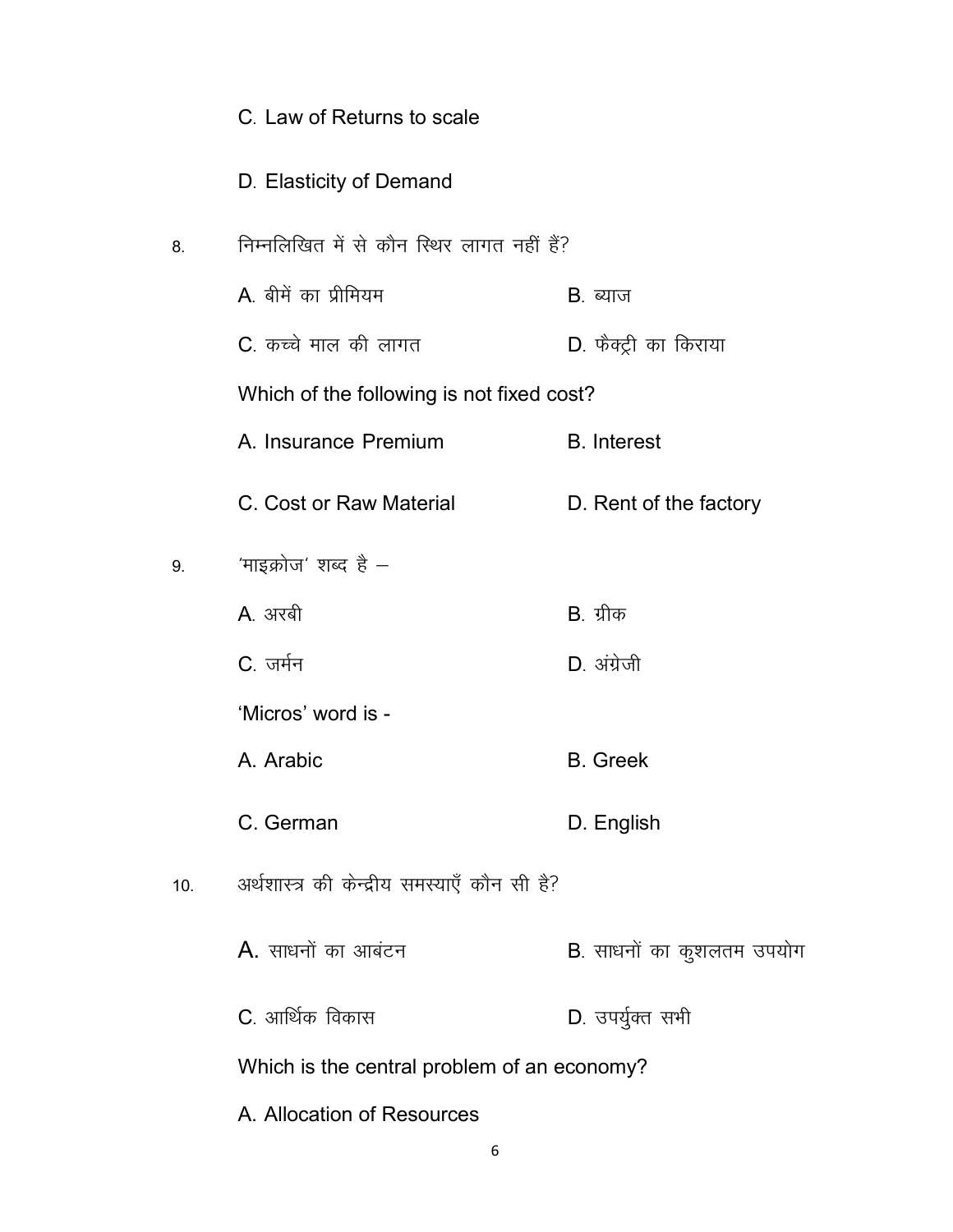|     | <b>B. Optimum Utilisation of Resources</b>           |                       |
|-----|------------------------------------------------------|-----------------------|
|     | C. Economic Development                              |                       |
|     | D. All the above                                     |                       |
| 11. | उपयोगिता का 'गणनवाचक सिद्धान्त' किसने प्रस्तुत किया? |                       |
|     | A. मार्शल                                            | B. पीगू               |
|     | C. हिक्स                                             | D. सैम्यूलसन          |
|     | Who gave the 'cardinal concept' of utility?          |                       |
|     | A. Marshall                                          | <b>B.</b> Pigou       |
|     | C. Hicks                                             | D. Samuelson          |
| 12. | कॉफी के मूल्य में वृद्धि होने से चाय की मांग–        |                       |
|     | A. बढ़ती हैं।                                        | B. घटती हैं।          |
|     | C. स्थिर रहती हैं।                                   | D. इनमें से कोई नहीं। |
|     | With the rise in coffee price, the demand for tea-   |                       |
|     | A. Rises                                             | <b>B.</b> Falls       |
|     | C. Remains stable                                    | D. None of these      |
|     | आवश्यक वस्तुओं के मांग की लोच होती है –              |                       |
| 13. |                                                      |                       |
|     | A. शून्य                                             | B. असीमित             |

 $\overline{7}$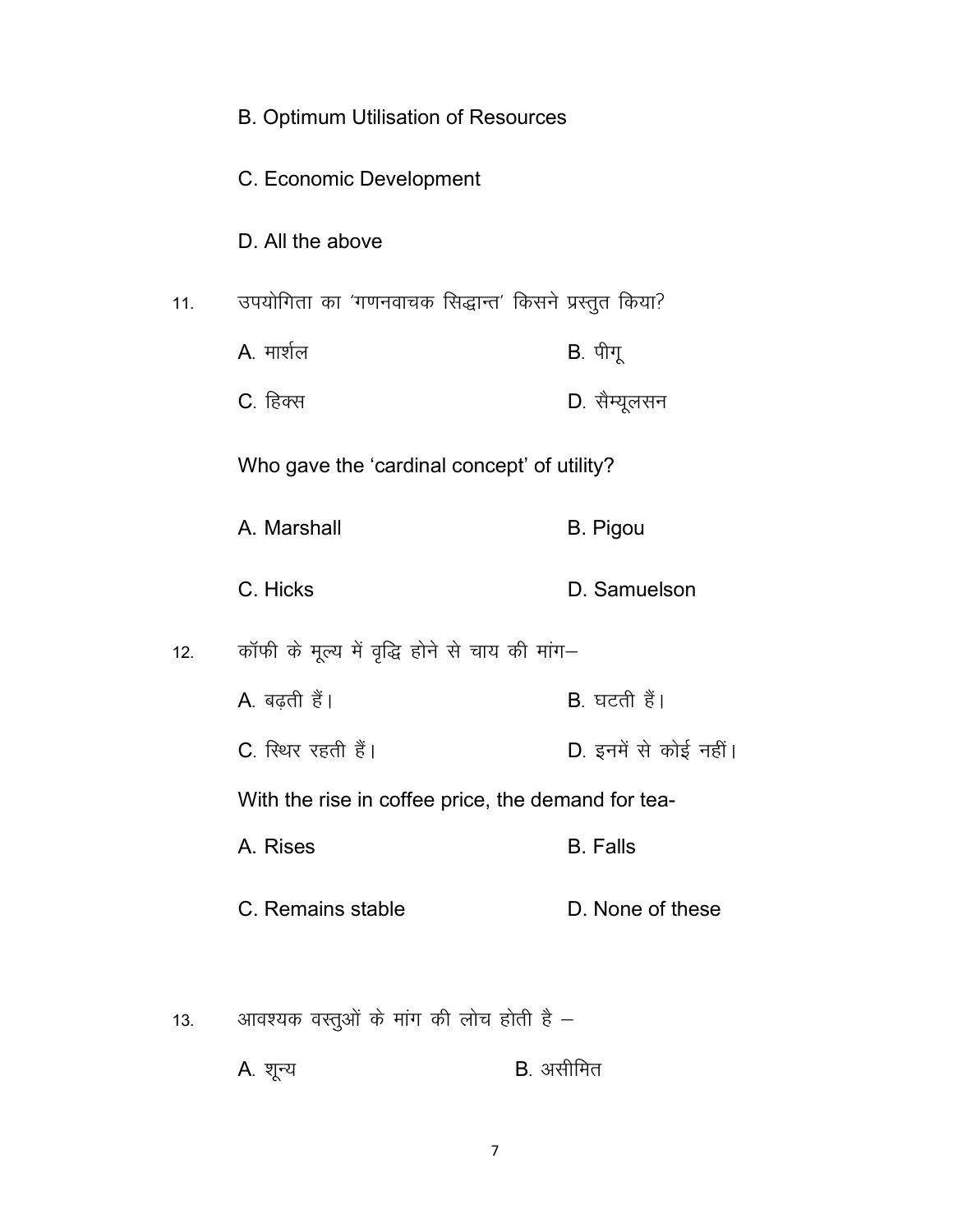|     | C. इकाई से अधिक                                                     | D. इकाई से कम          |
|-----|---------------------------------------------------------------------|------------------------|
|     | <b>Elasticity of demand for Necessities is-</b>                     |                        |
|     | A. Zero                                                             | <b>B.</b> Unlimited    |
|     | C. Greater than unity                                               | D. Less than unity     |
| 14. | परिवर्त्तनशील अनुपातों के नियम के प्रथम चरण में–                    |                        |
|     | A. सीमान्त और औसत उत्पादन दोनों बढ़ता है।                           |                        |
|     | B. सीमान्त उत्पादन बढ़ता है।                                        |                        |
|     | C. औसत उत्पादन गिरता है।                                            |                        |
|     | D. सीमांत उत्पादन शून्य होता है।                                    |                        |
|     | In the first stage of Law of Variable Proportions -                 |                        |
|     | A. Both Marginal Product and Average Product rise                   |                        |
|     | <b>B. Marginal Product rises</b>                                    |                        |
|     | C. Average Product falls                                            |                        |
|     | D. Marginal Product is zero                                         |                        |
| 15. | उत्पादन में वृद्धि के साथ-साथ कुल लागत एंव कुल स्थिर लागत का अन्तर- |                        |
|     | A. स्थिर रहता है।                                                   | B. बढ़ता है।           |
|     | <b>C</b> . घटता है।                                                 | D. घटता-बढ़ता रहता है। |

 $\bf 8$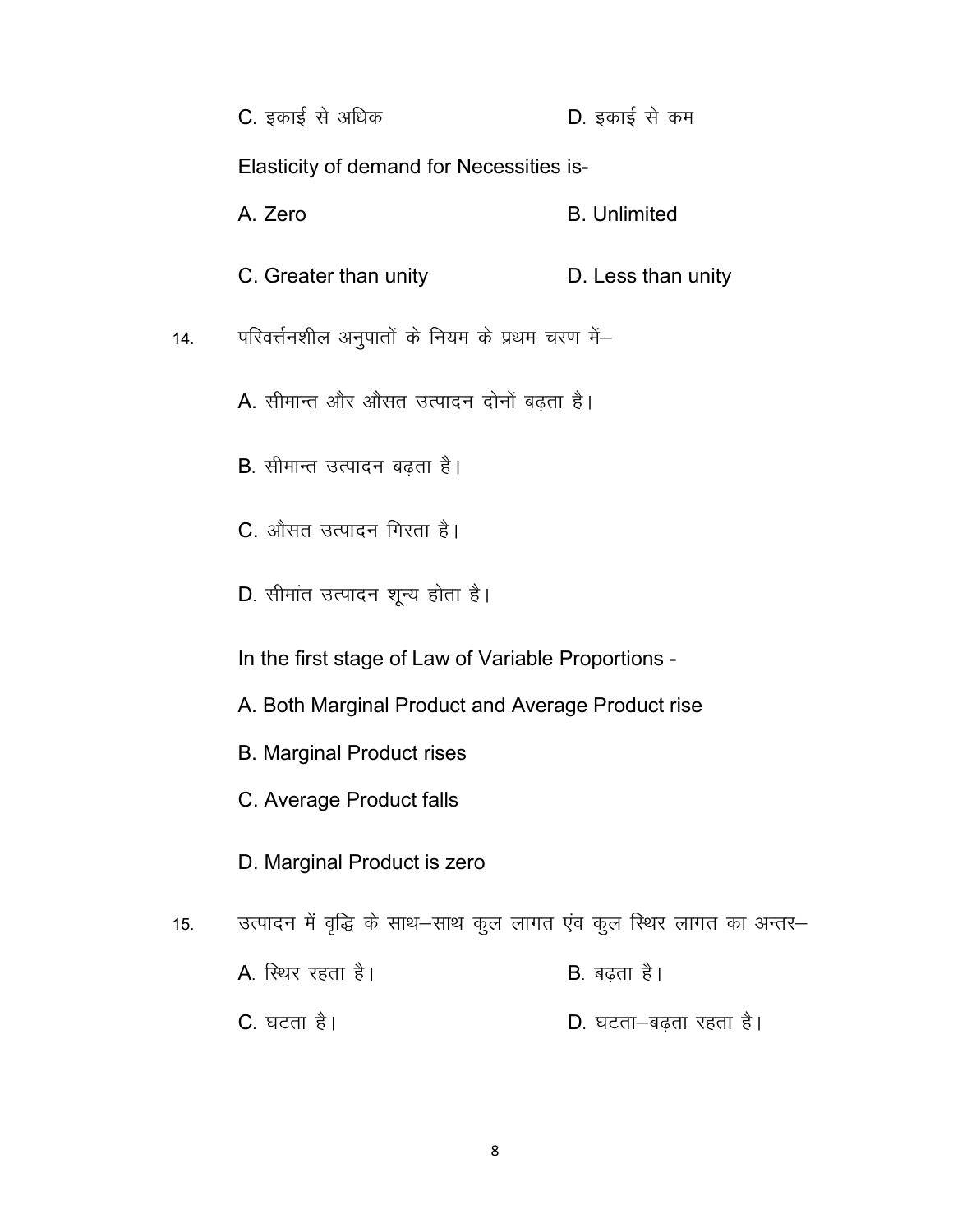With the increase in production the difference between Total Cost and Total Fixed Cost -

- A. Remains constant
- B. Increases
- C. Decreases
- D. Both increases and decreases
- 16. निम्नलिखित में किस बाजार दशा में सीमान्त आगम शून्य अथवा ऋणात्मक हो सकता है?
	- $A$ . एकाधिकार  $B$ . एकाधिकारी प्रतियोगिता
	- $C. A$  और  $B$  दोनों  $D. \Psi$ र्ण प्रतियोगिता

In which market Marginal Revenue may become Zero or Negative?

- A. Monopoly B. Monopolistic Competition
- C. Both A and B D. Perfect Competition
- 17. जत्पादन संतुलन की निम्नलिखित में कौन सी रीतियाँ हैं?
	- A. कुल आगम और कुल लागत रीति
	- $B$ , सीमान्त आगम और सीमान्त लागत रीति
	- $C$ . A और  $B$  दोनों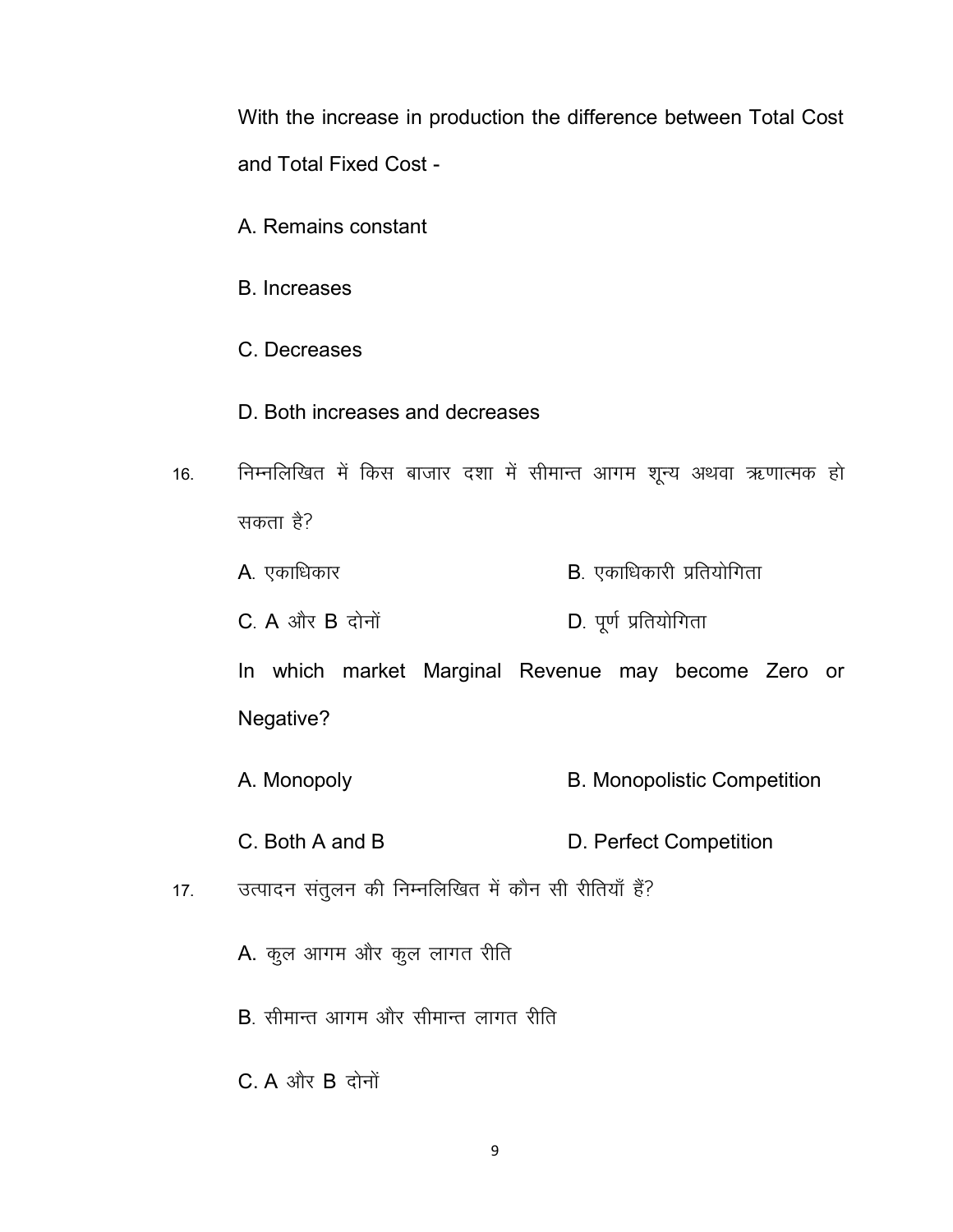| D. इनमें से कोई नहीं |  |  |
|----------------------|--|--|
|----------------------|--|--|

|     | Which of the following is a method of Producer's Equilibrium?<br>A. Total Revenue and Total Cost method |                    |
|-----|---------------------------------------------------------------------------------------------------------|--------------------|
|     | B. Marginal Revenue and Marginal Cost method                                                            |                    |
|     | C. Both A and B                                                                                         |                    |
|     | D. None of these                                                                                        |                    |
| 18. | किस बाजार में औसत आगम वक्र X-अक्ष के समानान्तर होता है?                                                 |                    |
|     | A. पूर्ण प्रतियोगिता                                                                                    | B. एकाधिकार        |
|     | C. एकाधिकारी प्रतियोगिता                                                                                | D. इनमें से सभी    |
|     | In which market Average Revenue curve is parallel to x-axis?                                            |                    |
|     | A. Perfect Competition                                                                                  | <b>B.</b> Monopoly |
|     | C. Monopolistic Competition                                                                             | D. All of these    |
| 19. | पूर्ति की कमी का कारण हैं $-$                                                                           |                    |
|     | A- उत्पादन लागत में वृद्धि                                                                              |                    |
|     | B. स्थानापन्न वस्तुओं की कीमतों में कमी                                                                 |                    |
|     | B. उद्योगों में फर्मो की संख्या में कमी                                                                 |                    |
|     | D. इनमें से सभी                                                                                         |                    |
|     |                                                                                                         |                    |

The reason of decrease in supply is-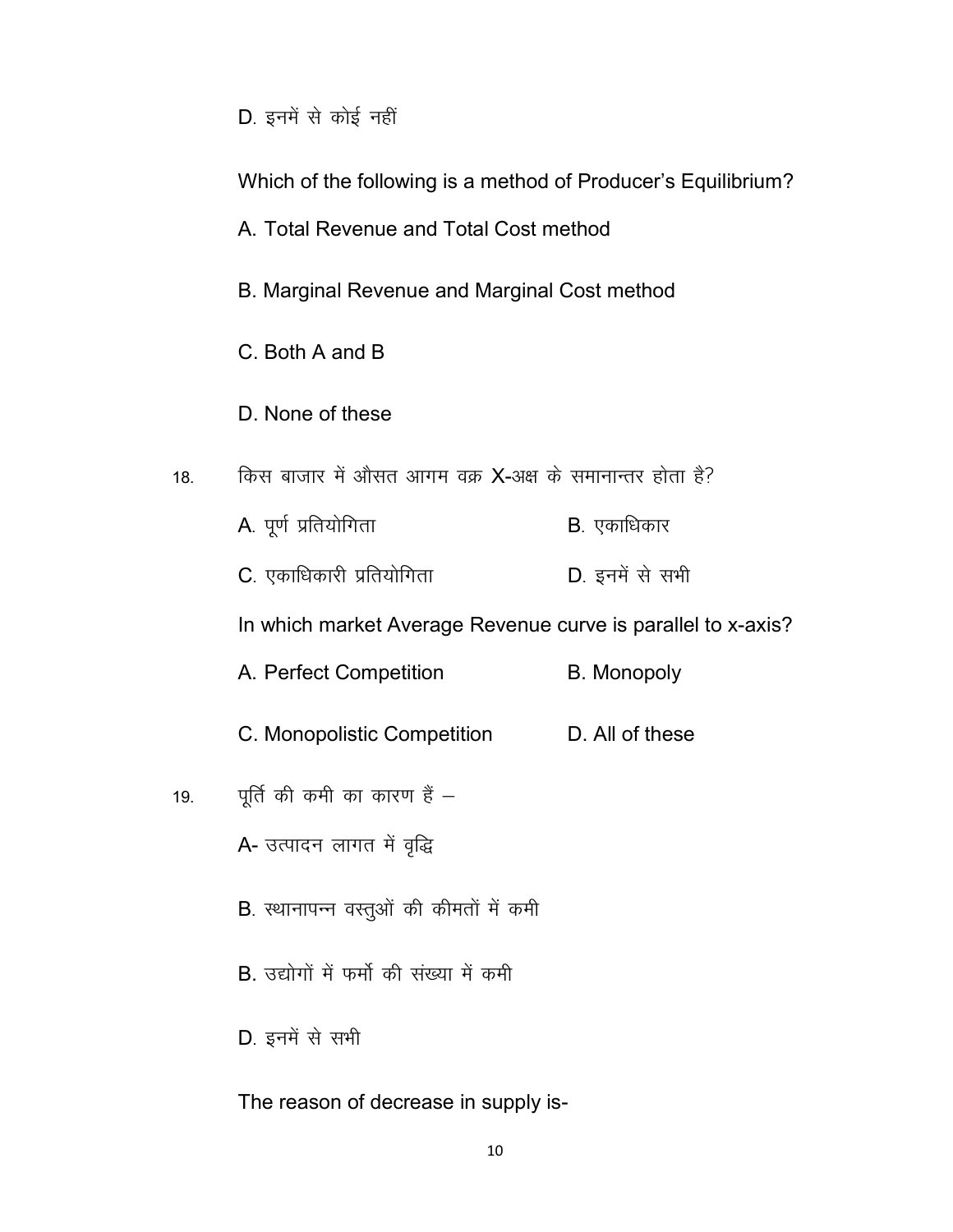- A. Increase in production cost
- B. Decrease in price of substitutes
- C. Decrease in the number of firms in the industry
- D. All of the above
- निम्नलिखित में से कौन-सा कथन सही है? 20.
	- A. वस्तू की कीमत एंव उसकी पूर्ति के बीच सीधा सम्बन्ध होता है।
	- B. पूर्ति वक्र बायें से दायें ऊपर की ओर उठता है।
	- C. पूर्ति को अनेक तत्व प्रभावित करते हैं।
	- D. इनमें से सभी

Which of the following statement is true?

- A. There is direct relationship between price of a commodity and its supply.
- B. Supply curve rises from left to right.
- C. Supply is affected by many factors
- D. All of these
- जब कीमत में थोड़ा सा परिवर्तन होने पर पूर्ति में ज्यादा वृद्धि हो जाये तो पूर्ति का  $21.$ स्वरूप होगा-
	- A लोचदार B. बेलोचदार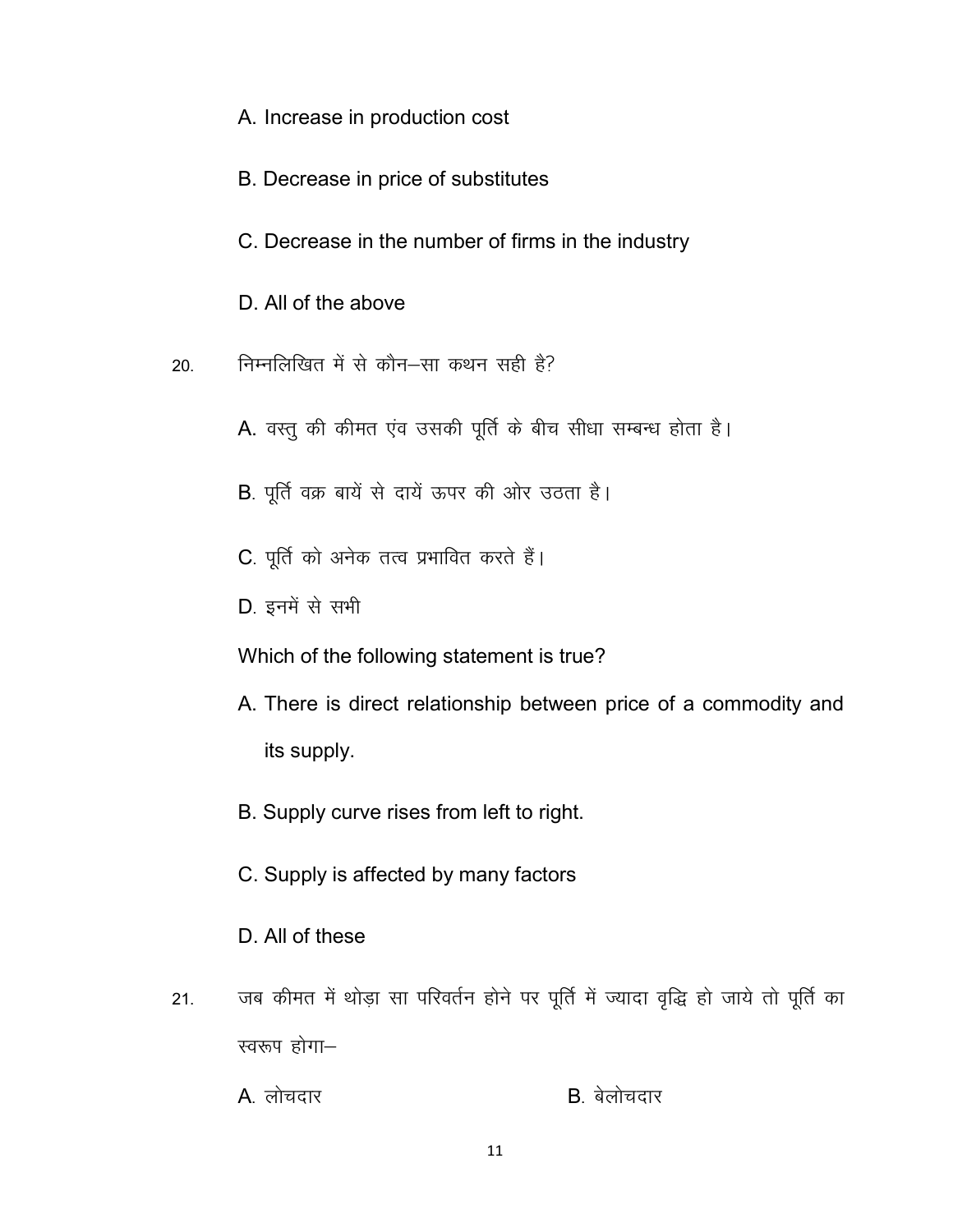|     | C. पूर्ण लोचदार                                                      | D. पूर्ण बेलोचदार             |
|-----|----------------------------------------------------------------------|-------------------------------|
|     | When supply increases more as a result of small increase in price,   |                               |
|     | the nature of supply will be-                                        |                               |
|     | A. Elastic                                                           | <b>B.</b> Inelastic           |
|     | C. Perfectly Elastic                                                 | D. Perfectly Inelastic        |
| 22. | बाजार स्थिति जिसमें वस्तु का केवल एक क्रेता होता है–                 |                               |
|     | A. एकाधिकार                                                          | B. मोनोप्सोनी                 |
|     | C. द्वयाधिकार                                                        | D. इनमें से कोई नहीं          |
|     | Market situation where there is only one buyer -                     |                               |
|     | A. Monopoly                                                          | <b>B. Monopsony</b>           |
|     | C. Duopoly                                                           | D. None of these              |
| 23. | एकाधिकार बाजार किसे दर्शाता है?                                      |                               |
|     | A. उत्पादन प्रक्रिया                                                 | <b>B.</b> वितरण प्रणाली       |
|     | C. बाजार प्रकृति                                                     | D. इनमे से कोइ नहीं           |
|     | What does monopoly market show?                                      |                               |
|     | A. Production process                                                | <b>B.</b> Distribution system |
|     | C. Nature of market                                                  | D. None of these              |
| 24. | कीमत निर्धारण प्रक्रिया में 'समय तत्व' का विचार किसने प्रस्तुत किया? |                               |
|     | A. रिकार्डो                                                          | <b>B</b> . वालरस              |

12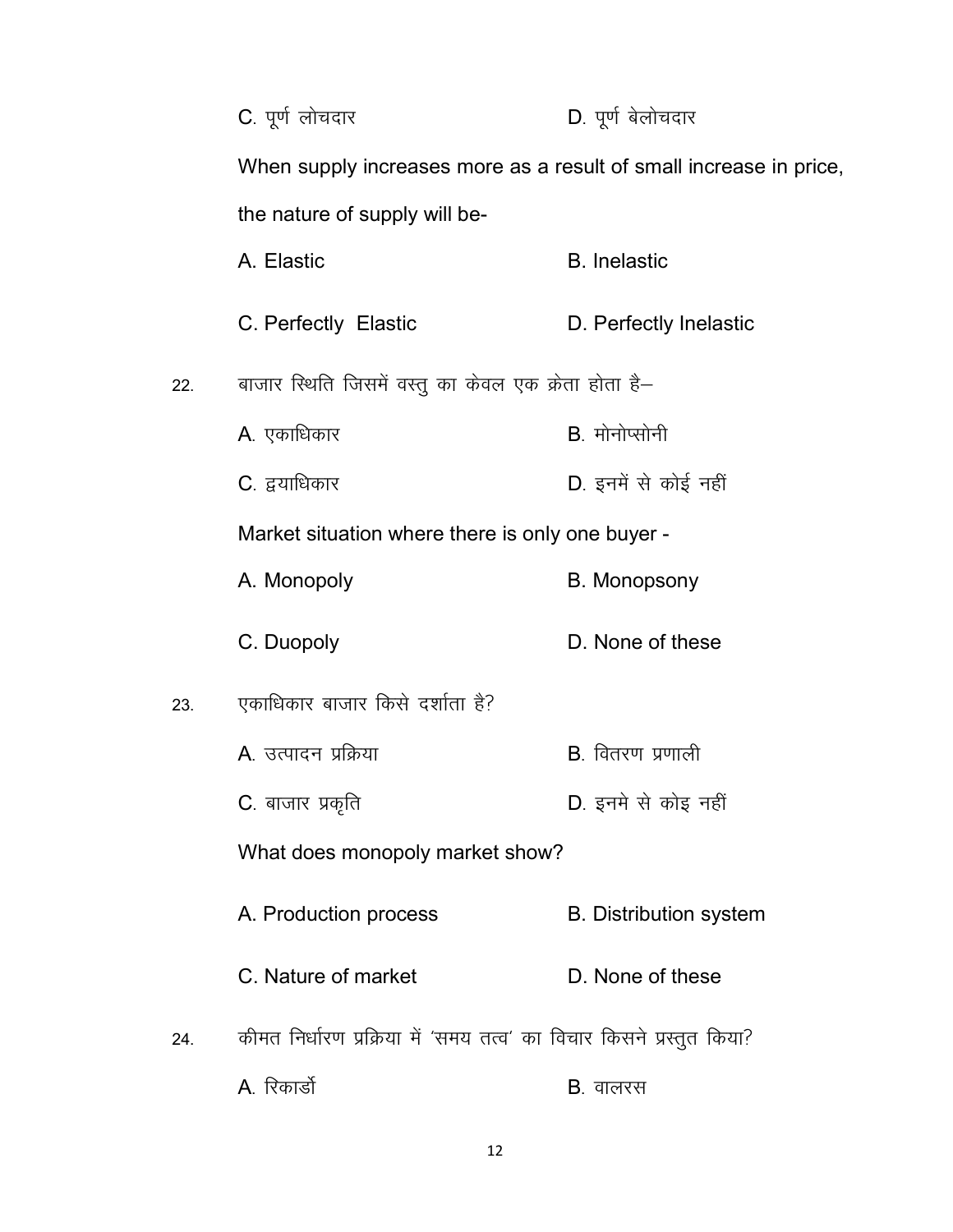|     | C. मार्शल                                                     | D. जे के मेहता                      |
|-----|---------------------------------------------------------------|-------------------------------------|
|     | Who gave the concept of 'Time Element' in price determination |                                     |
|     | process?                                                      |                                     |
|     | A. Ricardo                                                    | <b>B.</b> Walras                    |
|     | C. Marshall                                                   | D. J K mehta                        |
| 25. | निम्न में से कौन एकाधिकार फर्म के संतुलन की शर्त नहीं है ?    |                                     |
|     | A. औसत आगम = सीमान्त लागत                                     |                                     |
|     | $B$ , सीमांत आगम = सीमान्त लागत                               |                                     |
|     | C. सीमान्त लागत वक्र सीमान्त आगम वक्र को नीचे से काटती है।    |                                     |
|     | $D. B$ और $C.$ दोनों                                          |                                     |
|     | Which is not a condition for equilibrium of a Monopoly firm?  |                                     |
|     | A. Average Revenue= Marginal cost                             |                                     |
|     | B. Marginal Revenue = Marginal cost                           |                                     |
|     | C. Marginal Cost curve cuts Marginal Revenue curve from below |                                     |
|     | D. Both B and C                                               |                                     |
| 26. | पूर्ण प्रतियोगिता में फर्म -                                  |                                     |
|     | A. कीमत को निर्धारित करती है।                                 | <b>B</b> . कीमत को स्वीकार करती है। |
|     | $C. A$ और $B$ दोनों                                           | D. इनमें से कोई नहीं                |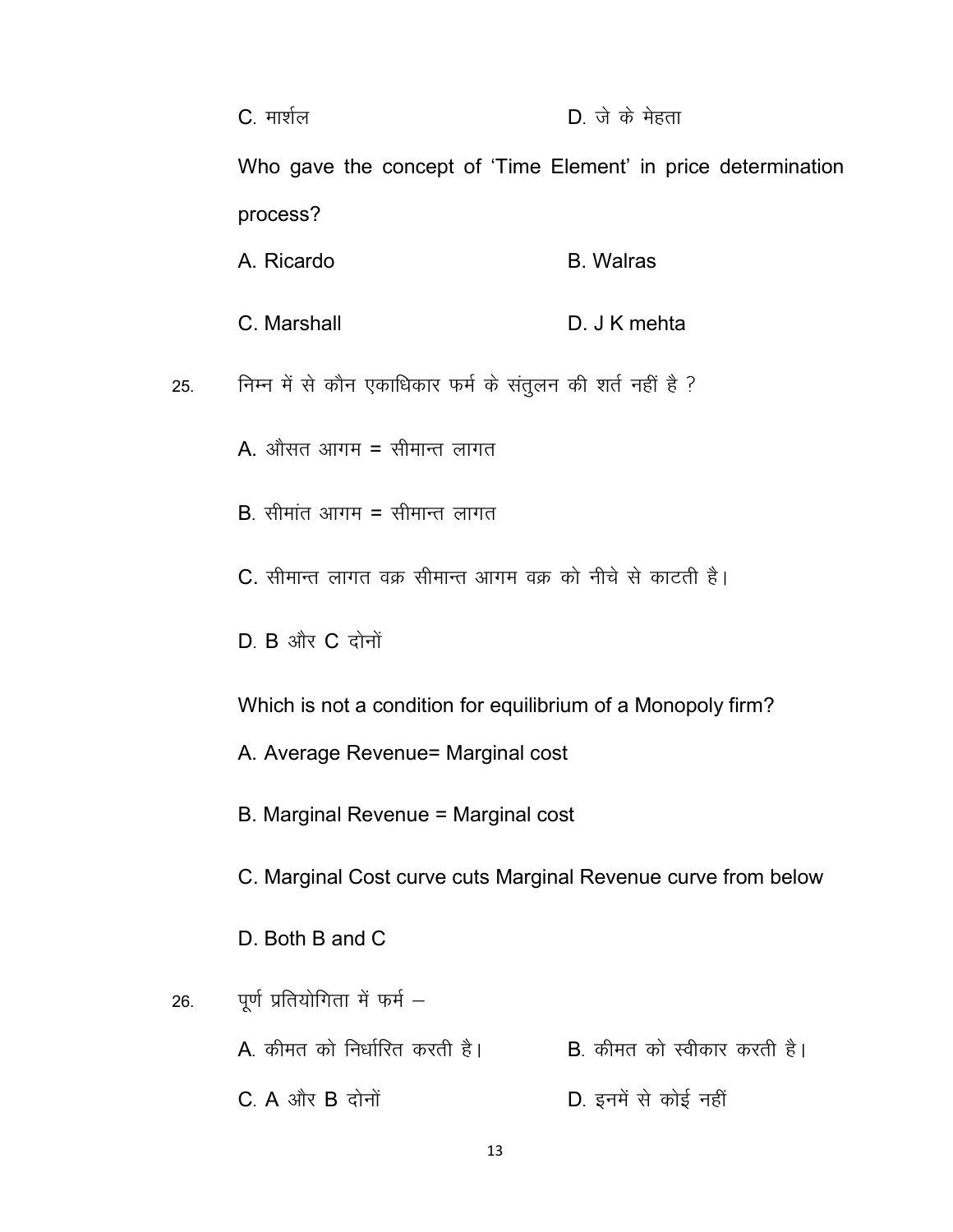|     | In Perfect Competition, a firm-                                     |                               |
|-----|---------------------------------------------------------------------|-------------------------------|
|     | A. Determines price                                                 | <b>B.</b> Accepts price       |
|     | C. Both A and B                                                     | D. None of these              |
| 27. | साधन कीमत निर्धारण के निम्न में कौन से घटक हैं?                     |                               |
|     | A. लगान                                                             | B. मजदूरी                     |
|     | <b>C</b> . ब्याज                                                    | D. इनमें से सभी               |
|     | Which of the following is component of factor price determination?  |                               |
|     | A. Rent                                                             | B. Wage                       |
|     | C. Interest                                                         | D. All of these               |
| 28. | कृषि उत्पादों के लिए 'न्यूनतम समर्थन मूल्य' निम्न में से कौन है?    |                               |
|     | A. कीमत निम्नतम सीमा                                                | B. कीमत उच्चतम सीमा           |
|     | $C. A$ और $B$ दोनों                                                 | D. इनमें से कोई नहीं          |
|     | For agricultural product which of the following is 'Minimum Support |                               |
|     | Price'?                                                             |                               |
|     | A. Price Floor Limit                                                | <b>B. Price Ceiling Limit</b> |
|     | C. Both A and B                                                     | D. None of these              |
| 29. | अवसर लागत का वैकल्पिक नाम है–                                       |                               |
|     | A. आर्थिक लागत                                                      | <b>B</b> . संतुलन मूल्य       |
|     | C. सीमान्त लागत                                                     | D. औसत लागत                   |

14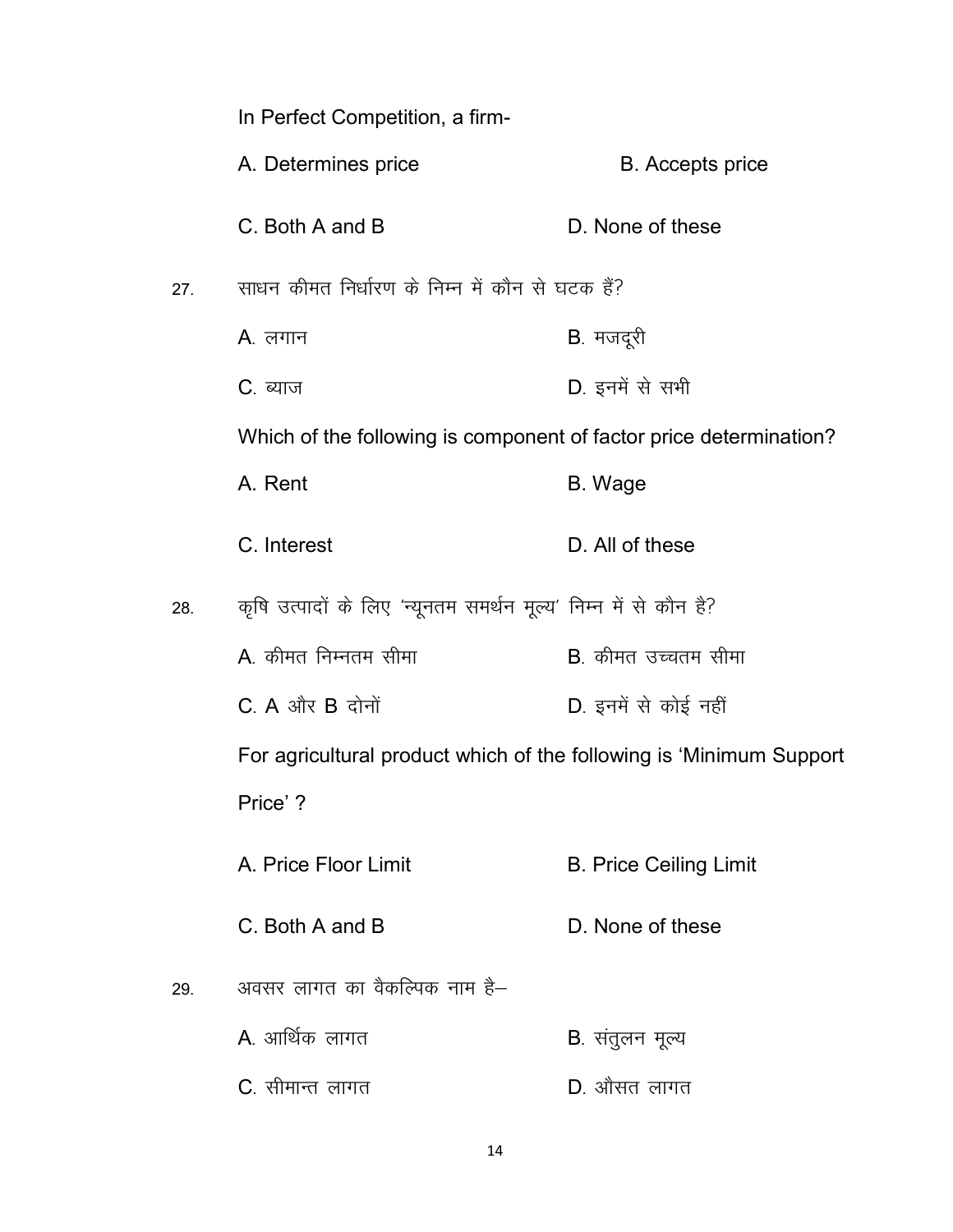The alternative name of Opportunity cost is -

- A. Economic cost **B. Equilibrium price**
- C. Marginal cost **D.** Average cost
- 30. अल्पकालीन उत्पादन की दशा में एक विवेकशील उत्पादक किस अवस्था में उत्पादन करना पसन्द करेगा?
	- $A$ , प्रथम अवस्था and the voltage voltage  $B$ , द्वितीय अवस्था
	- C. तृतीय अवस्था बाद कर कर D. इनमें से कोई नहीं

In which stage of production a rational producer likes to operate in short-run production?

- A. First stage B. Second stage
- C. Third stage D. None of these
- 31. व्यापक अर्थशास्त्र' की निम्नलिखित में से कौन सी उपयोगिता है?
	- $A$ . सरकारी आर्थिक नीति का निर्माण  $B$ . आर्थिक विकास
	- C. अन्तर्राष्ट्रीय तूलनाएँ <u>D. इनमें से</u> सभी

Which one of the following is the utility of 'Macro Economics'?

- A. Formation of Government Economic Policy
- B. Economic growth
- C. International comparisons
- D. All of these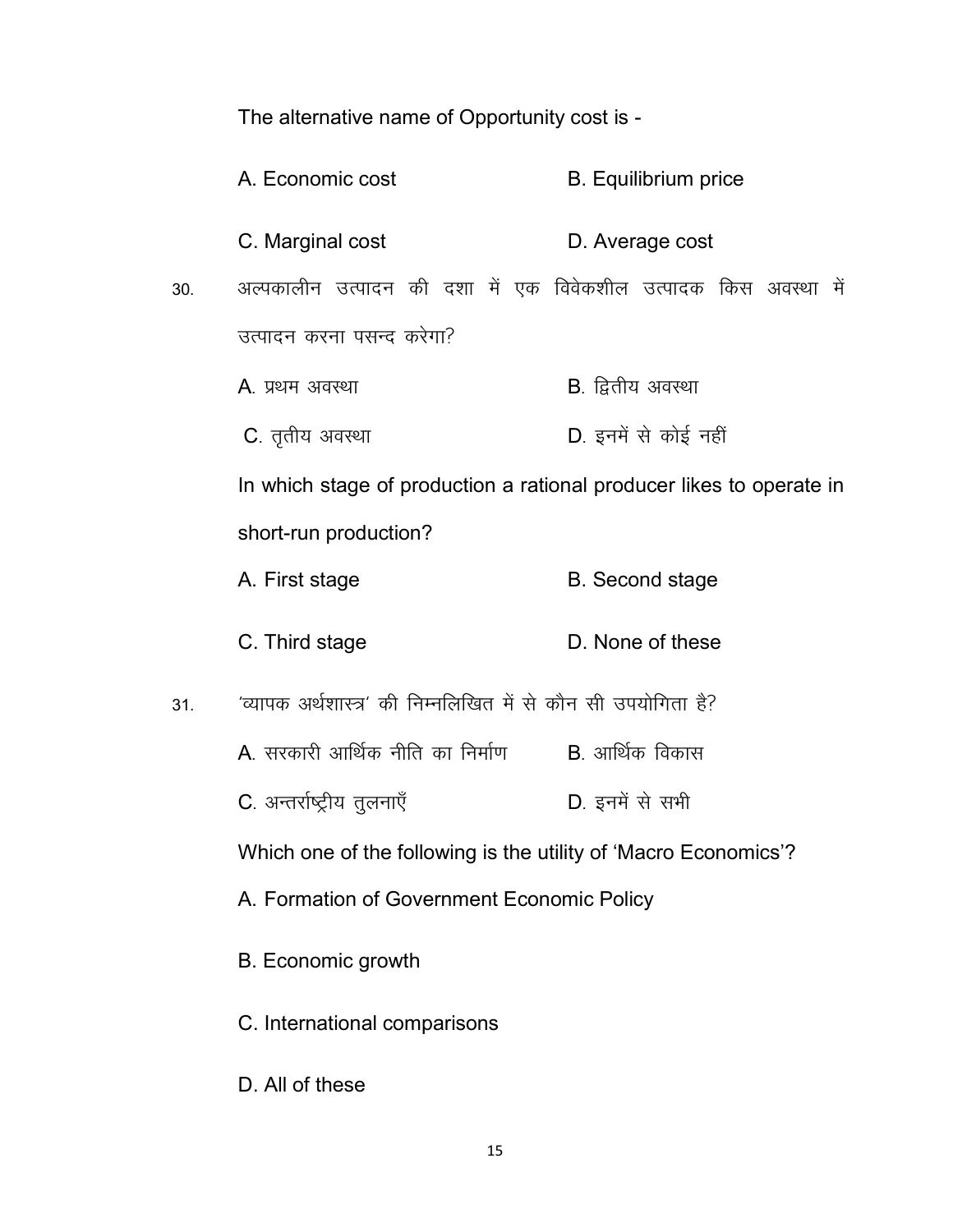- $32.$   $\epsilon$   $\rangle$  'चक्रीय प्रवाह' के अन्तर्गत निम्नलिखित में कौन शामिल है?  $A$ . वास्तविक प्रवाह $B$ -  $B$ - मौद्रिक प्रवाह  $C. A$  और  $B$  दोनों  $D.$  इनमें से कोई नहीं Which of the following is included in Circular Flow? A. Real Flow B. Money Flow C. Both A and B D. None of these
- 33. पक लेखा वर्ष में किसी देश की घरेलू सीमा में सभी उत्पादकों द्वारा जितनी अंतिम वस्तुओं और सेवाओं का उत्पादन होता है, उनकी बाजार कीमत के योग को कहा जाता $\approx$ 
	- $A.$  GDP<sub>MP</sub> B. GNP<sub>MP</sub>
	- C.  $NNP_{MP}$  D. इनमें से कोई नहीं

The market price of all final goods and services produced in the domestic territory of a country in a year is known as-

- $A.$  GDP<sub>MP</sub> B. GNP<sub>MP</sub>
- $C. NNP<sub>MP</sub>$  D. None of these
- 34. व्याभ के निम्नलिखित में कौन से घटक हैं?
	- $A_{\cdot}$  लाभांश  $B_{\cdot}$  अतिरिक्त लाभ
	- C. निगम लाभ कर **D. उपर्युक्त सभी**

Which of the following is a component of Profit?

A. Dividend B. Undistributed Profit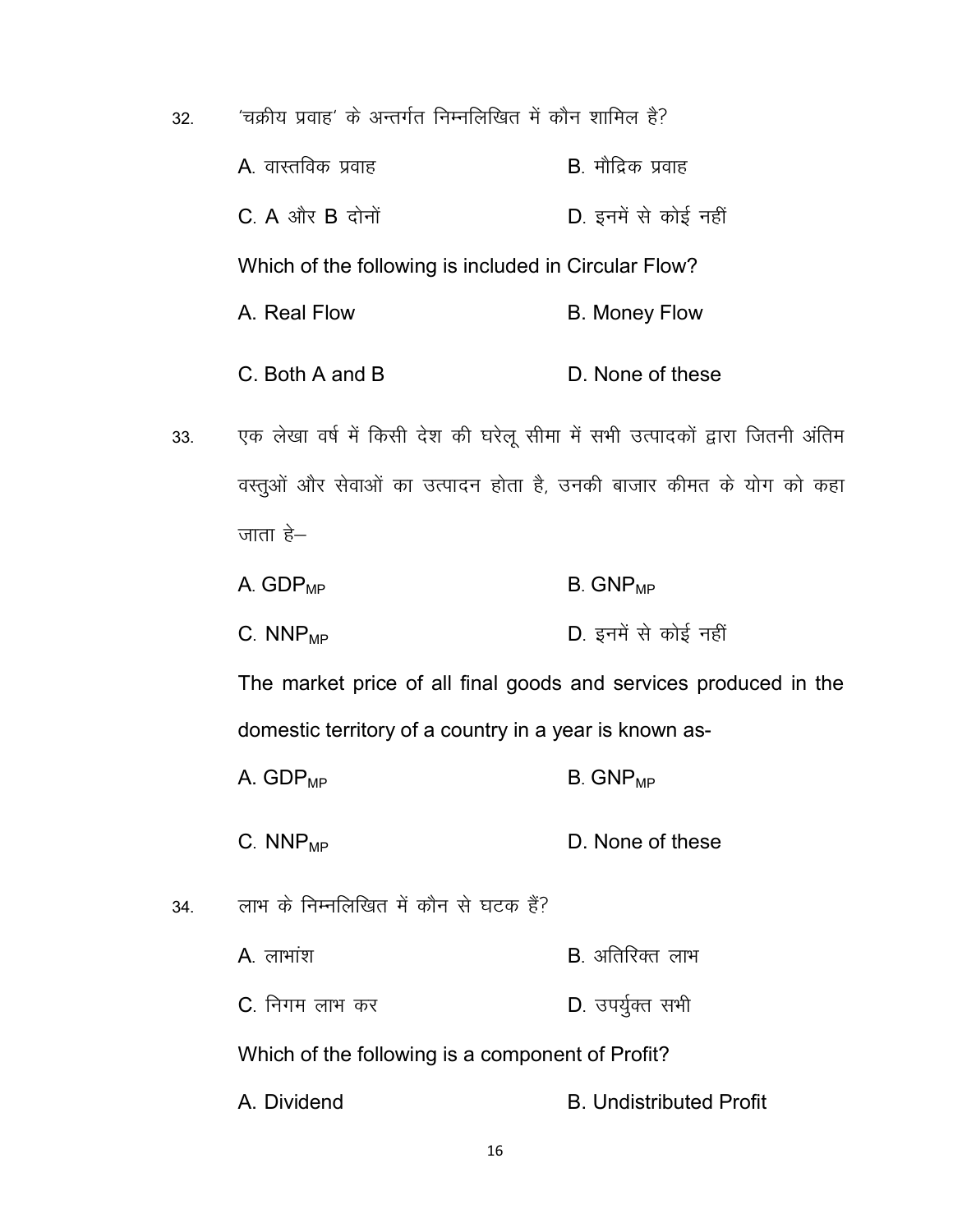|     | C. Corporate profit tax                                            | D. All the above            |
|-----|--------------------------------------------------------------------|-----------------------------|
| 35. | वह क्षेत्र जो एक वस्तु को दूसरी में परिवर्तित करता है, कहलाता है – |                             |
|     | A. प्राथमिक क्षेत्र                                                | <b>B</b> . द्वितीयक क्षेत्र |
|     | C. तृतीयक क्षेत्र                                                  | D. इनमें से कोई नहीं        |
|     | The sector which transforms one good into another is known as -    |                             |
|     | A. Primary sector                                                  | <b>B.</b> Secondary sector  |
|     | C. Tertiary sector                                                 | D. None of these            |
| 36. | निम्न में से कौन सही हैं?                                          |                             |
|     | A- प्रयोज्य आय = व्यक्तिगत आय - प्रत्यक्ष कर                       |                             |
|     | B- प्रयोज्य आय = निजी आय - प्रत्यक्ष कर                            |                             |
|     | C- प्रयोज्य आय = व्यक्तिगत आय - अप्रत्यक्ष कर                      |                             |
|     | D. प्रयोज्य आय = निजी आय - अप्रत्यक्ष कर                           |                             |
|     | Which of the following is correct?                                 |                             |
|     | A. Disposable Income=Personal Income-Direct Taxes                  |                             |
|     | B. Disposable Income=Private Income-direct Taxes                   |                             |
|     | C. Disposable Income=Personal Income-Indirect Taxes                |                             |
|     | D. Disposable Income=Private Income-Indirect Taxes                 |                             |
| 37. | पूंजी के स्टॉक की वृद्धि कहलाती है –                               |                             |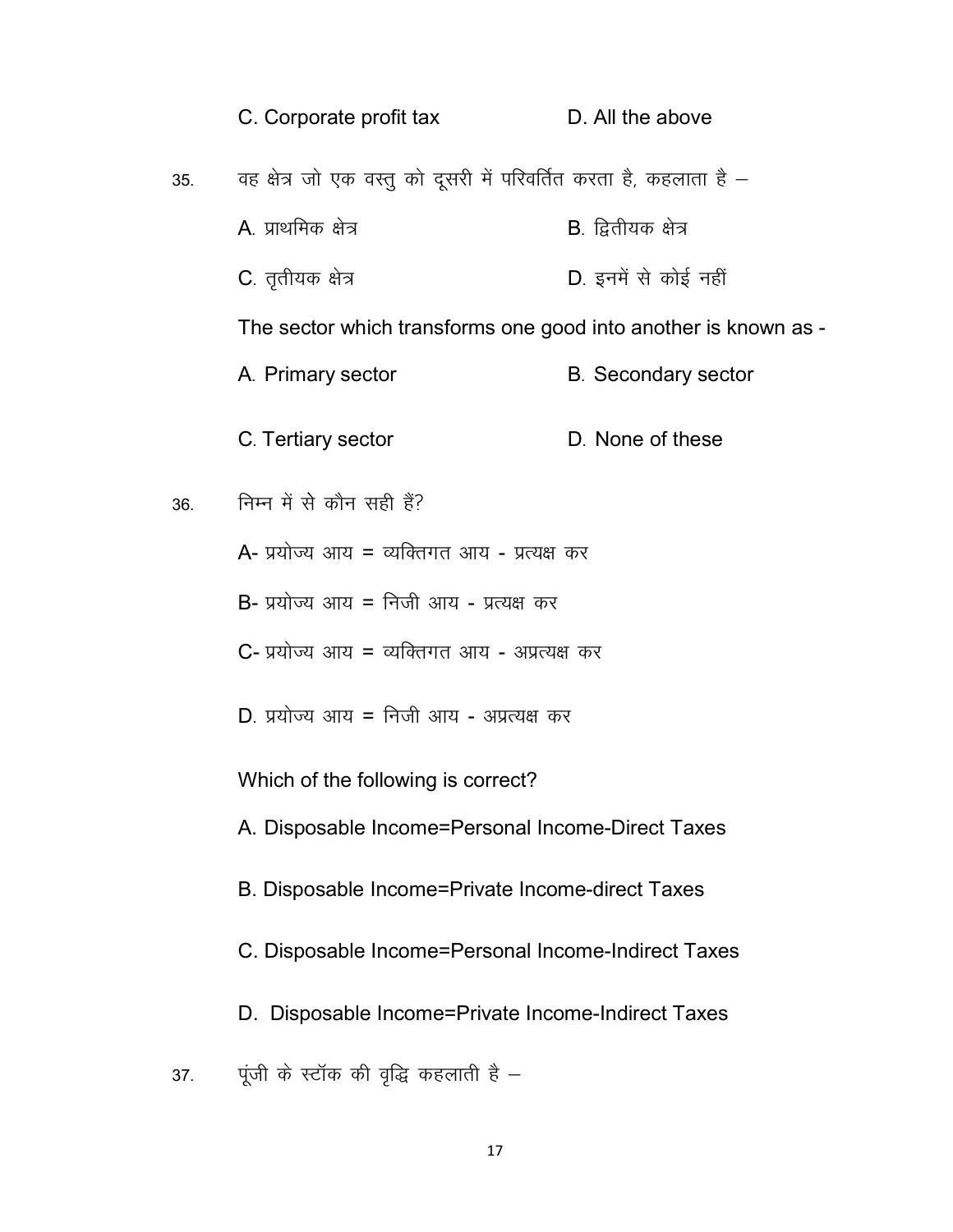|     | A. पूंजी ह्रास                                               | B. पूंजी लाभ                            |
|-----|--------------------------------------------------------------|-----------------------------------------|
|     | C. पूंजी निर्माण                                             | D. इनमें से कोई नहीं                    |
|     | Increase in stock of capital is known as -                   |                                         |
|     | A. Capital loss                                              | <b>B.</b> Capital gain                  |
|     | C. Capital formation                                         | D. None of these                        |
| 38. | द्वितीयक क्षेत्र में कौन–सी सेवाएँ सम्मिलित हैं ?            |                                         |
|     | A. बीमा                                                      | B. बैंकिग                               |
|     | C व्यापार                                                    | $D.$ विनिर्माण                          |
|     | Which of the following is included in Secondary sector?      |                                         |
|     | A Insurance                                                  | <b>B.</b> Banking                       |
|     | C. Trade                                                     | D. Manufacturing                        |
| 39. | $GNP$ अवस्फीतक =                                             |                                         |
|     | नकद GNP<br>X 100<br>А.<br>वास्तविक $GNP$                     | В.<br>x 100<br>वास्तविक $GDP$           |
|     | $C.$ A और B दोनों                                            | D. इनमें से कोई नहीं                    |
|     | <b>GNP Deflator =</b>                                        |                                         |
|     | Nominal GNP <sub>X</sub> 100<br>$A_{1}$<br><b>Real GNP</b>   | B. Nominal GNP x 100<br><b>Real GDP</b> |
|     | C. Both A and B                                              | D. None of these                        |
| 40. | मुद्रा के स्थैतिक और गत्यात्मक कार्यों का विभाजन किसने किया? |                                         |
|     | A. रैगनर फिश                                                 | B. पॉल ऐंजिग                            |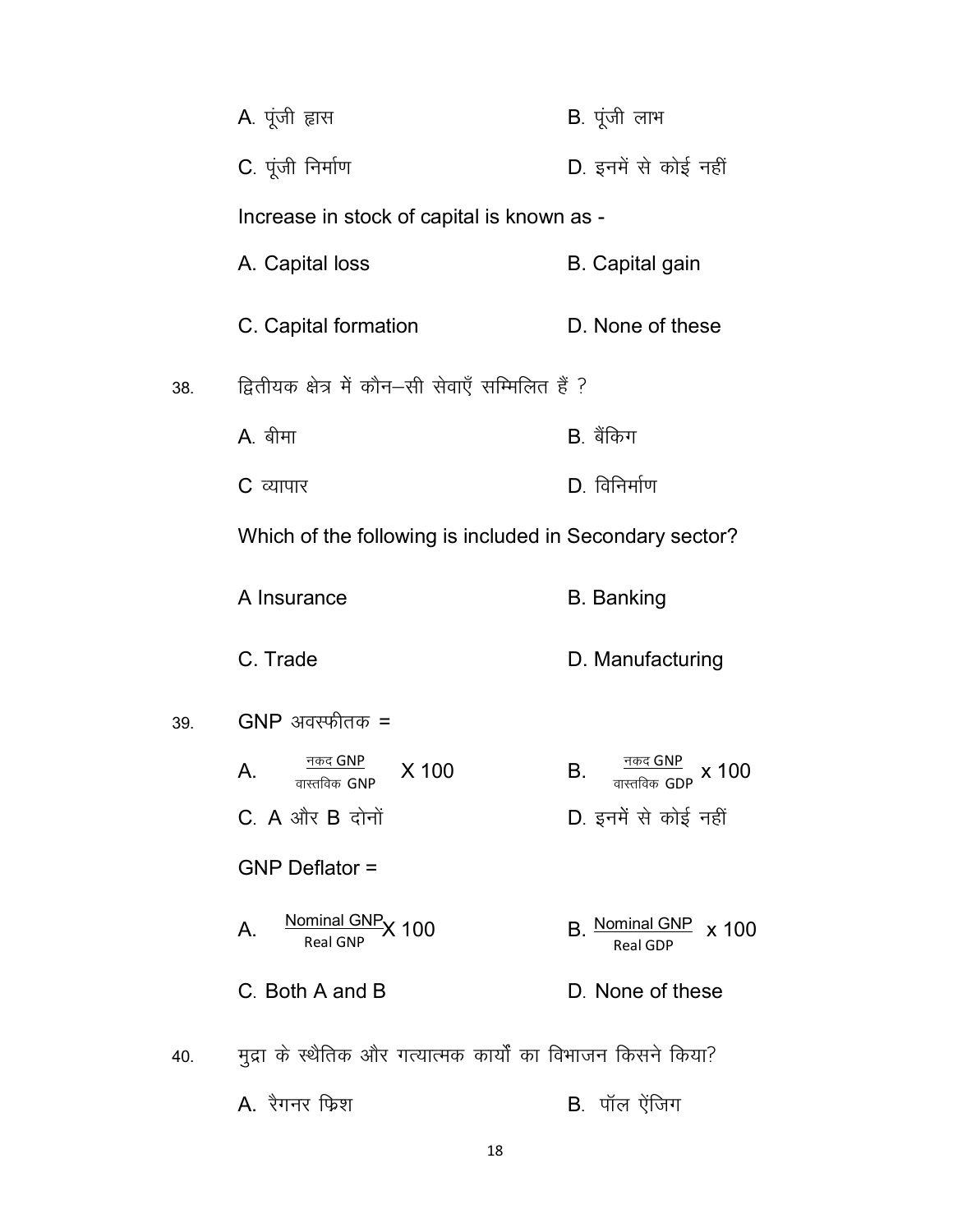|     | C. मार्शल                                                                  | D. इनमें से कोई नहीं  |
|-----|----------------------------------------------------------------------------|-----------------------|
|     | Who classified Static and Dynamic functions of Money?                      |                       |
|     | A. Ragnar Frisch                                                           | <b>B. Paul Einzig</b> |
|     | C. Marshall                                                                | D. None of these      |
| 41. | प्रकृति के आधार पर मुद्रा का वर्गीकरण है–                                  |                       |
|     | A. विधिग्राह्य मुद्रा और ऐच्छिक मुद्रा B. वास्तविक मुद्रा और हिसाबी मुद्रा |                       |
|     | C. धातु मुद्रा और प्रतीक मुद्रा <b>D. इनमें से कोई नहीं</b>                |                       |
|     | On the basis of nature Money is classified as -                            |                       |
|     | A. Legal Tender Money and Optional Money                                   |                       |
|     | B. Actual Money and Money of Account                                       |                       |
|     | C. Metallic Money and Token Money                                          |                       |
|     | D. None of these                                                           |                       |
| 42. | लेन-देन के लिए मुद्रा की मांग होती है -                                    |                       |
|     | A. ब्याज के प्रति लोचदार                                                   |                       |
|     | B. ब्याज के प्रति बेलोचदार                                                 |                       |
|     | $C_A$ और $B$ दोनों                                                         |                       |
|     | D. इनमें से कोई नहीं                                                       |                       |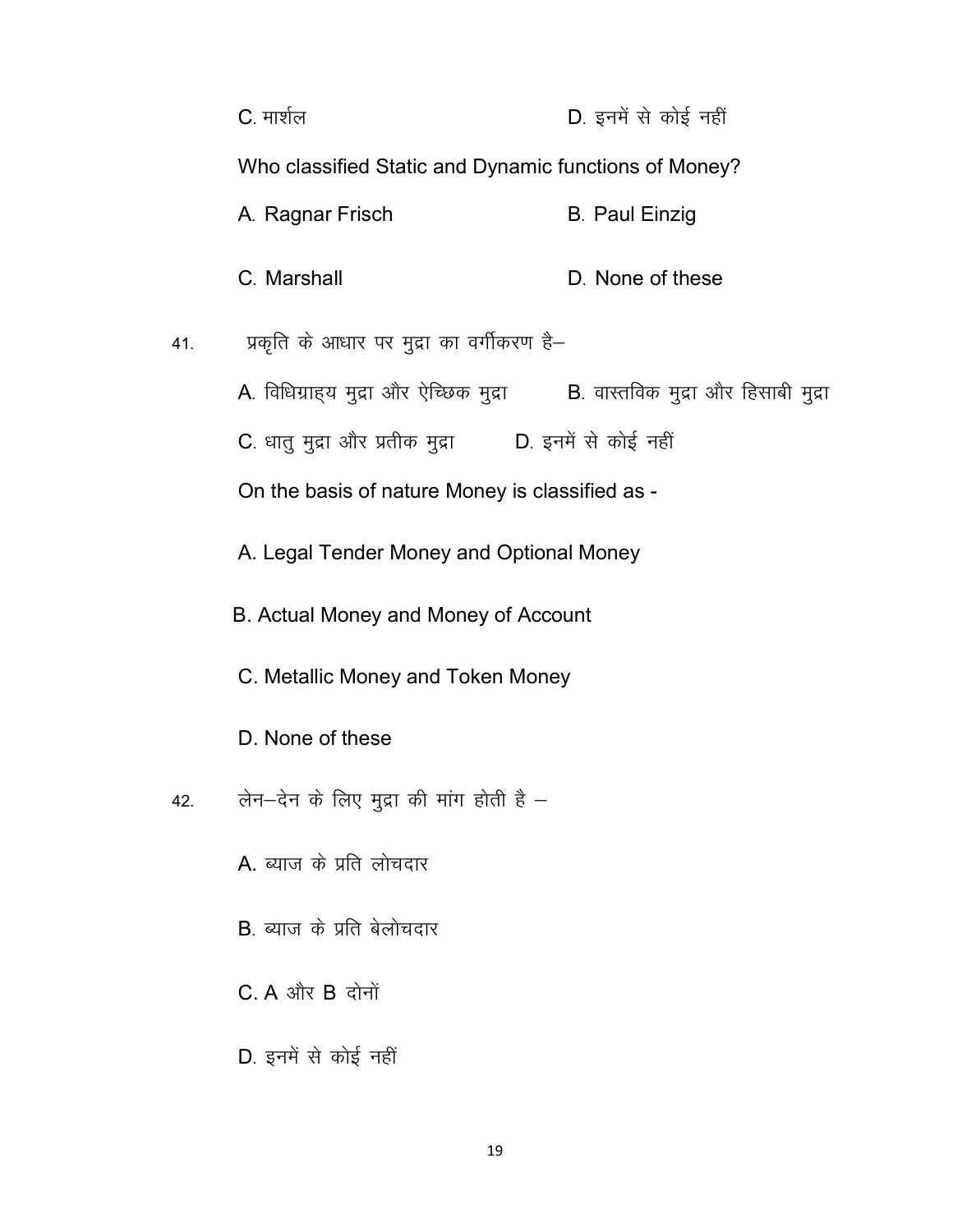Demand for Money for Transaction motive is-

|     | A. Interest Elastic                                      | <b>B.</b> Interest Inelastic |  |  |  |  |
|-----|----------------------------------------------------------|------------------------------|--|--|--|--|
|     | C. Both A and B                                          | D. None of these             |  |  |  |  |
| 43. | जनता का बैक कौन है?                                      |                              |  |  |  |  |
|     | A व्यापारिक बैंक                                         | B केन्द्रीय बैंक             |  |  |  |  |
|     | $C_{a}$ दोनों $A$ और $B$                                 | D. इनमें से कोई नहीं         |  |  |  |  |
|     | Which is Bank of the public?                             |                              |  |  |  |  |
|     | A. Commercial Bank                                       | <b>B.</b> Central Bank       |  |  |  |  |
|     | C. Both A and B                                          | D. None of these             |  |  |  |  |
| 44. | व्यापारिक बैंक निम्नलिखित में किस प्रकार के ऋण देते हैं? |                              |  |  |  |  |
|     | A. नकद साख                                               | B. अधिविकर्ष                 |  |  |  |  |
|     | C. ऋण एंव अग्रिम                                         | D. इनमें से सभी              |  |  |  |  |
|     | What type of loan is advanced by Commercial Bank?        |                              |  |  |  |  |
|     | A. Cash credit                                           | <b>B.</b> Overdraft          |  |  |  |  |
|     | C. Loans and Advances                                    | D. All of these              |  |  |  |  |
| 45. | बैंक दर में वृद्धि सूचक हैं-                             |                              |  |  |  |  |
|     | A. सस्ती मुद्रा नीति                                     | B. महंगी मुद्रा नीति         |  |  |  |  |
|     | C. साख का विस्तार                                        | $D. B$ और $C$ दोनों          |  |  |  |  |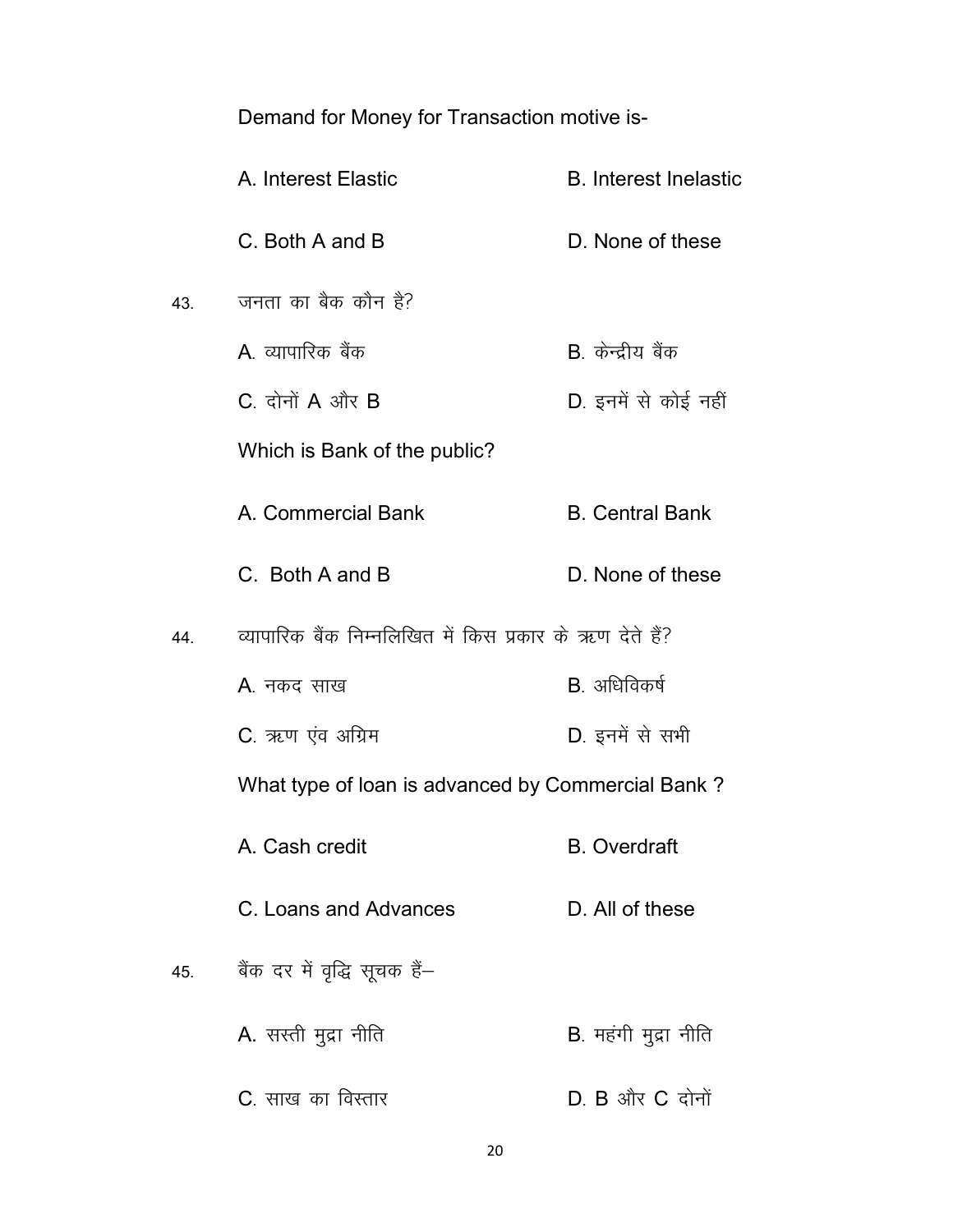Increase in Bank Rate indicates-

|     | A. Cheap Money Policy                                    | <b>B. Dear Money Policy</b>       |
|-----|----------------------------------------------------------|-----------------------------------|
|     | C. Expansion of Credit                                   | D. Both B and C                   |
| 46. | केन्द्रीय बैंक ऋण की उपलब्धता को बढ़ा सकता है–           |                                   |
|     | A. पुर्नखरीद दर बढ़ाकर                                   | <b>B</b> . प्रति पुर्नखरीद बढ़ाकर |
|     | C. सरकारी प्रतिभूतियाँ खरीद कर                           | D. सरकारी प्रतिभूतियाँ बेचकर      |
|     | The Central Bank can increase availability of credit by- |                                   |
|     | A. Raising Repo Rate                                     |                                   |
|     | <b>B. Raising Reverse Repo Rate</b>                      |                                   |
|     | C. Buying Government Securities                          |                                   |
|     | D. Selling Government Securities                         |                                   |
| 47. | निवेश के निर्धारक घटक कौन से हैं?                        |                                   |
|     | A. पूँजी की सीमान्त क्षमता                               | B. ब्याज की दर                    |
|     | C. दोनों A और B                                          | D. इनमें से कोई नहीं              |
|     | What is the determining factor for investment?           |                                   |
|     | A. Marginal Efficiency of capital                        | <b>B.</b> Interest Rate           |
|     | C. Both A and B                                          | D. None of these                  |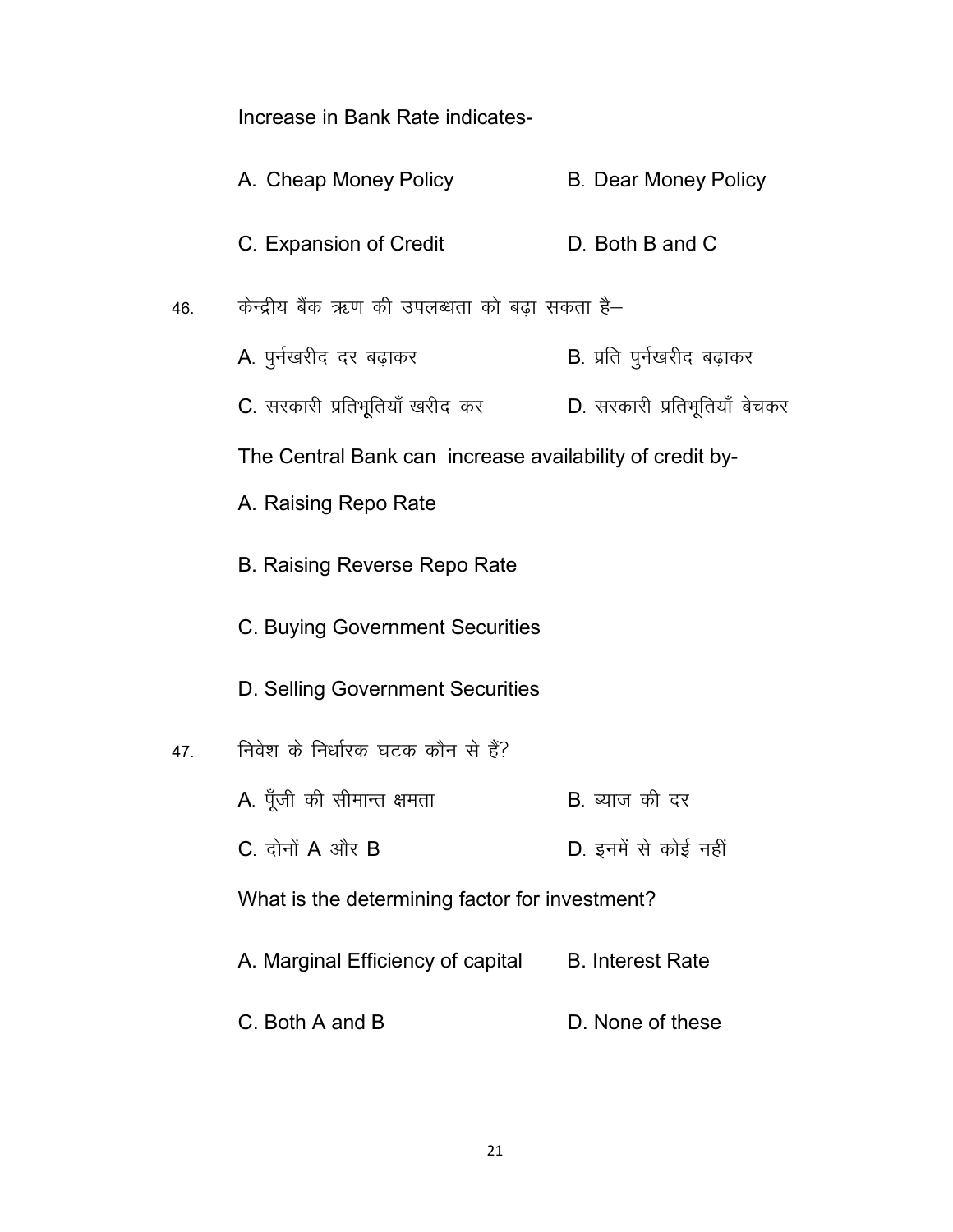- 48. कीन्सियन विचारधारा के अन्तर्गत आय के संतुलन का निर्धारक निम्नलिखित में कौन है? A. सामूहिक मांग **EXA- 1999** B. सामूहिक पूर्ति
	- $C. A$  और  $B$  दोनों  $D.$  इनमें से कोई नहीं

Which one of the following is the determining factor of equilibrium income in Keynesian Viewpoint?

- B. Aggregate Demand B. Aggregate Supply
- C. Both A and B D. None of these

49. गुणक को व्यक्त किया जा सकता है–

A.  $K = \frac{\Delta s}{\Delta l}$ B. K =  $\frac{\Delta Y}{\Delta I}$  $C. K = I - S$  D. इनमें से कोई नहीं

Multiplier can be expressed as-

A.  $K = \frac{\Delta s}{\Delta l}$ B. K =  $\frac{\Delta Y}{\Delta I}$  $C_K = I - S$  D. None of these

50. अवस्फीतिक अन्तराल माप है– A. न्यून मांग की बाहिए के बाद करने B. आधिक्य मांग की C. पूर्ण रोजगार की बाद कर D. इनमें से कोई नहीं

Deflationary gap shows the measurement of-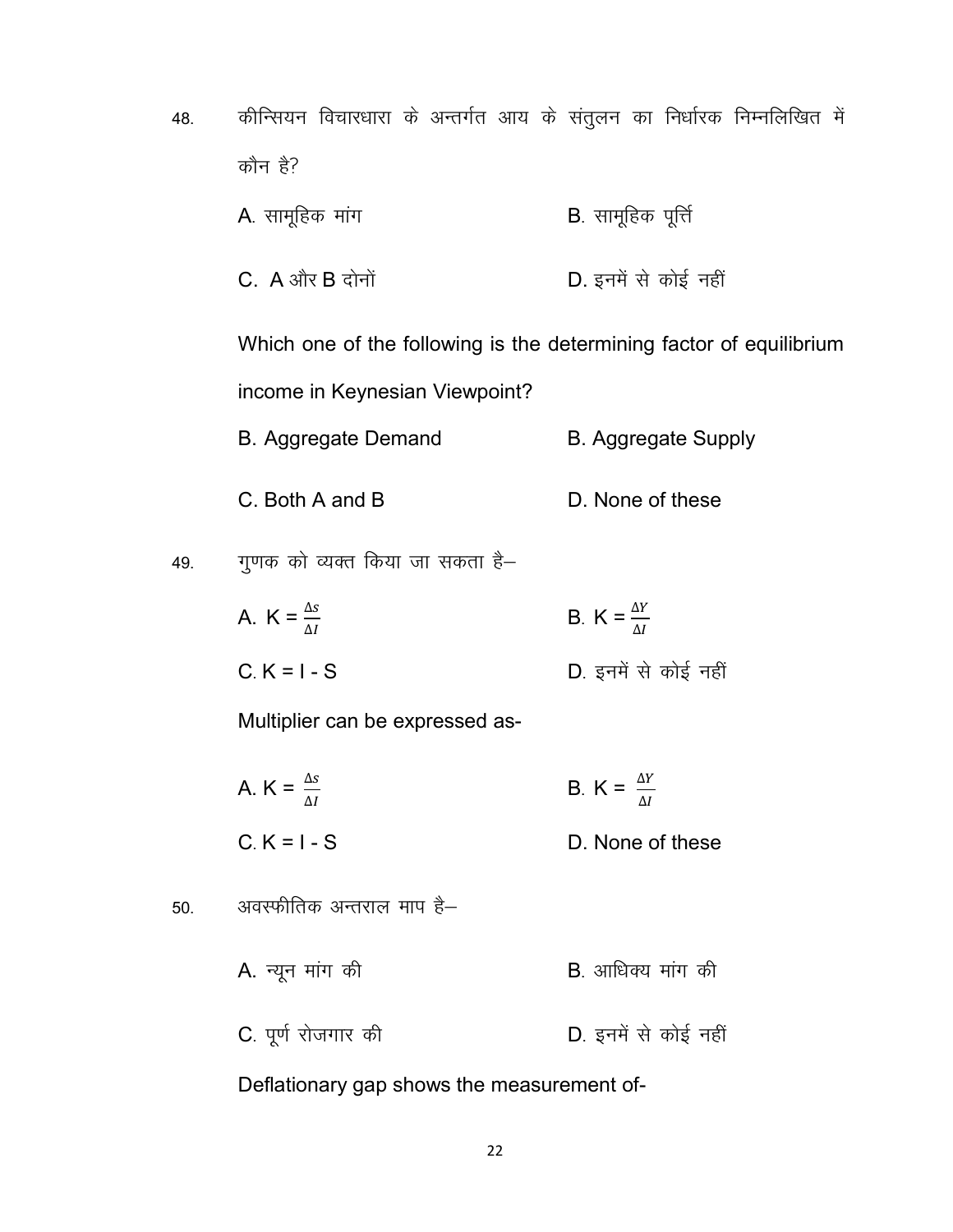|     | A. Deficient Demand                                                     | <b>B. Surplus Demand</b>          |
|-----|-------------------------------------------------------------------------|-----------------------------------|
|     | C. Full Employment                                                      | D. None of these                  |
| 51. | व्यापार चक्र के उत्पन्न होने के निम्नलिखित में कौन से कारण हैं?         |                                   |
|     | A. अवस्फीतिक दशाएँ                                                      | <b>B</b> . स्फीतिक दशाएँ          |
|     | $C. A$ और $B$ दोनों                                                     | D. इनमें से कोई नहीं              |
|     | Which of the following causes the appearance of a Trade cycle?          |                                   |
|     | A. Deflationary Conditions                                              | <b>B. Inflationary Conditions</b> |
|     | C. Both A and B                                                         | D. None of these                  |
| 52. | ब्रिटिश अर्थशास्त्री जे एम कीन्स की पुस्तक 'द जनरल थ्योरी' किस वर्ष में |                                   |
|     | प्रकाशित हुई?                                                           |                                   |
|     | A. 1926                                                                 | B. 1936                           |
|     | C. 1946                                                                 | D. 1956                           |
|     | British Economist J M Keynes' famous book, "The General                 |                                   |
|     | Theory" was published in which year?                                    |                                   |
|     | A. 1926                                                                 | B. 1936                           |
|     | C. 1946                                                                 | D. 1956                           |
| 53. | महामंदी किस वर्ष आई थी?                                                 |                                   |

23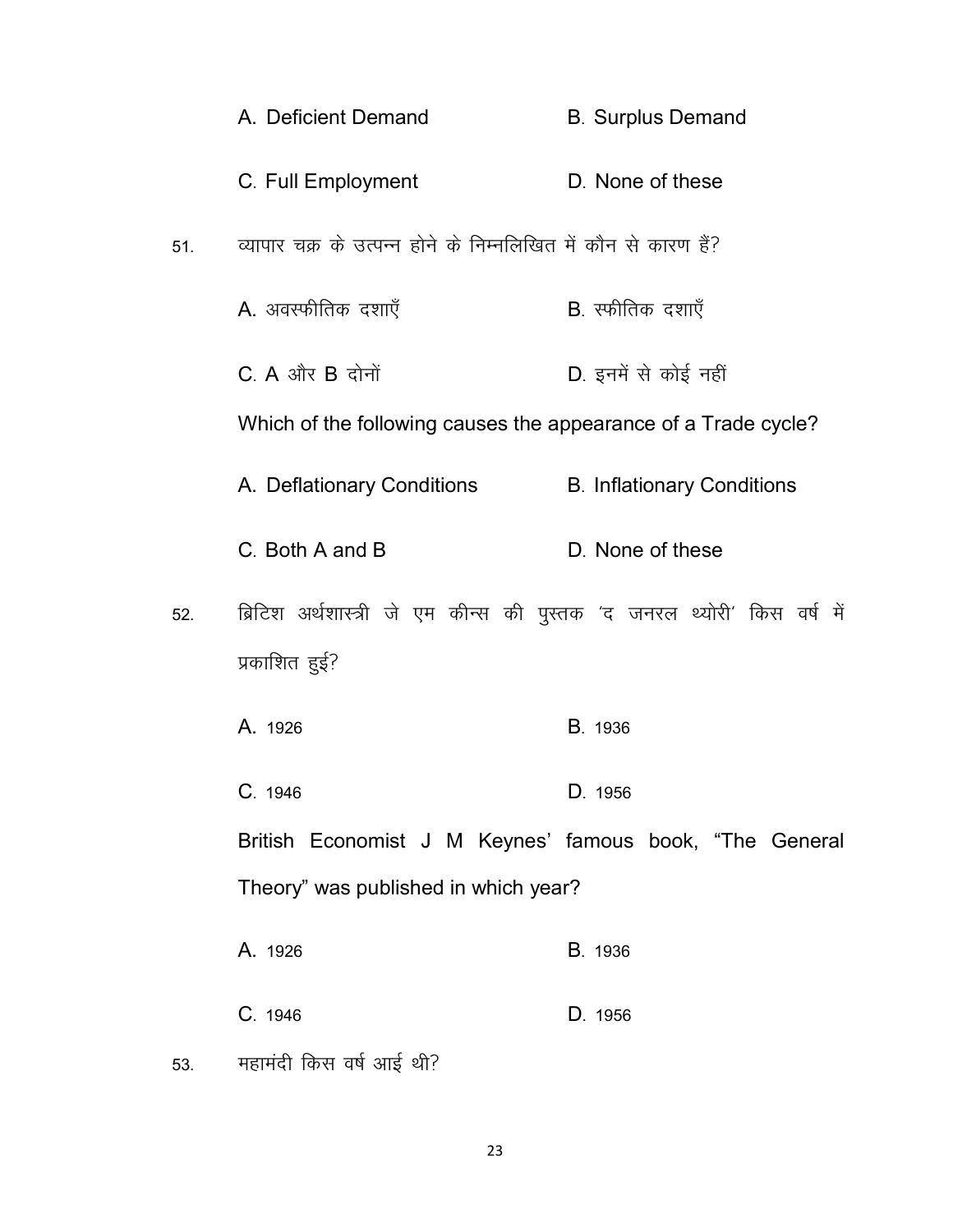|     | A. 1949                                                   | B. 1939                          |
|-----|-----------------------------------------------------------|----------------------------------|
|     | C. 1930                                                   | D. 1919                          |
|     | What was the year of great Depression?                    |                                  |
|     | A. 1949                                                   | B. 1939                          |
|     | C. 1930                                                   | D. 1919                          |
| 54. | कीन्स के गुणक को कौन से तत्व प्रभावित करते हैं?           |                                  |
|     | A. सीमान्त बचत प्रवृति                                    | B. सीमान्त उपभोग प्रवृति         |
|     | $C$ . A और B दोनों                                        | D. इनमें से कोई नहीं             |
|     | Which of the following is determining factor of Keynesian |                                  |
|     | multiplier?                                               |                                  |
|     | A. Marginal Propensity to save                            |                                  |
|     | B. Marginal Propensity to consume                         |                                  |
|     | C. Both A and B                                           | D. None of these                 |
| 55. | विनिमय दर के निम्नलिखित में कौन से रूप हैं?               |                                  |
|     | A. स्थिर विनिमय दर                                        | B. लोचदार विनिमय दर              |
|     | $C. A$ और $B$ दोनों                                       | D. इनमें से कोई नहीं             |
|     | Which one of the following is a kind of Exchange Rate?    |                                  |
|     | A. Fixed Exchange Rate                                    | <b>B. Flexible Exchange Rate</b> |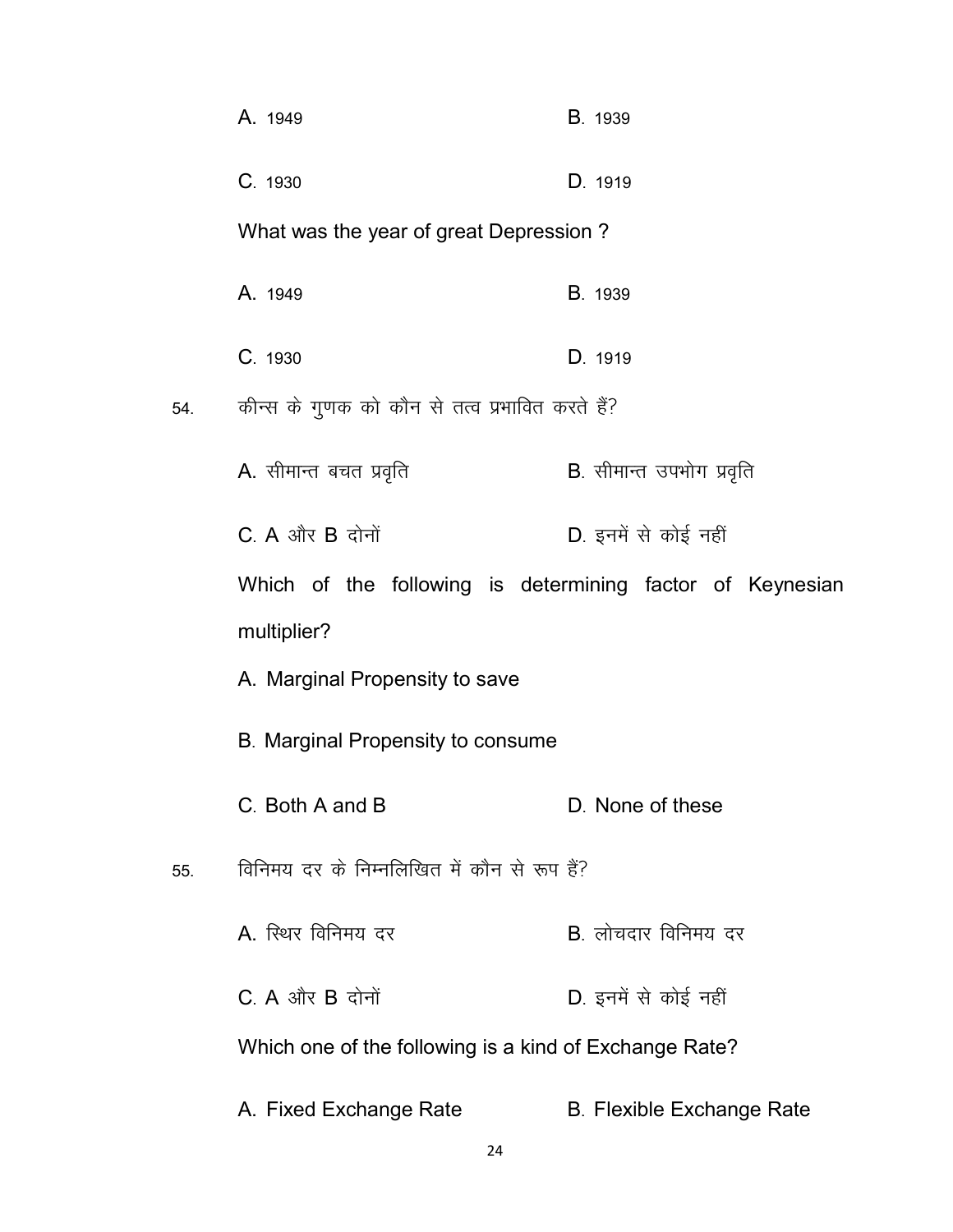|     | C. Both A and B                                                  | D. None of these             |
|-----|------------------------------------------------------------------|------------------------------|
| 56. | बजट के संघटक निम्नलिखित में कौन है?                              |                              |
|     | A. बजट प्राप्तियाँ                                               | <b>B</b> . बजट व्यय          |
|     | $C. A$ और $B$ दोनों                                              | D. इनमें से कोई नहीं         |
|     | Which of the following is a component of Budget?                 |                              |
|     | A. Budget Receipts                                               | <b>B. Budget Expenditure</b> |
|     | C. Both A and B                                                  | D. None of these             |
| 57. | निम्नलिखित में से कौन सा सरकार का पूँजीगत व्यय है?               |                              |
|     | A. ब्याज का भुगतान                                               | <b>B</b> . मकान का क्रय      |
|     | C. मशीनरी व्यय                                                   | D. इनमें से सभी              |
|     | Which of the following is Capital expenditure of the government? |                              |
|     | A. Interest Payment                                              | <b>B.</b> Purchase of House  |
|     | C. Expenses on Machinery                                         | D. All of these              |
| 58. | प्राथमिक घाटे का सही माप क्या है?                                |                              |
|     | A. राजकोषीय घाटा-राजस्व घाटा                                     |                              |
|     | B. राजस्व घाटा-ब्याज का भुगतान                                   |                              |
|     | C. राजकोषीय घाटा –ब्याज का भुगतान                                |                              |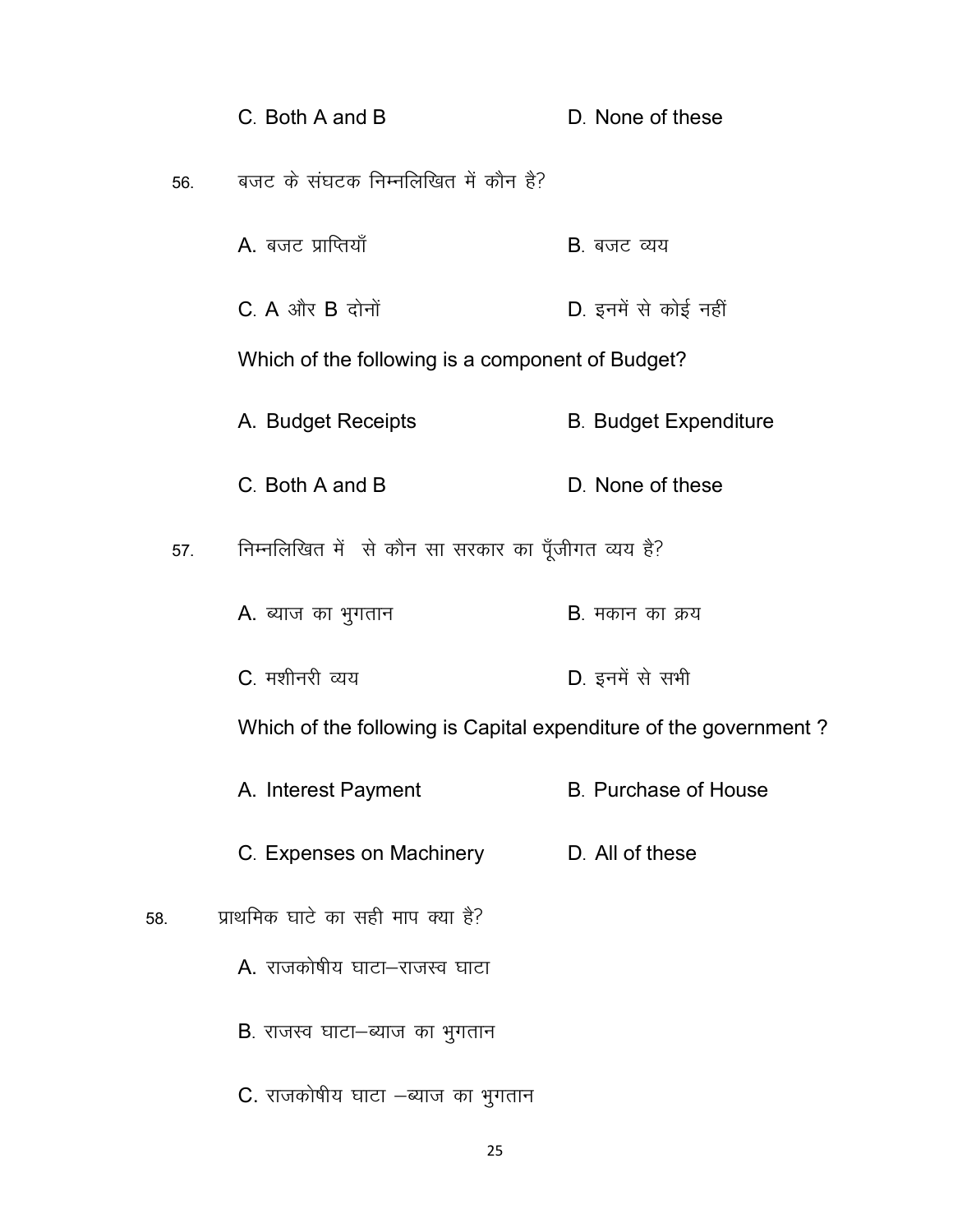| D. पॅंजीगत व्यय - राजस्व व्यय |  |  |  |  |  |  |  |
|-------------------------------|--|--|--|--|--|--|--|
|-------------------------------|--|--|--|--|--|--|--|

|     | Which is the correct measure of Primary Deficit? |                                                         |  |  |  |  |
|-----|--------------------------------------------------|---------------------------------------------------------|--|--|--|--|
|     | A Fiscal Deficit-Revenue Deficit                 |                                                         |  |  |  |  |
|     | <b>B. Revenue Deficit-Interest Payment</b>       |                                                         |  |  |  |  |
|     | C. Fiscal Deficit-Interest Payment               |                                                         |  |  |  |  |
|     | D. Capital Expenditure-Revenue Expenditure       |                                                         |  |  |  |  |
| 59. | व्यापार संतुलन में कौन सी मदें सम्मिलित हैं ?    |                                                         |  |  |  |  |
|     | A. अदृश्य मदें                                   | <b>B</b> . पूंजी अन्तरण                                 |  |  |  |  |
|     | C. दृश्य मदें                                    | D. इनमें से सभी                                         |  |  |  |  |
|     | Which items are included in Balance of Trade?    |                                                         |  |  |  |  |
|     | A. Invisible Items                               | <b>B.</b> Capital Transfer                              |  |  |  |  |
|     | C. Visible Items                                 | D. All of these                                         |  |  |  |  |
| 60. | निम्न में से कौन चालू खाते का संघटक है?          |                                                         |  |  |  |  |
|     | A. एक पक्षीय अंतरण                               | <b>B</b> . सरकारी सौदे                                  |  |  |  |  |
|     | C. प्रतयक्ष निवेश                                | D. इनमें से कोई नहीं                                    |  |  |  |  |
|     |                                                  | Which of the following is component of Capital Account? |  |  |  |  |
|     | A. Unilateral Transfer                           | <b>B.</b> Official Transactions                         |  |  |  |  |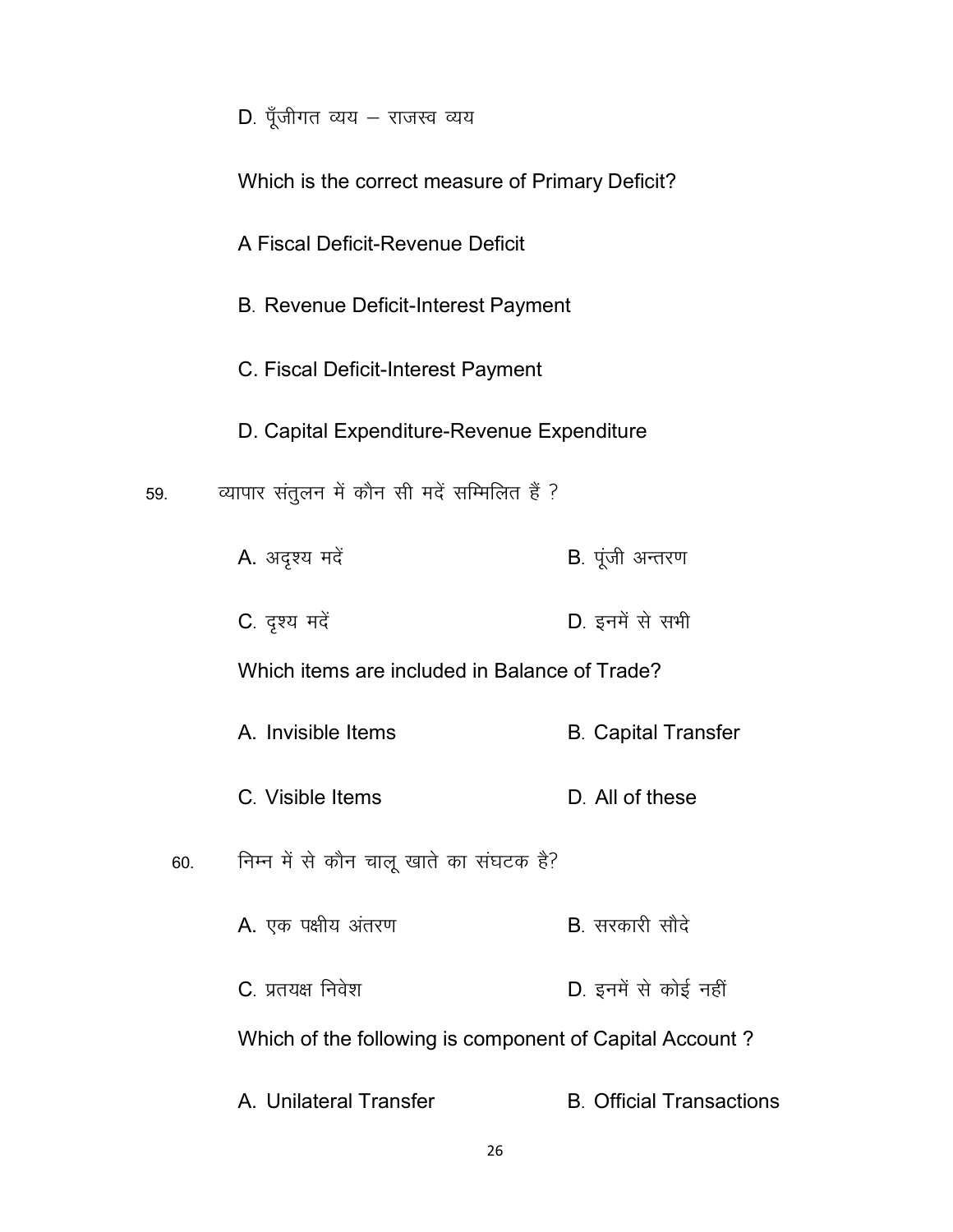|     | C. Direct Investment                                                 | D. None of these              |
|-----|----------------------------------------------------------------------|-------------------------------|
| 61. | किसके अनुसार अर्थशास्त्र 'मानव कल्याण का विज्ञान' है?                |                               |
|     | A. मार्शल                                                            | B. सेम्युलसन                  |
|     | C. जे. एस मिल                                                        | D. एडम रि <del>ग</del> थ      |
|     | According to whom, 'Economics is a science of human welfare'?        |                               |
|     | A. Marshall                                                          | <b>B.</b> Samuelson           |
|     | C. J S Mill                                                          | D. Adam Smith                 |
| 62. | सभी क्रियाएँ जो आय सृजित करती हैं –                                  |                               |
|     | A. गैर आर्थिक क्रियाएँ कहलाती हैं।<br>B. आर्थिक क्रियाएँ कहलाती हैं। |                               |
|     | C. विनिमय क्रियाएँ कहलाती हैं।                                       | D. इनमें से कोई नहीं          |
|     | All activities which generate income are known as -                  |                               |
|     | A. Non-Economic Activities                                           | <b>B. Economic Activities</b> |
|     | C. Exchange Activities                                               | D. None of these              |
| 63. | निम्न में से किस आधार स्तम्भ पर आर्थिक समस्याओं का ढाँचा खड़ा है?    |                               |
|     | A. असीमित आवश्यकताएँ                                                 | B. सीमित साधन                 |
|     | $C$ . A और B दोनों                                                   | D. इनमें से कोई नहीं          |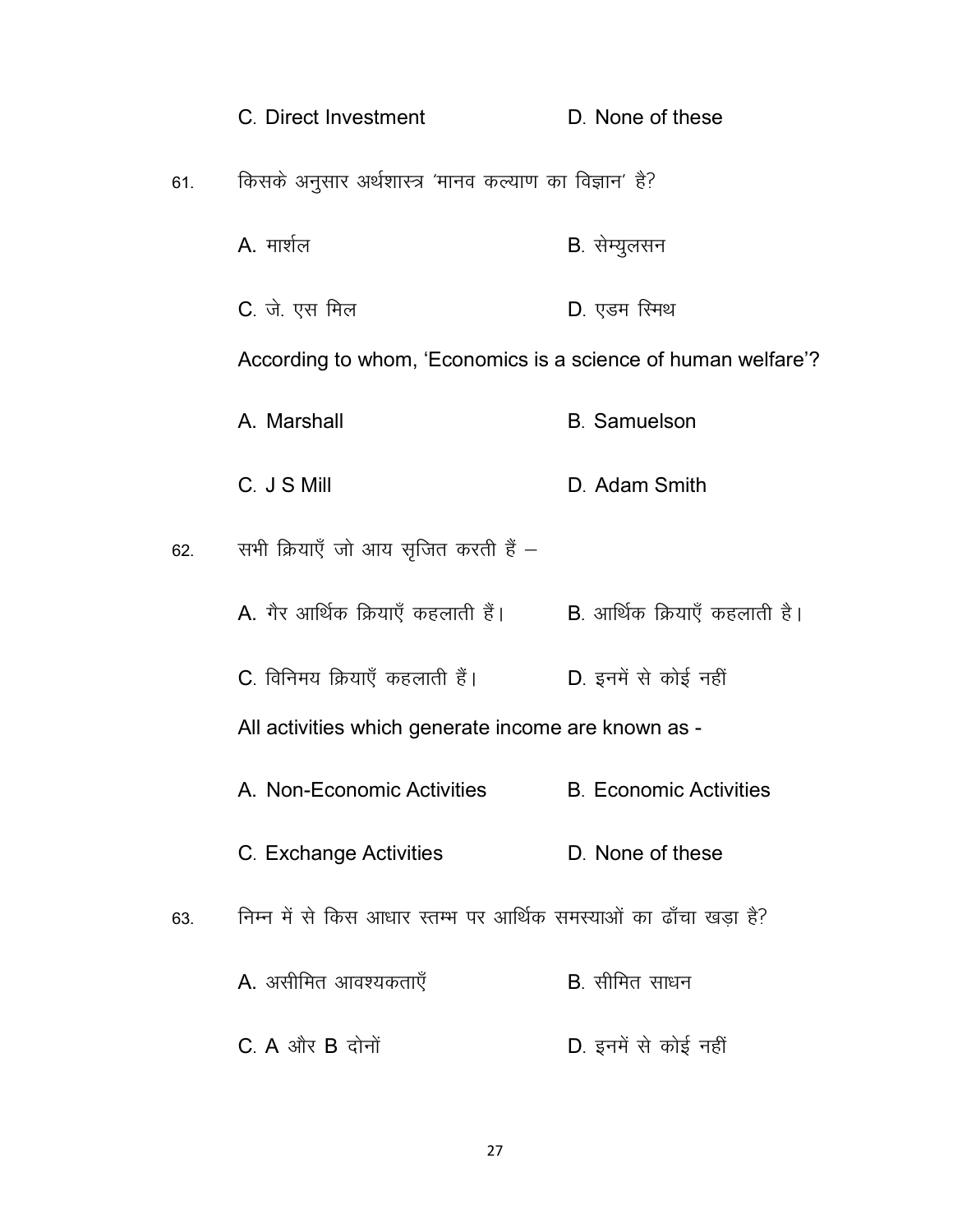The structure of economic problems rest on which of the following piilars ?

A. Unlimited wants **B- Limited Resources** C<sub>r</sub> A and B both D<sub>r</sub> None of these 64- fuEu esa l s dkSu lk dFku lgh ugha gS\ A. आर्थिक समस्या चुनाव की समस्या है। B. कीमत संयंत्र मिश्रित अर्थव्यवस्था की विशेषता है। C. समाजवादी अर्थव्यवस्था में प्रतियोगिता की अनुपस्थिति होती है। D. साधन की अवसर लागत सर्वश्रेष्ठ वैकल्पिक मूल्य है। Which of the following statement is incorrect? A. Economic Problem is the problem of choice.

- B. Price Mechanism is feature of Mixed Economy.
- C- Absence of competition in Socialist economy
- D. Opportunity cost of a factor is the best alternative price.
- $65.$  निम्न में से कौन सा कथन सही है?
	- A. उपयोगिता का अर्थ आवश्यकता की संतुष्टि शक्ति है।
	- B. उपयोगिता इच्छा की तीव्रता का फलन है।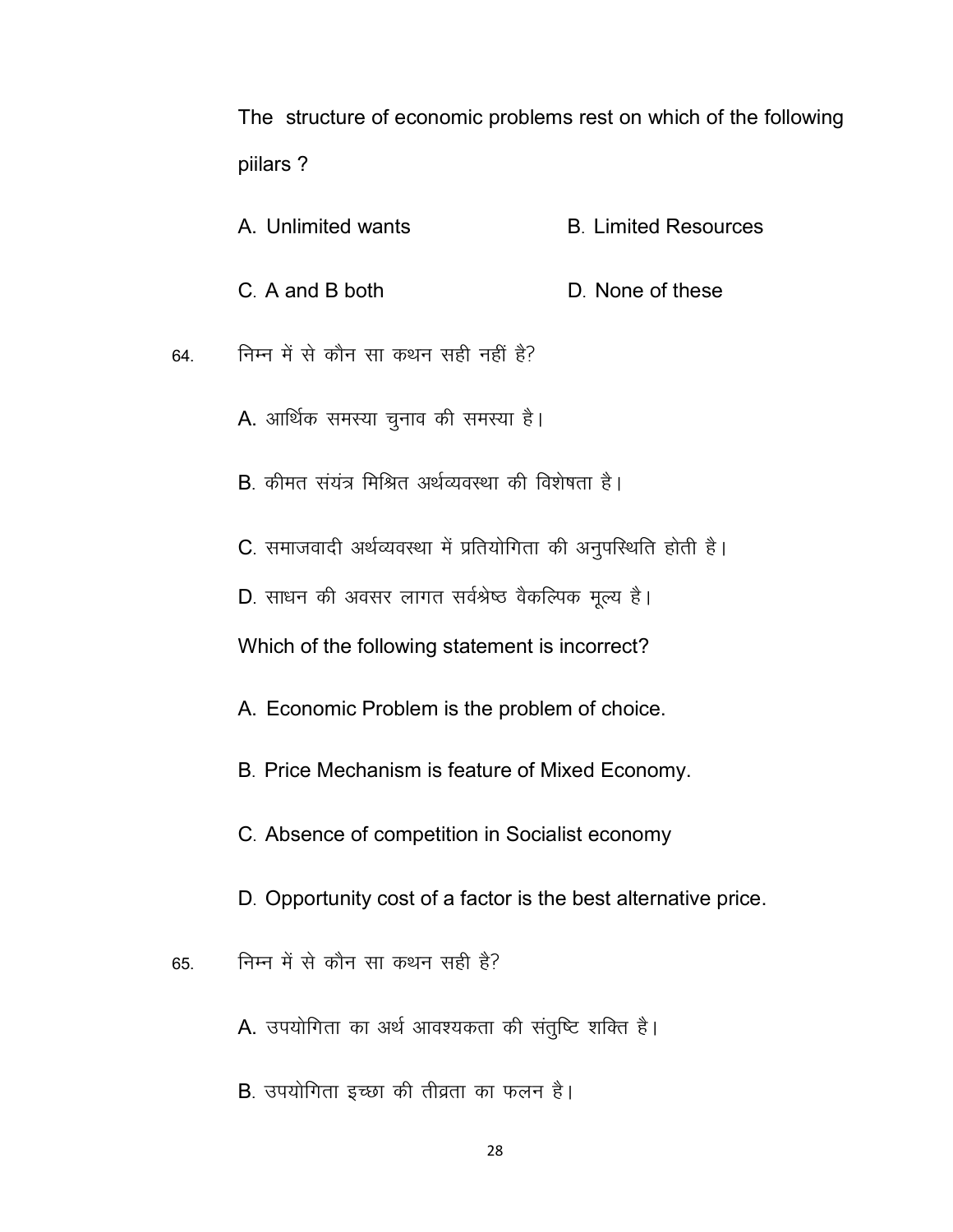|  |  |  |  |  |  | C. वस्तु के उपभोग की इच्छा उपयोगिता को जन्म देती है। |  |  |  |  |
|--|--|--|--|--|--|------------------------------------------------------|--|--|--|--|
|--|--|--|--|--|--|------------------------------------------------------|--|--|--|--|

D. इनमें से सभी

Which of the following statement is true?

A. Utility means want satisfying capacity.

B. Utility is a function of intensity of desire.

C- Desire of consumption gives birth to utility.

D. All of these

66. जब कूल उपयोगिता अधिकतम होती है, तब सीमांत उपयोगिता  $-$ 

- A. धनात्मक होती है।  $B.$  ऋणात्मक होती है।
- C. शून्य होती है। The Sea D. इनमें से कोई नहीं

When Total Utility becomes maximum Marginal utility is -

- A. Positive B. Negative
- C. Zero D. None of these
- 67. जब X वस्तु की कीमत का परिवर्त्तन Y वस्तु की मांग को प्रभावित करता है, तब यह मांग की लोच कहलाती है $-$ 
	- $A.$  कीमत मांग की लोच  $B.$  आय मांग की लोच
	- C. तिरछी मांग की लोच best D. इनमें से सभी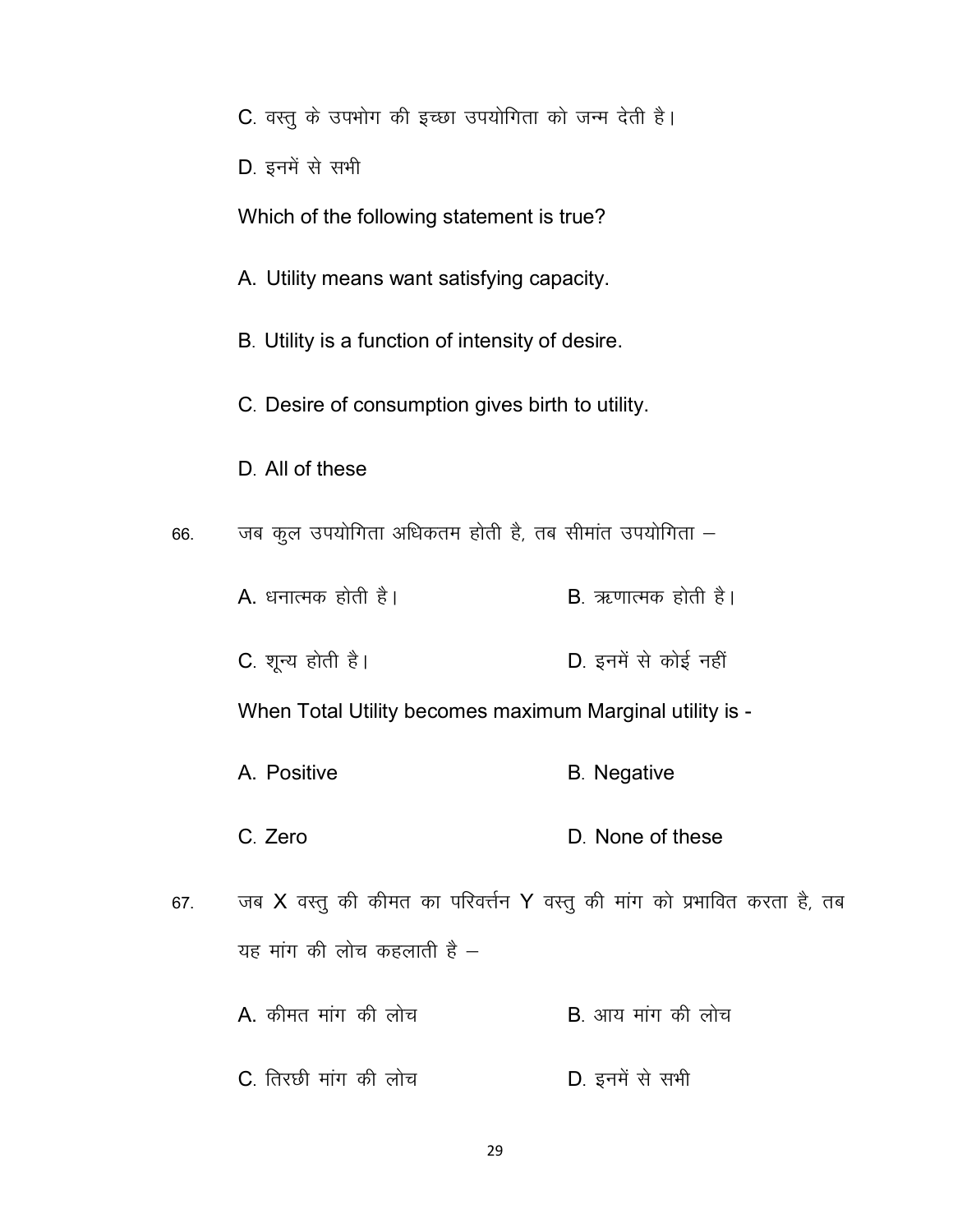When change in the price of good X affects the demand of good Y, the demand is called -

A. Price elasticity of Demand B. Income elasticity of Demand C. Cross elasticity of Demand D. All of these सामान्य वस्तुओं के लिए आय प्रभाव – 68. A. शून्य होती है।  $B$ , धनात्मक होती है। C. ऋणात्मक होती है। D. इनमें से कोई नहीं Income Effect for normal goods is -A. Zero **B.** Positive C. Negative D. None of these उदासीनता वक्र  $-$ 69. A. मूल बिन्दु की ओर उन्नतोदर होती है। B. मूल बिन्दु की ओर अवनतोदर होती है।  $C. A$  और  $B$  दोनों D. इनमें से कोई नहीं Indifference curve is -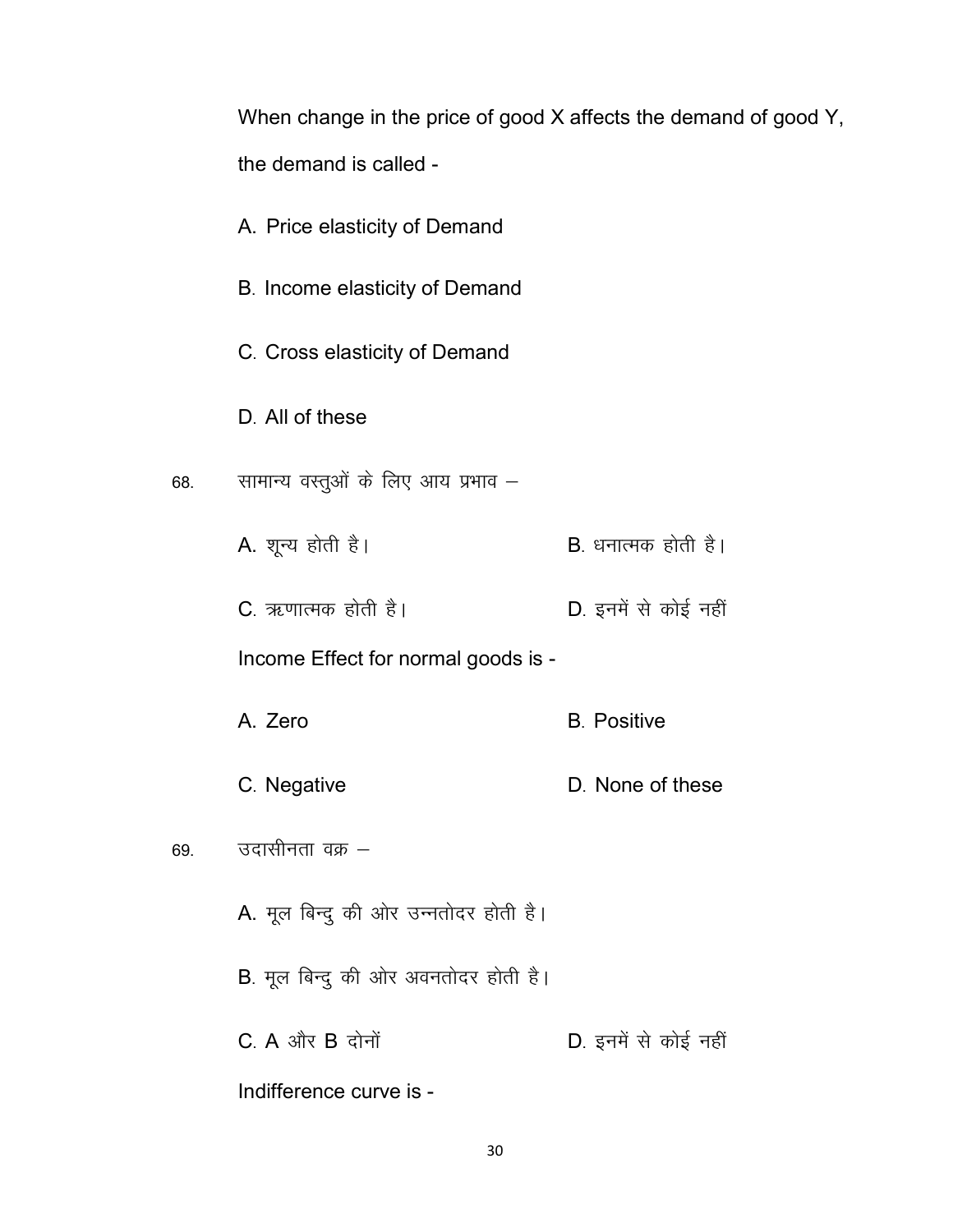|     | A. Convex to the origin                                    | B. Concave to the origin        |
|-----|------------------------------------------------------------|---------------------------------|
|     | C. A and B both                                            | D. None of these                |
| 70. | निम्न में से किस मांग बक्र को 'एंजिल वक्र' भी कहा जाता है। |                                 |
|     | A. कीमत मांग वक्र                                          | <b>B</b> . आड़ी मांग वक्र       |
|     | C. आय मांग वक्र                                            | D. इनमें से कोई नहीं            |
|     | Which demand curve is also known as 'Engel's Curve'?       |                                 |
|     | A. Price Demand curve                                      | <b>B. Cross Demand curve</b>    |
|     | C. Income Demand curve                                     | D. None of these                |
| 71. | सीमांत उत्पाद =                                            |                                 |
|     | A. $TP_n - TP_{(n-1)}$                                     | B. $\frac{\Delta TP}{\Delta L}$ |
|     | C. $\frac{TP}{L}$                                          | $D. A$ और $B$ दोनों             |
|     | Marginal Product =                                         |                                 |
|     | A. $TP_n - TP_{(n-1)}$                                     | B. $\frac{\Delta TP}{\Delta L}$ |
|     | C. $\frac{TP}{L}$                                          | D. A and B both                 |
| 72. | मौद्रिक लागत =                                             |                                 |
|     | A. स्पष्ट लागत                                             |                                 |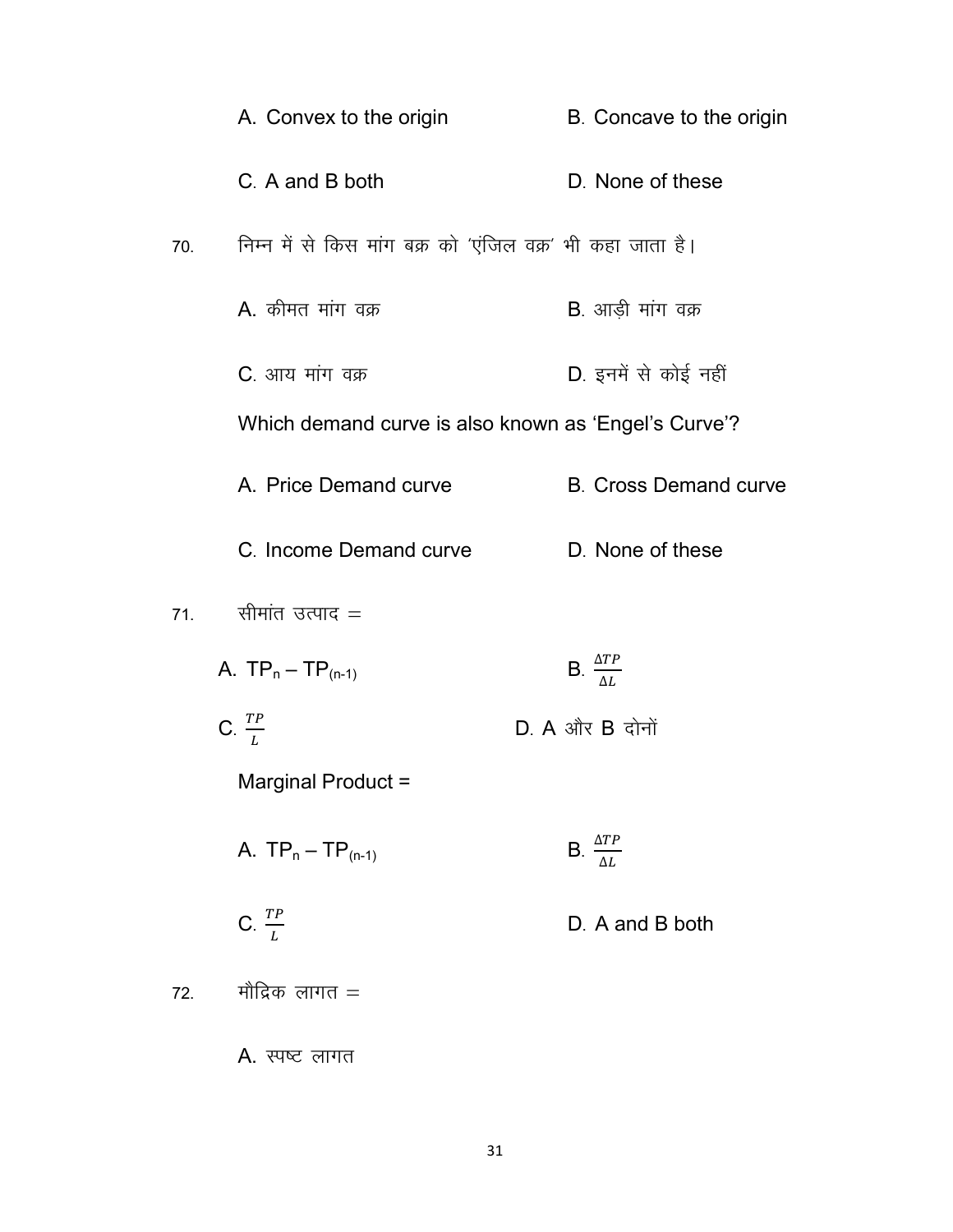- $B.$  अस्पष्ट लागत
- $C.$  स्पष्ट लगात + अस्पष्ट लागत
- D. स्पष्ट लागत + अस्पष्ट लागत + सामान्य लाभ

Money cost =

- A. Explicit cost
- B. Implicit cost
- C- Explicit cost + Implicit cost
- D. Explicit cost + Implicit cost + Normal Profit
- $73.$  किस बाजार में मांग की लोच इकाई से अधिक होती है
	- A. पूर्ण प्रतियोगिता बाद्धा बाद्धा B. एकाधिकार
	- C. एकाधिकारी प्रतियोगिता and D. इनमें से कोई नहीं

In which market Elasticity of Demand is greater than unity?

- A. Perfect Competition B. Monopoly
- C. Monopolistic Competition D. None of these
- 74.  $\frac{1}{2}$  'पूर्ति के विस्तार' का अर्थ है
	- A. उसी कीमत पर अधिक पूर्ति अथवा कम कीमत पर उतनी ही पूर्ति
	- B. वस्तु की ऊँची कीमत पर उसकी अधिक पूर्ति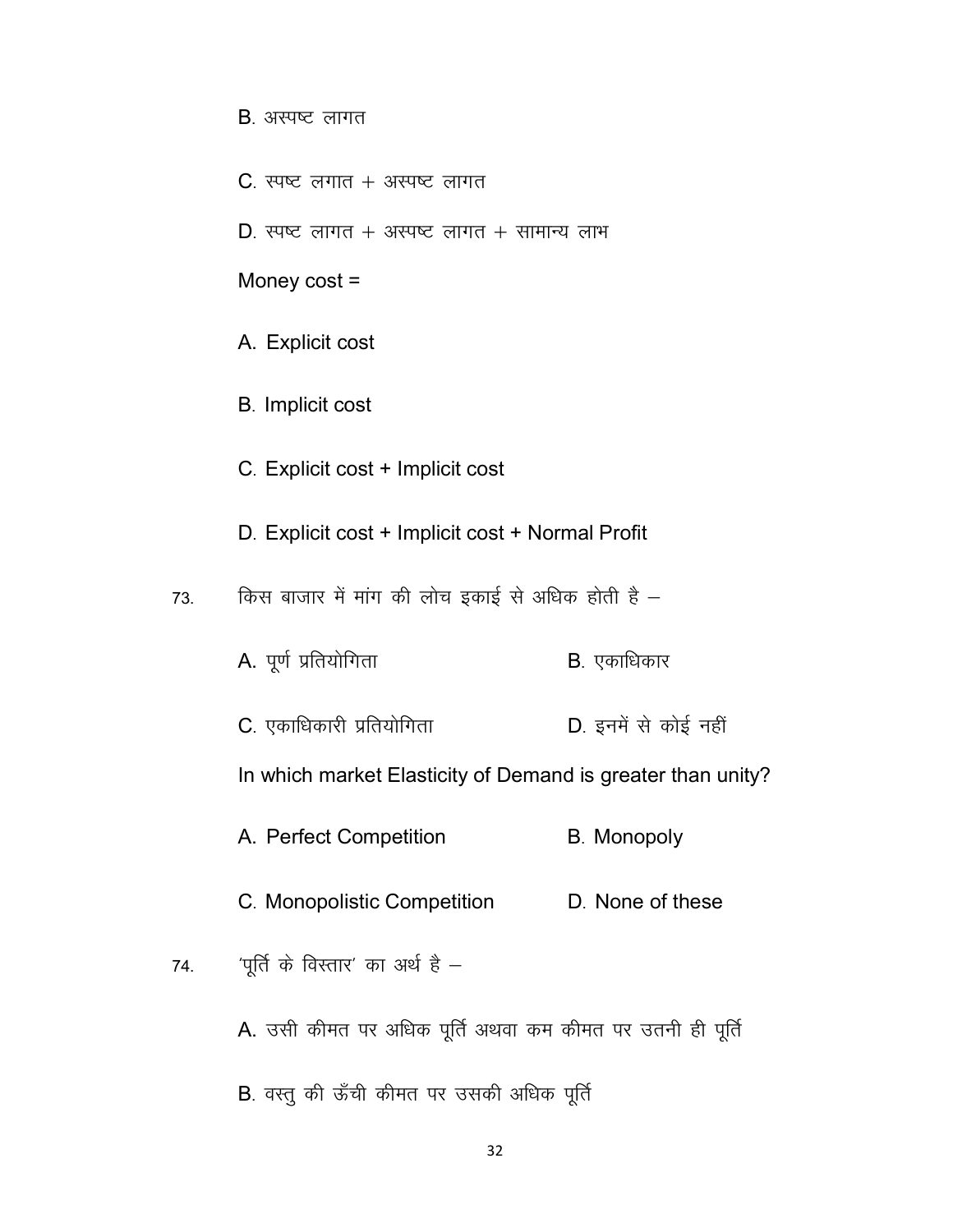$C. A$  और  $B$  दोनों

D. इनमें से कोई नहीं

'Extension in Supply' means -

A. More supply at same price or same supply at lower price

B. Higher quantity supplied at higher price of commodity.

C. A and B both

D. None of these

पूर्ति वक्र पर संचलन – 75.

A. कीमत परिवर्तन के कारण होता है।

B. कीमत के अतिरिक्त अन्य तत्त्वों में परिवर्तन के कारण होता है।

- C. पूर्ति में वृद्धि के कारण
- D. इनमें से सभी

Movement along a supply curve happens -

A. due to change in price

- B. due to change in factors other than price
- C. due to increase in supply
- D. All of these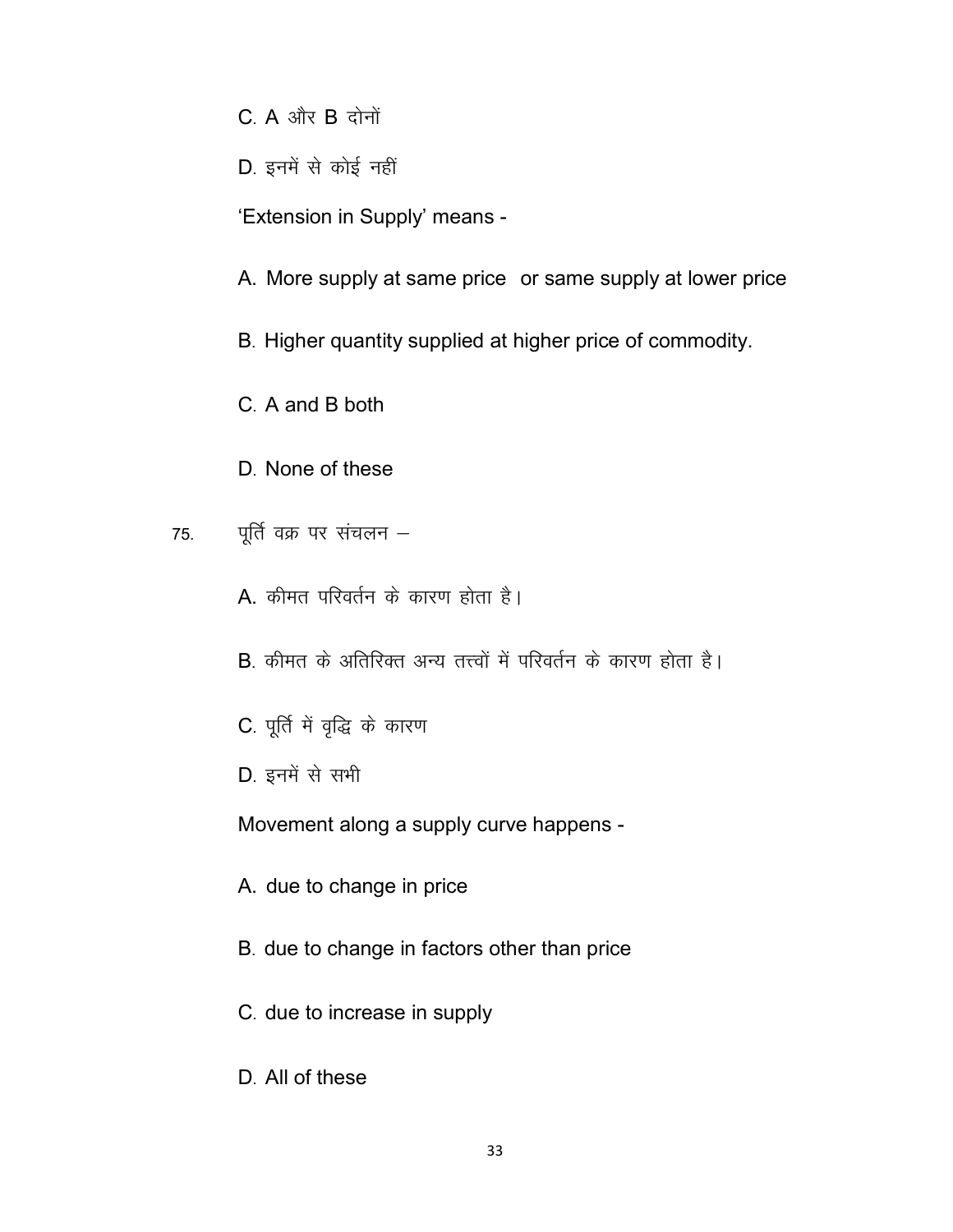76. अार्थिक असामनता के कारण वर्ग-संघर्ष किस अर्थव्यवस्था की विशेषता है?

- $A.$  पूंजीवादी अर्थव्यवस्था  $B.$  समाजवादी अर्थव्यवस्था
- C. मिश्रित अर्थव्यवस्था <u>D. इनमें से सभी</u>

Class struggle due to economic disparities is the feature of which economy?

- A. Capitalist Economy B. Socialist Economy
- C. Mixed Economy D. All of these
- 77. जत्पादन संभावना वक्र कब एक सरल रेखा की आकृति लेता है?
	- A. सीमान्त अवसर लागत जब बढ़ता है।
	- $B$ , सीमान्त अवसर लागत जब घटता है।
	- C. सीमान्त अवसर लागत जब स्थिर रहता है।
	- D. इनमें से कोई नहीं

When does Production Possibility Curve take a shape of a straight line?

A. When Marginal Opportunity Cost increases.

- B. When Marginal Opportunity Cost decreases.
- C- When Marginal Opportunity Cost is constant.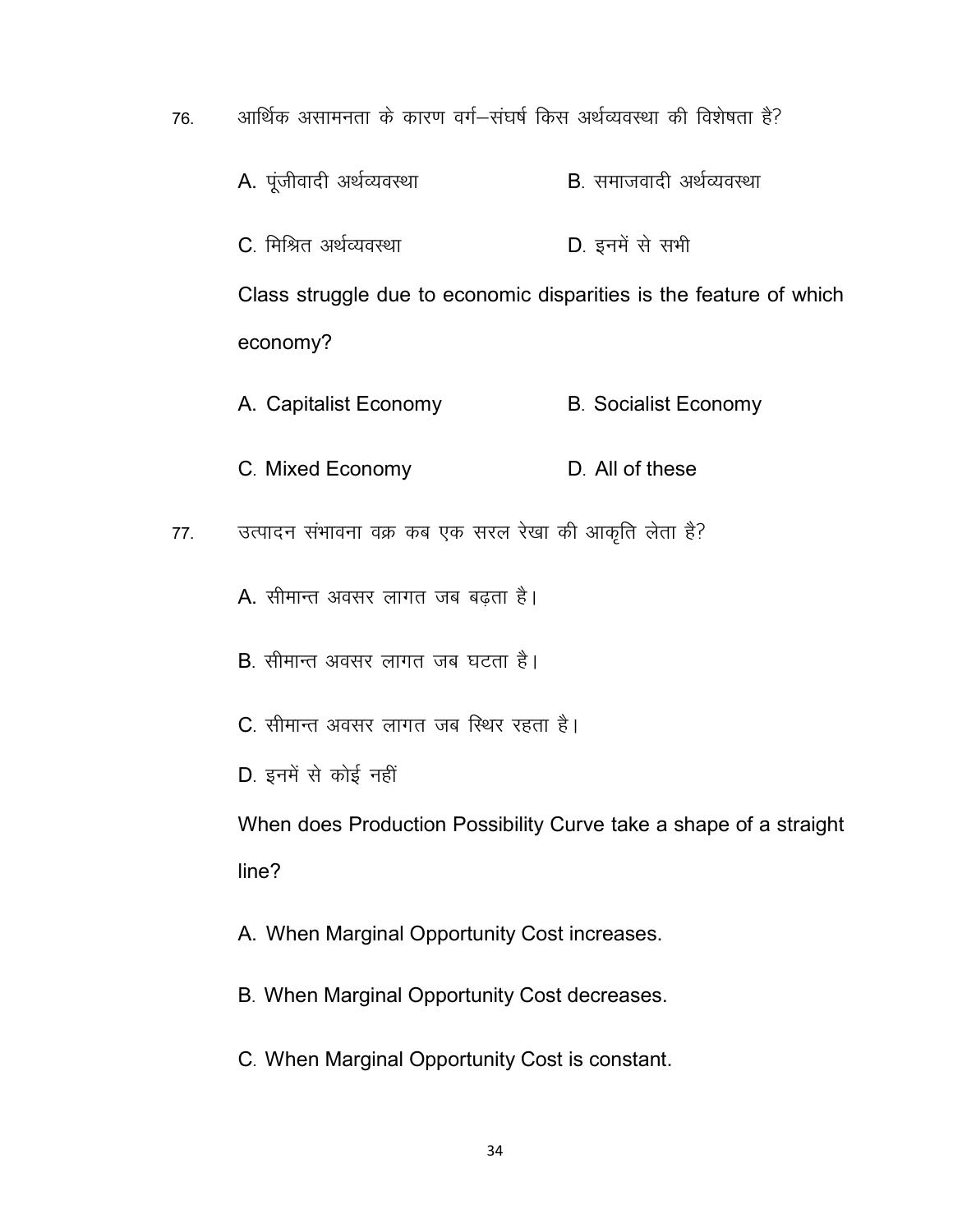#### D. None of these

- 78- ^xksl su dk izFke fu;e\* fuEu esa l s dkSu lk gS\
	- $A$ . मांग का नियम the state is contained by  $B$ , सीमांत उपयोगिता ह्रास नियम
	- $C_{\cdot}$  उपभोक्ता की बचत  $D_{\cdot}$  सम सीमांत उपयोगिता नियम

Which of the following is the 'First law of Gossen'?

A. Law of Demand

- B. Law of Diminishing Marginal utility
- C- Consumer's Surplus
- D. Law of Equi Marginal Utility
- $79.$  मांग की लोच इकाई से अधिक होती है जब  $-$ 
	- A. कीमत के बढ़ने से है कूल व्यय भी बढ़ जती है।
	- B. कीमत के बढ़ने से कूल व्यय कम हो जाती है।
	- C. कीमत के बढ़ने से कुल व्यय में परिवर्त्तन नहीं होता है।
	- D. इनमें से कोई नहीं

Elasticity of Demand is greater than unity when -

- A. With increase in price total expenditure also increases.
- B. With increase in price total expenditure decreases.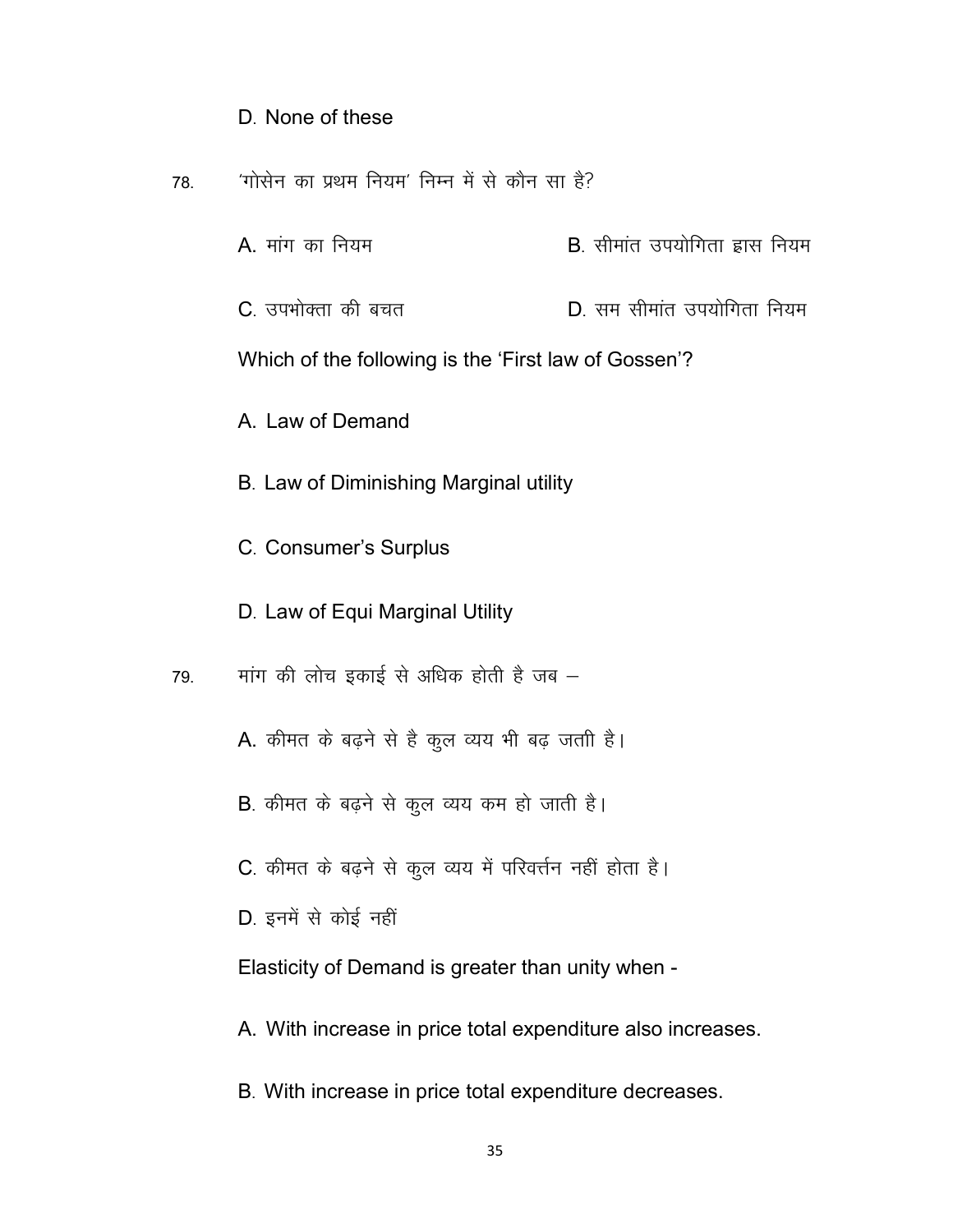C. With increase in price total expenditure does not change.

D. None of these

- किस बाजार में वस्तु की कीमत उत्पाद के सभी स्तर पर सदैव स्थिर होती है? 80.
	- A. अपूर्ण प्रतियोगिता B. पूर्ण प्रतियोगिता
	- C. एकाधिकारी प्रतियोगिता D. एकाधिकार

Price remains constant at all levels of output in which market?

- A. Imperfect Competition **B. Perfect Competition**
- C. Monopolistic Competition D. Monopoly
- दीर्घकाल में मांग एवं पूर्ति शक्तियों द्वारा निर्धारित कीमत–  $81.$ 
	- **B**. सामान्य कीमत है।  $\overline{A}$ , बाजार कीमत है।
	- C. संतुलन कीमत है। D. इनमें से कोई नहीं

Price determined by demand and supply forces in the long period is known as -

- A. Market Price **B.** Normal Price
- C. Equilibrium Price D. None of these
- एक फर्म का मांग वक्र पूर्ण लोचदार होता है -82.
	- A. पूर्ण प्रतियोगिता में B. एकाधिकार में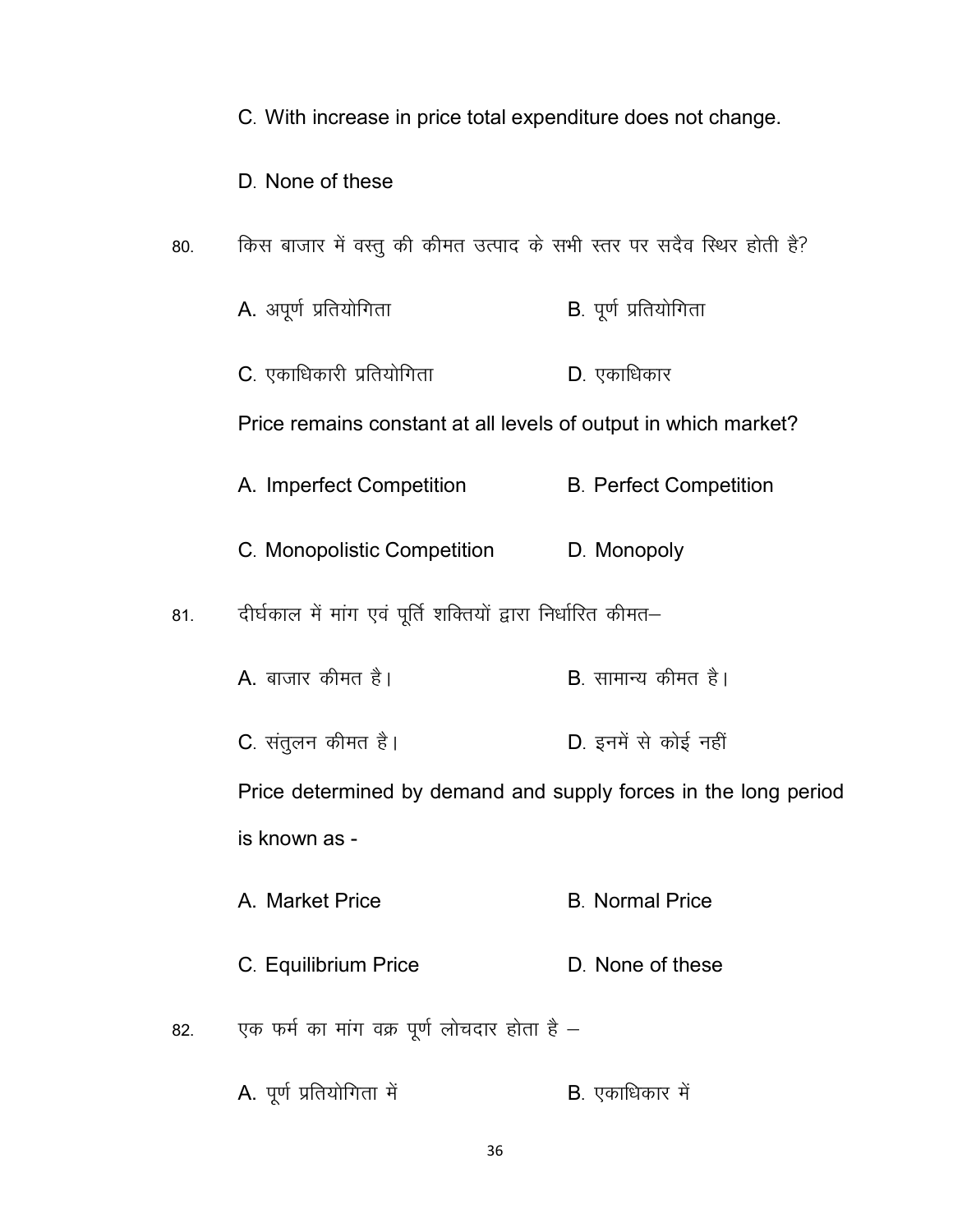|     | C. एकाधिकारी प्रतियोगिता में                                               | D. अल्पाधिकार में                |  |
|-----|----------------------------------------------------------------------------|----------------------------------|--|
|     | Demand curve of a firm is perfectly elastic under                          |                                  |  |
|     | A. Perfect Competition                                                     | <b>B.</b> Monopoly               |  |
|     | C. Monopolistic Competition                                                | D. Oligopoly                     |  |
| 83. | "व्यापक अर्थशास्त्र का मुख्य यन्त्र राष्ट्रीय आय विश्लेषण है।'' किसने कहा? |                                  |  |
|     | A. प्रो शुल्ज                                                              | B. एम एच स्पेन्सर                |  |
|     | C. प्रो बोल्डिंग                                                           | D. इनमें से कोई नहीं             |  |
|     | "The main tool of Macro Economics is National Income Analysis"             |                                  |  |
|     | who said?                                                                  |                                  |  |
|     | A. Prof. Schultz                                                           | B. M. H. Spencer                 |  |
|     | C. Prof. Boulding                                                          | D. None of these                 |  |
| 84. | द्वि क्षेत्रीय अर्थव्यवस्था में अन्तःक्षेपण का मुख्य स्त्रोत क्या है?      |                                  |  |
|     | A. निवेश                                                                   | <b>B</b> . सरकारी व्यय           |  |
|     | <b>C</b> . कर                                                              | D. इनमें से कोई नहीं             |  |
|     | In two sector economy which is main source of Injection?                   |                                  |  |
|     | A. Investment                                                              | <b>B. Government Expenditure</b> |  |
|     | C. Taxation                                                                | D. None of these                 |  |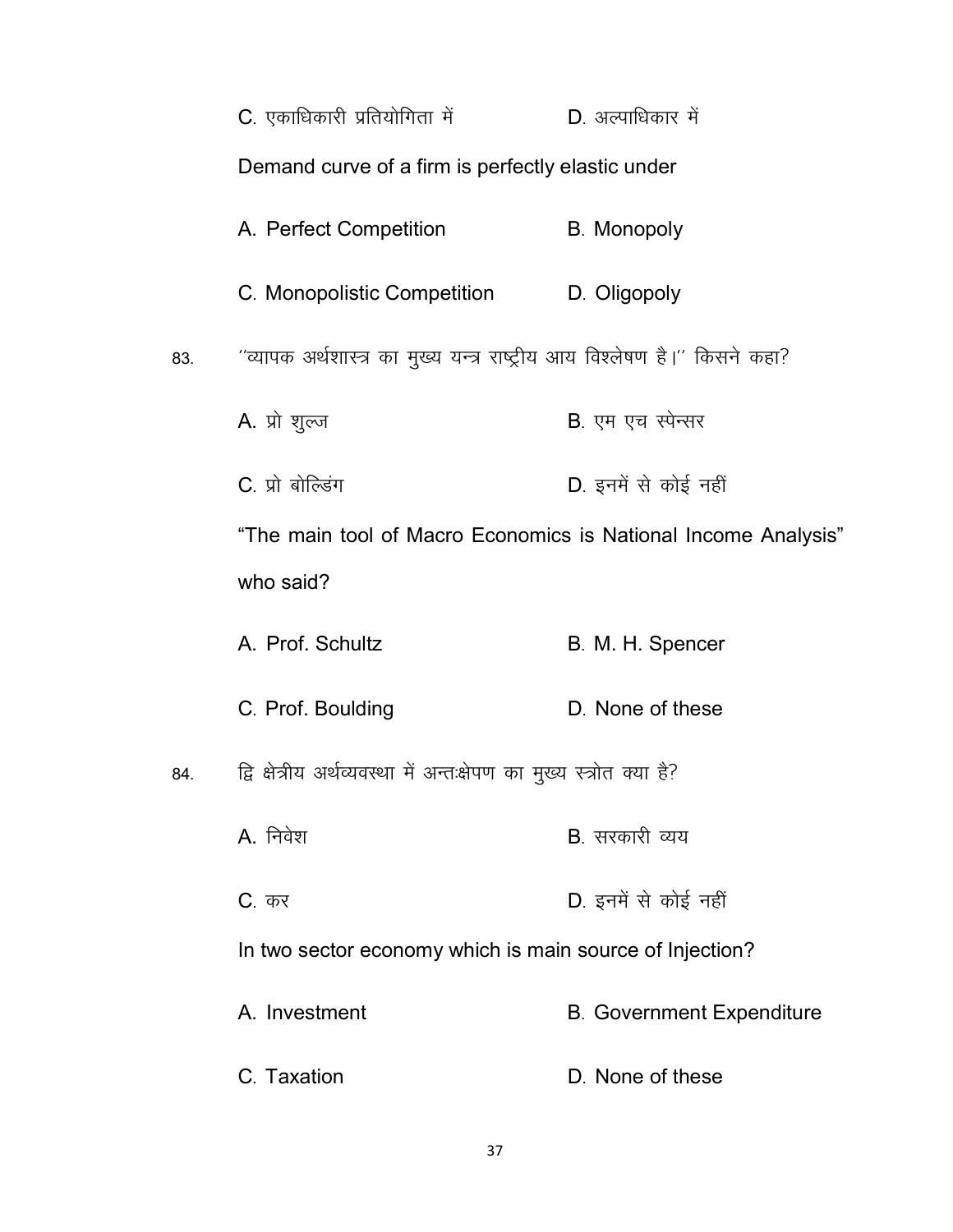चालू कीमतों पर सकल राष्ट्रीय आय को कहते हैं  $-$ 85.

|     | A. वास्तविक GNP                                                   | B. मौद्रिक GNP             |
|-----|-------------------------------------------------------------------|----------------------------|
|     | $C$ . A और B दोनों                                                | $D.$ GNP अवस्फीतक          |
|     | GNP calculated at current prices is known as -                    |                            |
|     | A. Real GNP                                                       | <b>B. Money GNP</b>        |
|     | C. A and B both                                                   | D. GNP Deflator            |
| 86. | मध्यवर्ती उपभोग का संबंध है –                                     |                            |
|     | A. साधन आगत से                                                    | B. गैर साधन आगत से         |
|     | $C. A$ और $B$ दोनों                                               | D. इनमें से कोई नहीं       |
|     | Intermediate Consumption is related to                            |                            |
|     | A. Factor Input                                                   | <b>B.</b> Non-factor Input |
|     | C. A and B both                                                   | D. None of these           |
| 87. | ''मुद्रा वह है जो मुद्रा का कार्य करे।'' यह परिभाषा सम्मिलित है – |                            |
|     | A. कार्यात्मक परिभाषा में                                         | B. वैधानिक परिभाषा में     |
|     | C. सामान्य स्वीकृति की परिभाषा में                                | D. इनमें से सभी            |
|     | "Money is what money does". This definition is related to -       |                            |
|     | A. Functional Definition                                          | <b>B.</b> Legal Definition |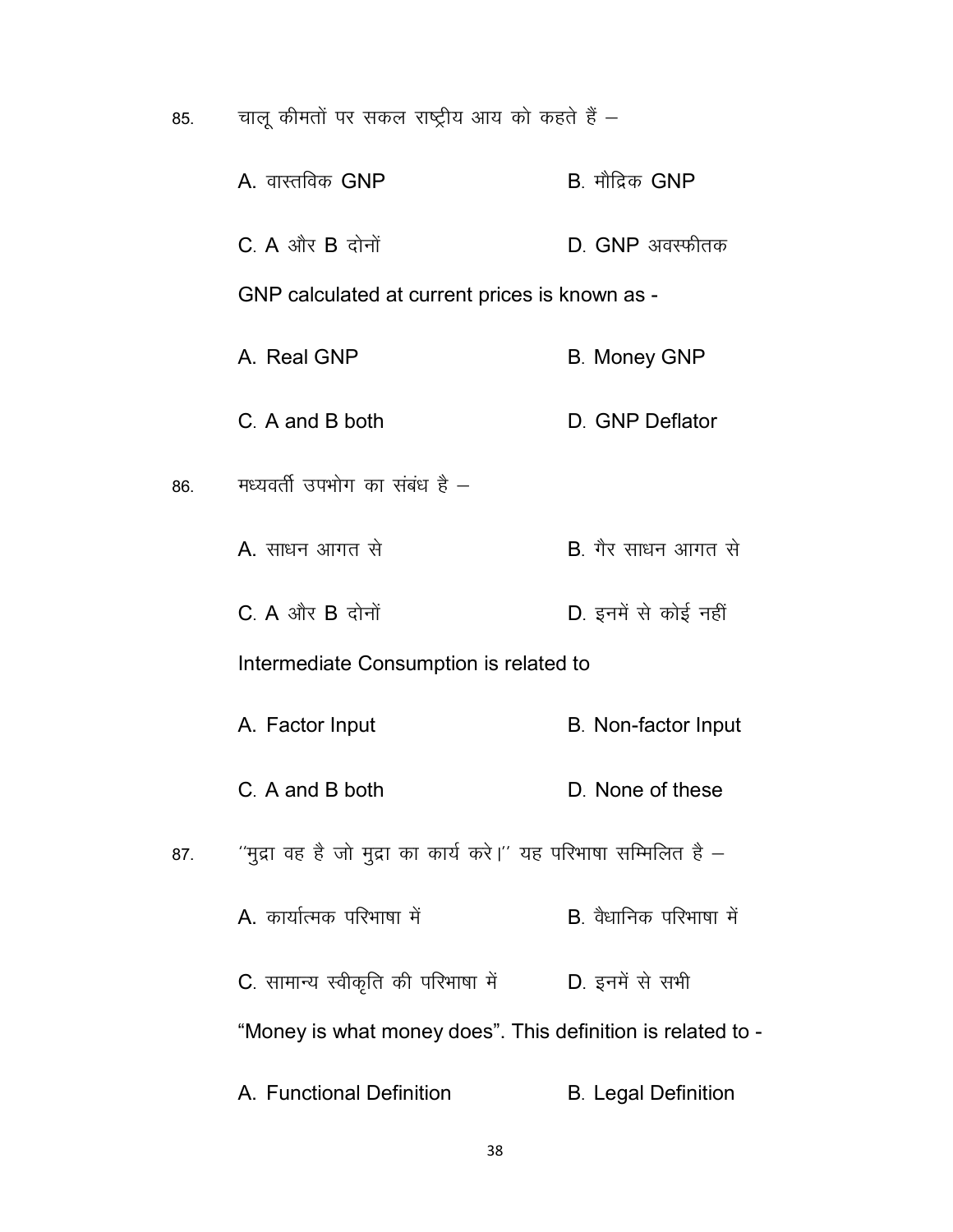#### C. Common Acceptability Definition D. All of these

- 88. मुद्रा के मूल्य मे अस्थिरता मुद्रा का  $-$ 
	- $A.$  नैतिक दोष है।  $B.$  आर्थिक दोष है।
	- C. सामाजिक दोष है। The South D. इनमें से सभी

Instability in value of money is -

A. Moral Evil **B. Economic Evil** 

C. Social Evil D. All of these

89. बचत जमा की विशेषताएँ है $-$ 

- A. इन्हें चेक द्वारा नहीं निकलवाया जा सकता है।
- $B.$  ये निकट मूद्रा का अंग होती हैं।
- C. इन जमाओं पर ब्याज दर कम होती है।
- D. इनमें सभी।

The characteristic of Saving Deposits is -

- A. They are not chequeable
- B. This is the part of Near Money
- C. These deposits have low rate of interest
- D. All of these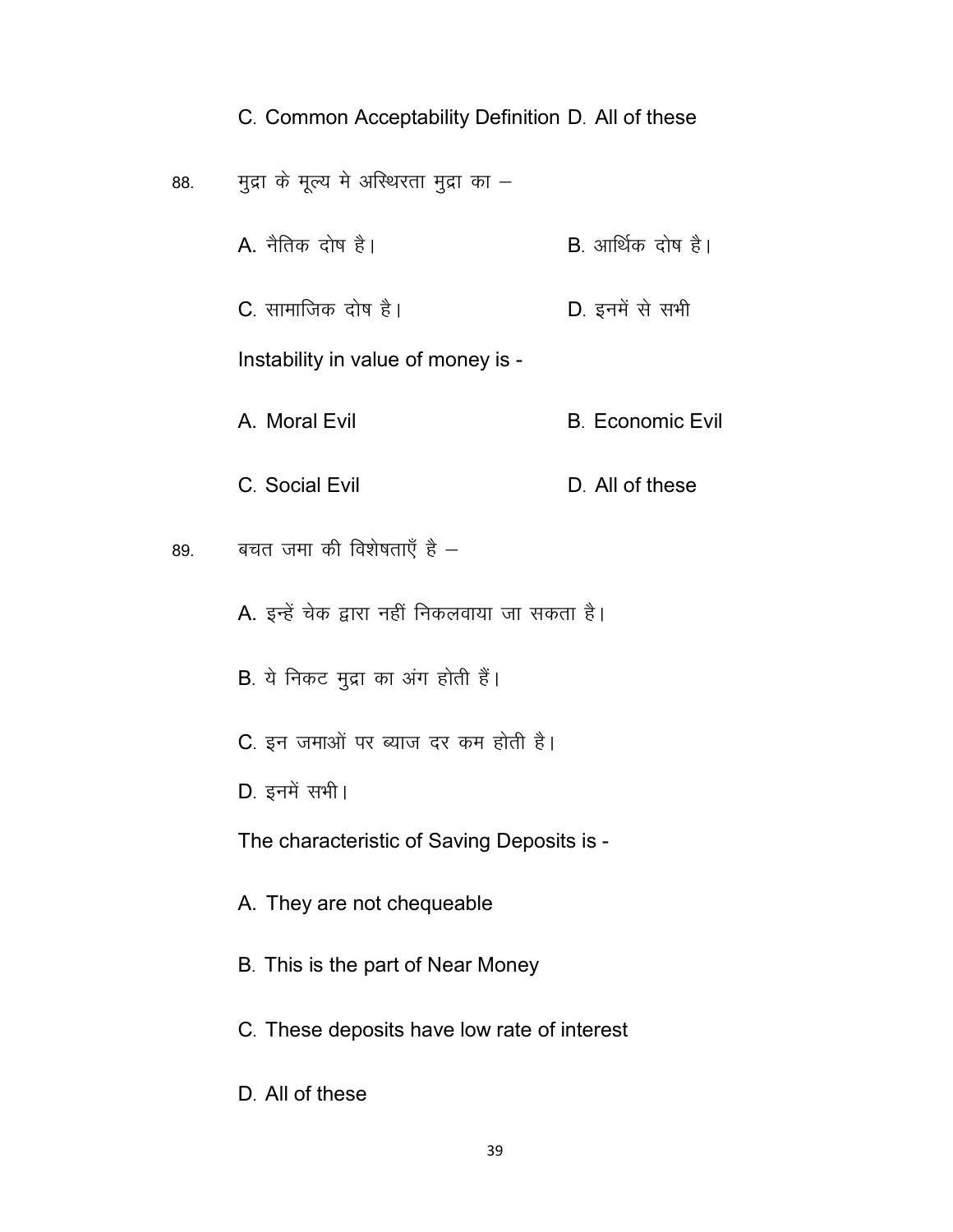90. किन्द्रीय बैंक के समाशोधन गृह के कार्य का निम्न में से क्या लाभ है?

A. पारस्परिक लेन-देन का निपटारा कम मुद्रा में ही हो जाता है।

B. बैंकों के पारस्परिक संबंध बढते जाते हैं।

C. इससे केन्द्रीय बैंक को व्यापारिक बैंकों की तरलता स्थिति का पता चलता है।

D. इनमें से सभी

Which is the advantage of functioning of Clearing House of Central Bank?

A. It economises the use of cash by banks, while settling their claims and counter claims.

B. It improves the mutual relations amongs banks.

C- It keeps Central bank fully informed about liquidity position of each bank.

D. All of these

- 91. साख संकुचन के लिए
	- A. सांविधिक तरलता अनुपात को घटा दिया जाता है।
	- B. सांविधिक तरलता अनुपात को बढ़ा दिया जाता है।
	- C. सांविधिक तरलता अनुपात में कोई परिवर्तन नहीं किया जाता है।

D. इनमें से कोई नहीं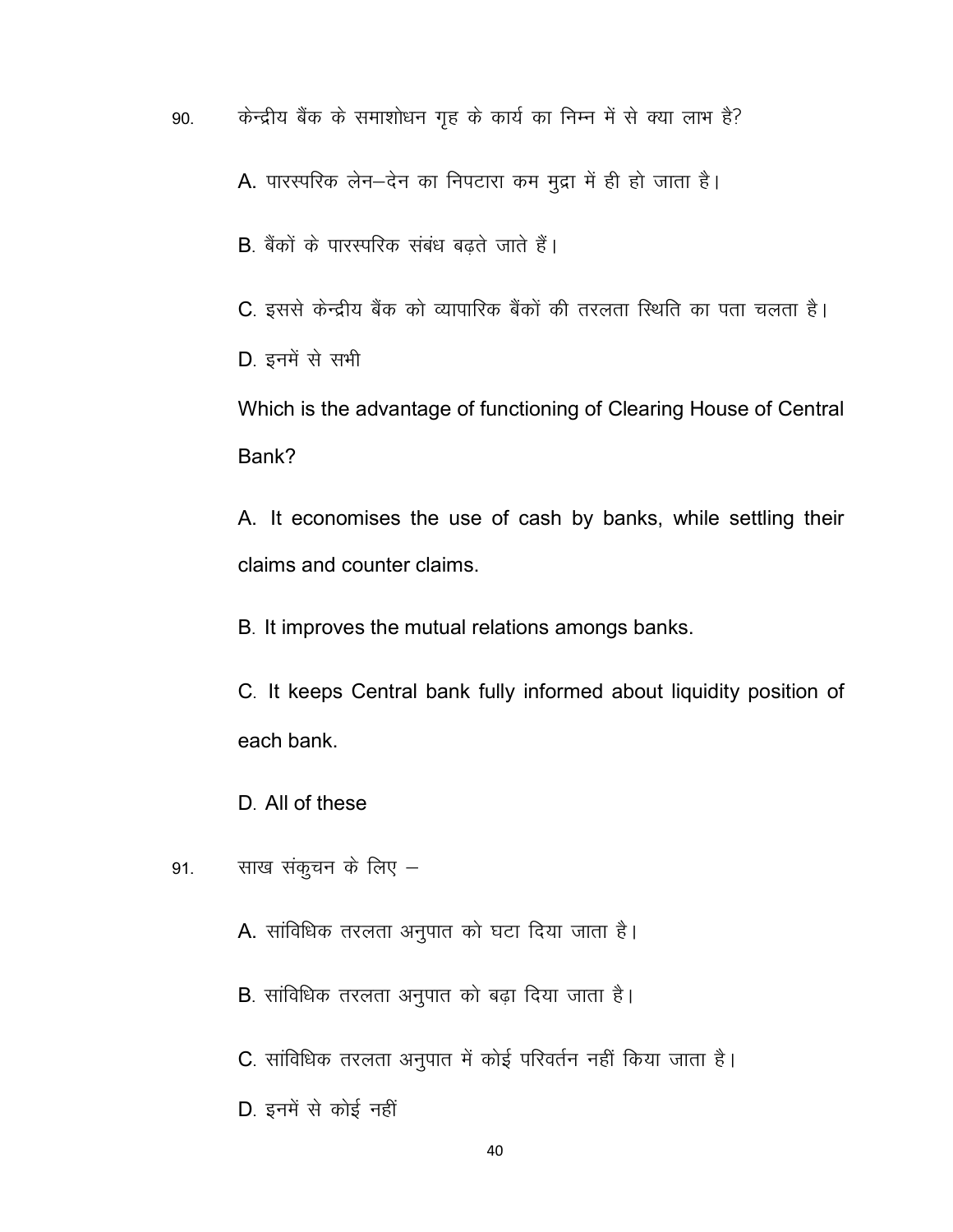For Credit Contraction -

- A. Statutory Liquidity Ratio is increased
- B. Statutory Liquidity Ratio is decreased
- C- Statutory Liquidity Ratio is not changed
- D. None of these
- 92. बैंकों में ग्राहक सेवा सुधारने हेतु सुझाव देने के लिए वर्ष 1990 में किस समिति का गठन हुआ?
	- $A.$  नरसिम्हम समिति  $B.$  गोइपोरिया समिति
	- C. वर्मा समिति<br>
	D. इनमें से कोई नहीं

In 1990 which committee was constituted for making recommendations for improvements in customer service of Banks.

- A. Narsimham Committee B. Goiporia committee
- C. Verma Committee D. None of these
- 93.  $\frac{1}{2}$  मुद्रा गुणक =
	- A.  $\frac{M}{H}$  $\mathbf{B} \cdot \frac{CU}{D}$ DD
	- $C. H = C + R$  D. इनमें से सभी

Money Multiplier =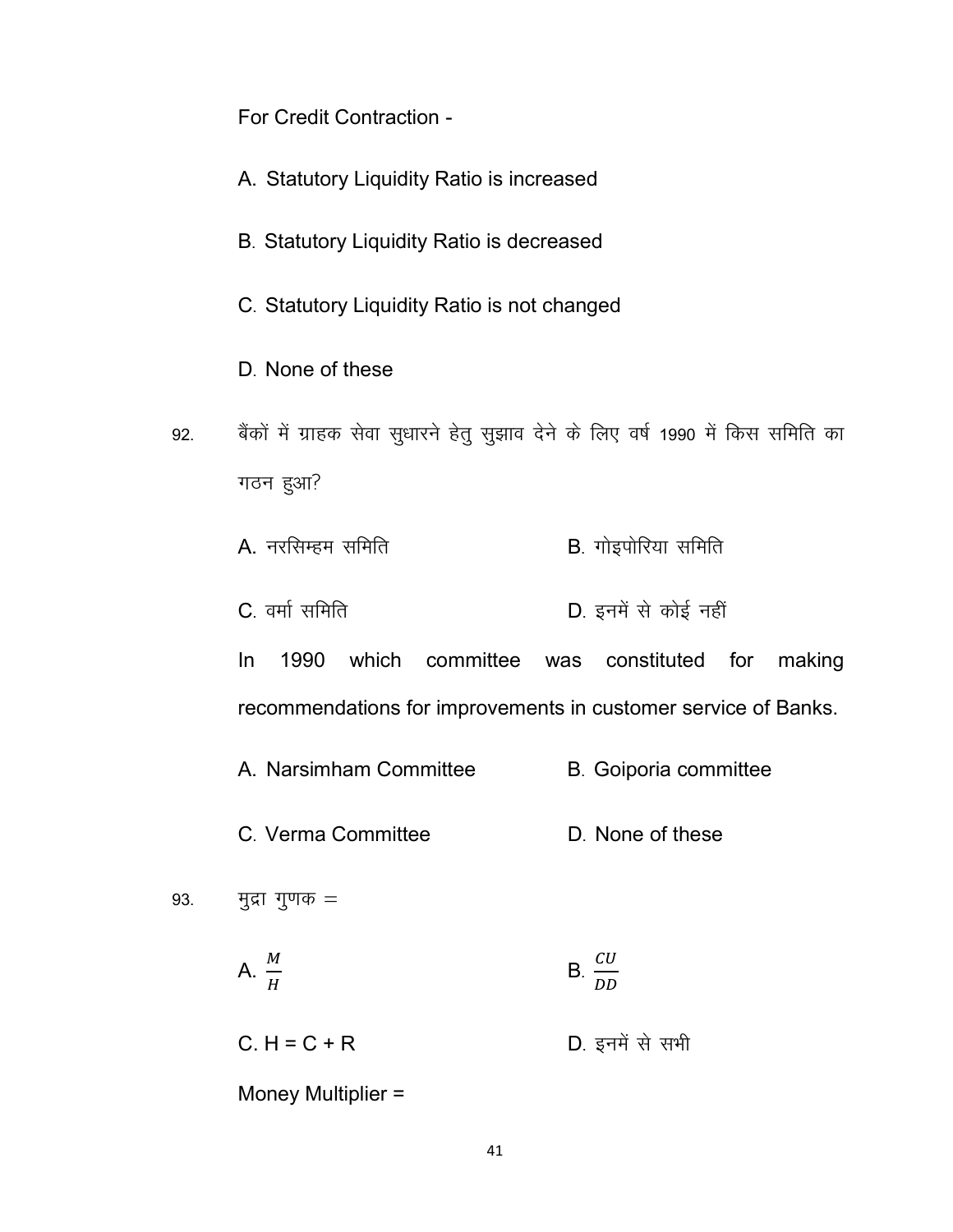|     | A. $\frac{M}{A}$                                                 | $B. \frac{CU}{1}$                  |
|-----|------------------------------------------------------------------|------------------------------------|
|     | $C.H = C + R$                                                    | D. All of these                    |
| 94. | बचत कब ऋणात्मक होती है?                                          |                                    |
|     | A. $C < Y$                                                       | B. C > Y                           |
|     | $C. C = Y$                                                       | $D.$ APC + APS = 1                 |
|     | When does saving become negative?                                |                                    |
|     | A. $C < Y$                                                       | B. C > Y                           |
|     | $C. C = Y$                                                       | $D.$ APC + APS = 1                 |
| 95. | निवेश जो आय स्तर से स्वतंत्र होता है –                           |                                    |
|     | A. प्रेरित निवेश कहलता है।                                       | <b>B</b> . स्वायत निवेश कहलाता है। |
|     | C. नियोजित निवेश कहलाता है।                                      | D. वास्तविक निवेश कहलाता है।       |
|     | The Investment which is independent of income level is known as- |                                    |
|     | A. Induced Investment                                            | <b>B.</b> Autonomous Investment    |
|     | C. Exante Investment                                             | D. Expost Investment               |
| 96. | साधन सेवाओं के रोजगार में वृद्धि उचित है जब,                     |                                    |
|     | A. सामूहिक मांग = सामूहिक पूर्ति                                 | B. सामूहिक मांग > सामूहिक पूर्ति   |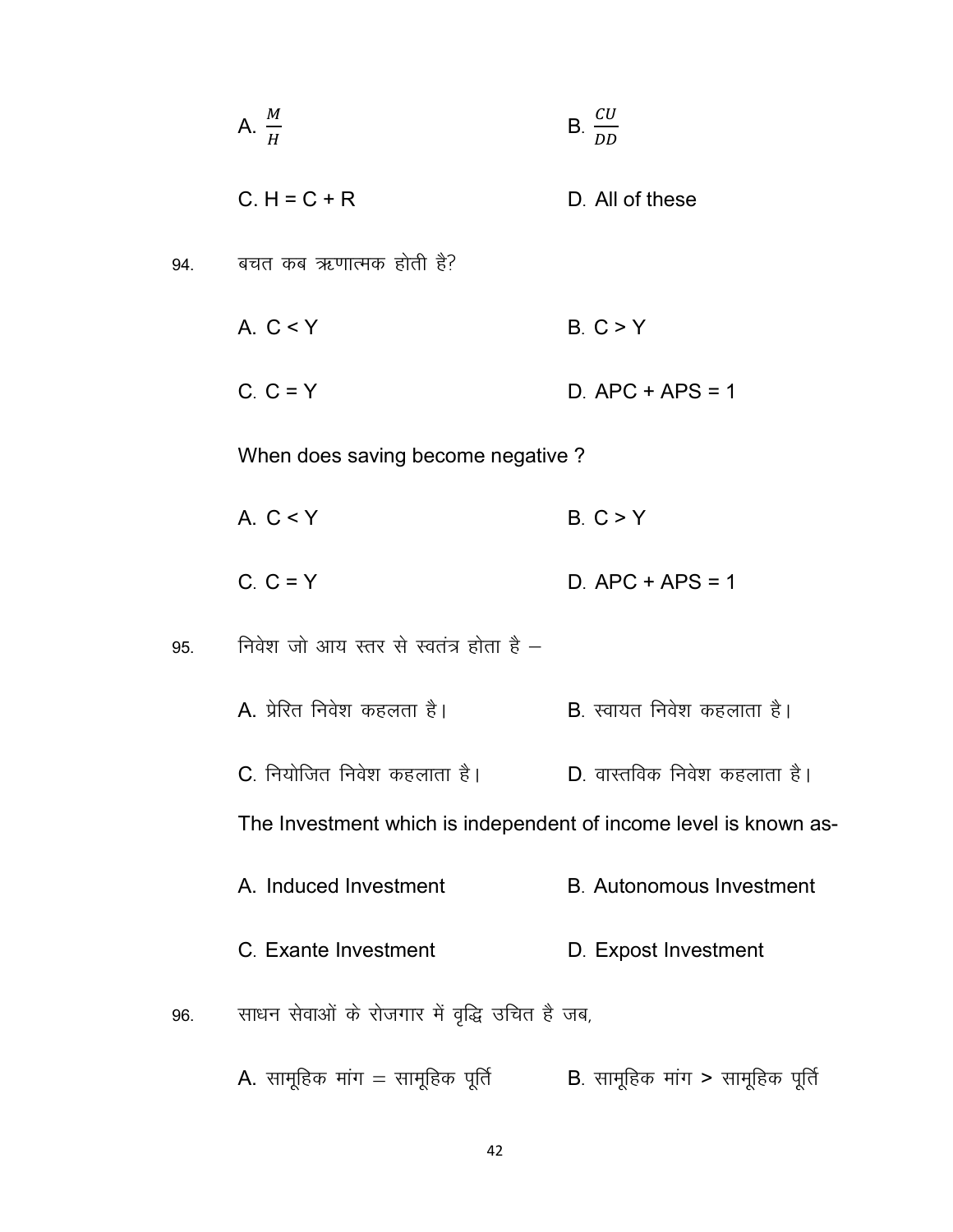|     | C. सामूहिक मांग < सामूहिक पूर्ति $\qquad$ D. इनमें से कोई नहीं        |             |  |
|-----|-----------------------------------------------------------------------|-------------|--|
|     | Increase in employment of factors is suitable when -                  |             |  |
|     | A. Aggregate Demand = Aggregate supply                                |             |  |
|     | B. Aggregate Demand > Aggregate supply                                |             |  |
|     | C. Aggregate Demand < Aggregate supply                                |             |  |
|     | D. All of these                                                       |             |  |
| 97. | गुणक ज्ञात कीजिए यदि MPS का मूल्य 0.75 है।                            |             |  |
|     | A.2                                                                   | <b>B.</b> 8 |  |
|     | C. 1.33                                                               | D. 1.67     |  |
|     | Find the value of Multiplier, if Marginal Propensity to save (MPS) is |             |  |
|     | 0.75.                                                                 |             |  |
|     | A. 2                                                                  | <b>B.</b> 8 |  |
|     | C. 1.33                                                               | D. 1.67     |  |
| 98. | 'अतिरेक मांग' उत्पन्न होने का निम्न में से कौन कारण नही है?           |             |  |
|     | A. विनियोग मांग में वृद्धि                                            |             |  |
|     | <b>B</b> . साख विस्तार से मांग में वृद्धि                             |             |  |
|     | C. हीनार्थ प्रबंधन के फलस्वरूप मुद्रा पूर्ति में वृद्धि               |             |  |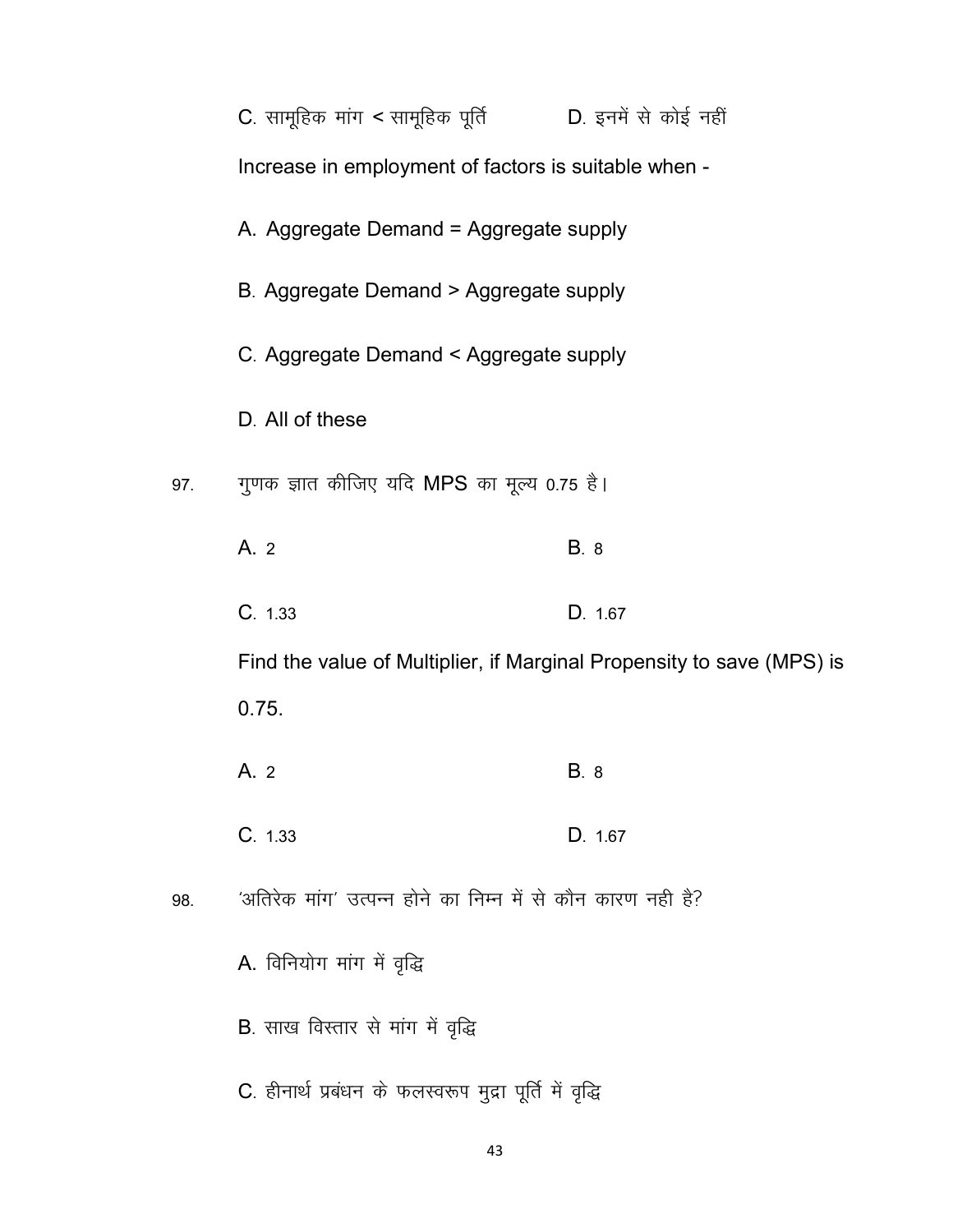|      | D. सार्वजनिक व्यय में कमी                             |                              |  |
|------|-------------------------------------------------------|------------------------------|--|
|      | Which is not the reason of rising Excess Demand?      |                              |  |
|      | A. Increase in Investment Demand.                     |                              |  |
|      | B. Increase in demand due to credit extension.        |                              |  |
|      | C. Addition in money supply due to deficit financing. |                              |  |
|      | D. Reduction in Public Expenditure                    |                              |  |
| 99.  | निम्न में से कौन 'राजकोषीय उपाय' नहीं है ?            |                              |  |
|      | <b>A</b> . कर                                         | <b>B</b> . सार्वजनिक व्यय    |  |
|      | C. सार्वजनिक ऋण                                       | D. बैंक दर                   |  |
|      | Which of the following is not a fiscal measure?       |                              |  |
|      | A. Taxation                                           | <b>B. Public Expenditure</b> |  |
|      | C. Public Debt                                        | D. Bank Rate                 |  |
| 100. | राजकोषीय अनुशासन का सूचक है –                         |                              |  |
|      | A. शून्य प्राथमिक घाटा                                | <b>B</b> . राजकोषीय घाटा     |  |
|      | C. राजस्व घाटा                                        | D. सकल प्राथमिक घाटा         |  |
|      | Indicator of fiscal discipline is -                   |                              |  |
|      | A. Zero Primary Deficit                               | <b>B. Fiscal Deficit</b>     |  |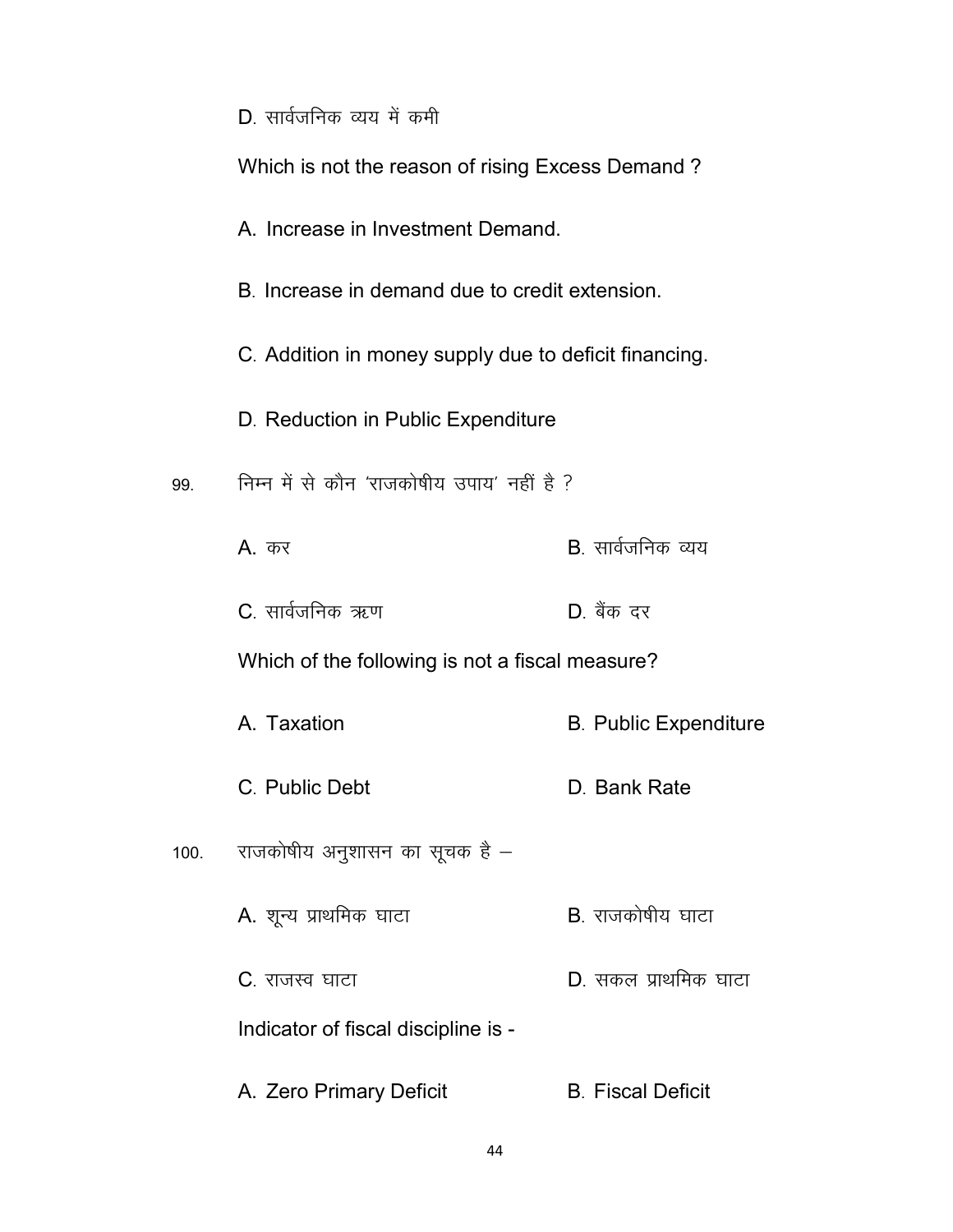C. Revenue Deficit **D.** Gross Primary Deficit

# <u>खण्ड-ब / Section-B</u>

# <u>लघु उत्तरीय प्रश्न / Short Answer Type Questions</u>

प्रश्न संख्या 1 से 30 तक लघु उत्तरीय हैं। इनमें से किन्हीं 15 प्रश्नों के उत्तर दें। प्रत्येक प्रश्न के लिए 2 अंक निर्धारित है। शब्द सीमा 40 से 50 शब्द है।  $(15x2=30)$ Question nos. 1 to 30 are Short answer type. Answer any 15 questions. Each question carries 2 marks. Word limit is 40-50 words.

(15x2=30)

| 1. | 'उत्पादन संभावना वक्र' की आकृति कैसी होती है?                  | $\overline{2}$ |
|----|----------------------------------------------------------------|----------------|
|    | What is the shape of 'Production Possibility curve'?           |                |
| 2. | उपभोक्ता संतुलन का क्या अर्थ है?                               | $\overline{2}$ |
|    | What do you mean by Consumer's Equilibrium?                    |                |
| 3. | आर्थिक क्रिया क्या है?                                         | $\overline{2}$ |
|    | What is meant by Economic Activity?                            |                |
| 4. | उत्पादन फलन की परिभाषा दीजिए।                                  | 2              |
|    | Define Production Function.                                    |                |
| 5. | मांग वक्र नीचे क्यों गिरता हैं? किन्हीं दो कारणों को लिखें।    | 2              |
|    | Why does demand curve slope downward? Write any two causes.    |                |
| 6. | अल्पकाल और दीर्घकाल की संकल्पनाओं मे अन्तर कीजिए।              | $\overline{2}$ |
|    | Distinguish between the concepts of short-run and the Long-run |                |
| 7. | अवसर लागत से क्या अभिप्राय है?                                 | 2              |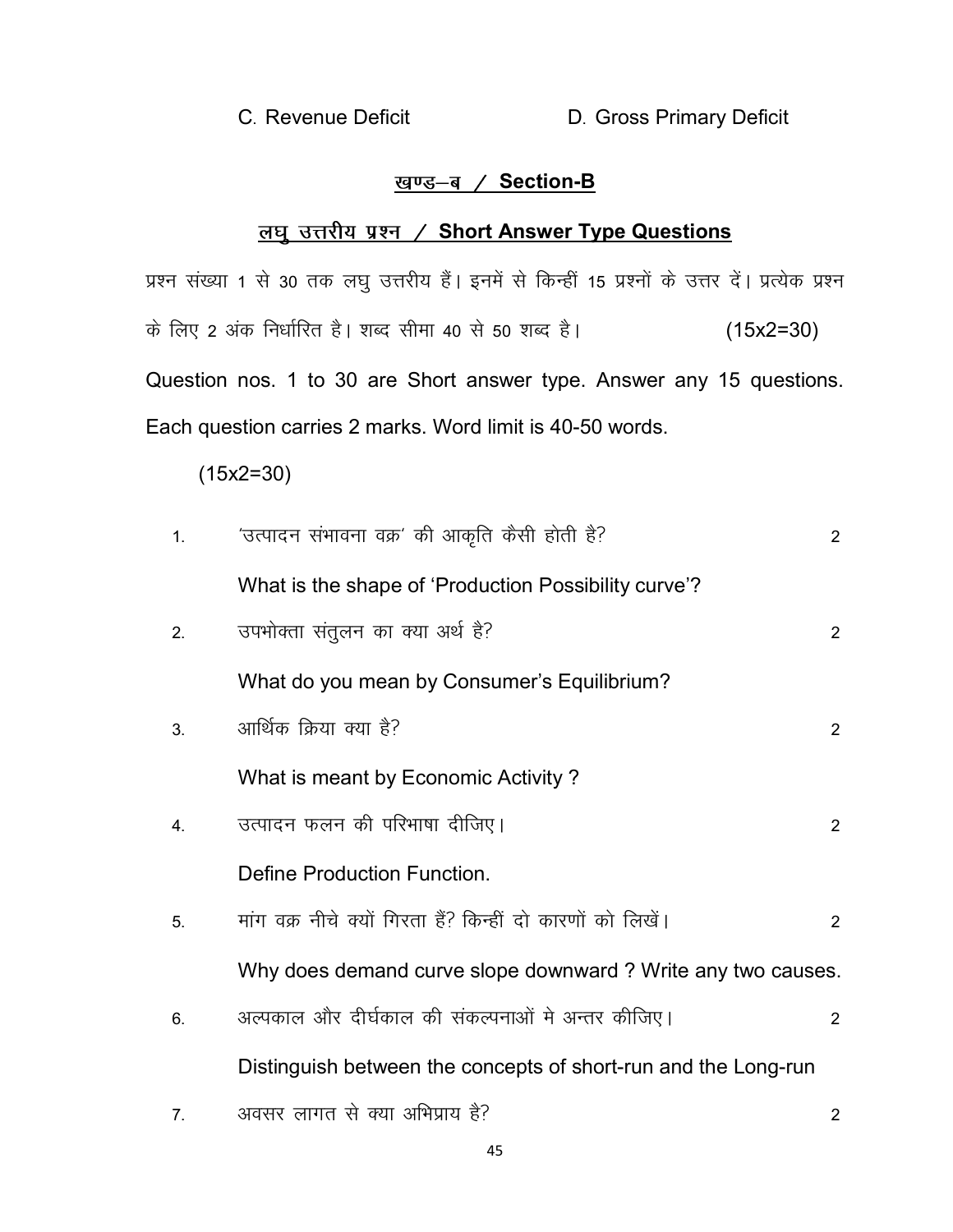What is meant by Opportunity cost?

| 8.  | सीमांत लागत और औसत लागत में क्या सम्बन्ध है?<br>2                             |  |
|-----|-------------------------------------------------------------------------------|--|
|     | What is the relationship between Marginal cost and Average cost?              |  |
| 9.  | पूर्ण प्रतियोगिता में औसत आगम और सीमान्त आगम वक्रों की आकृति कैसी होती        |  |
|     | हे?<br>$\overline{2}$                                                         |  |
|     | What type of shape does Average Revenue and Marginal                          |  |
|     | Revenue curve adopt in perfect competition?                                   |  |
| 10. | बाजार के मुख्य विशेषताओं को बताइए।<br>$\overline{2}$                          |  |
|     | Mention the important features of market.                                     |  |
| 11. | एकाधिकार और एकाधिकारात्मक प्रतियोगिता में किन्हीं दो अन्तरों को बताएँ।<br>2   |  |
|     | Mention any two differences between Monopoly and Monopolistic                 |  |
|     | Competition.                                                                  |  |
| 12. | संतुलन कीमत क्या है?                                                          |  |
|     | What is Equilibrium price?                                                    |  |
| 13. | सीमांत उपयोगिता ह्रास नियम क्या है?<br>$\overline{2}$                         |  |
|     | What is Law of Diminishing Marginal utility?                                  |  |
| 14. | ब्याज दर का निर्धारण कैसे होता है?<br>2                                       |  |
|     | How is interest rate determined?                                              |  |
| 15. | व्यष्टि अर्थशास्त्र और समष्टि अर्थशास्त्र में किन्हीं दो अन्तर को उदाहरण सहित |  |
|     | लिखें।<br>2                                                                   |  |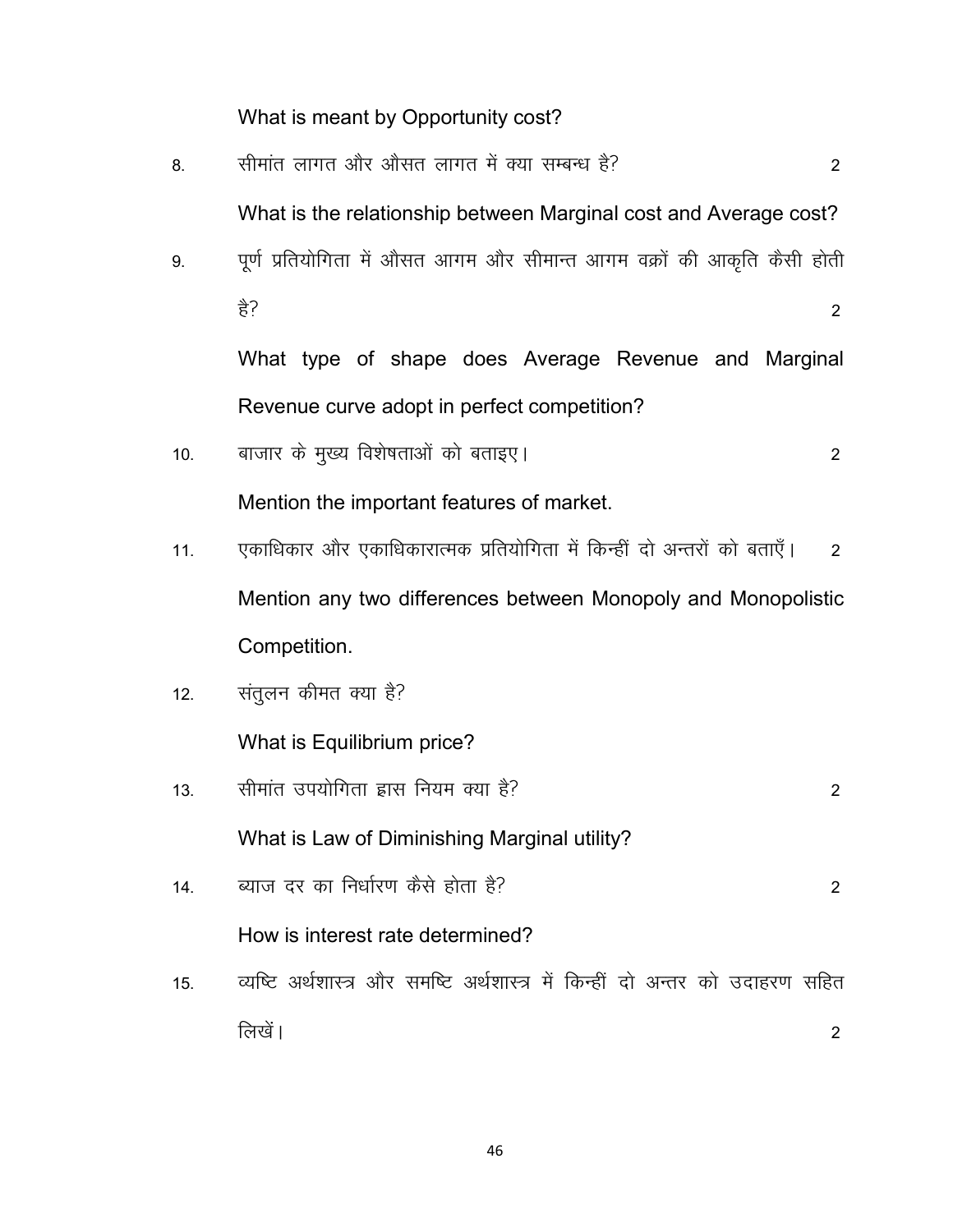Write any two differences between Micro Economics and Macro Economics with example.

| 16. | राष्ट्रीय आय के चक्रीय प्रवाह से क्या अभिप्राय है?          | 2              |
|-----|-------------------------------------------------------------|----------------|
|     | What is meant by Circular flow of National Income?          |                |
| 17. | साधन लागत पर शुद्ध घरेलु उत्पाद से क्या अभिप्राय है?        | $\overline{2}$ |
|     | What is meant by Net Domestic Product at factor cost?       |                |
| 18. | राष्ट्रीय आय तथा घरेलू आय में क्या अंतर है?                 | $\overline{2}$ |
|     | Distinguish between National Income and Domestic Income     |                |
| 19. | प्राथमिक और द्वितीयक क्षेत्र में अन्तर बताइए।               | $\overline{2}$ |
|     | Distinguish between Primary Sector and Secondary Sector.    |                |
| 20. | नकद कोष अनुपात और वैधानिक तरलता अनुपात में क्या अन्तर है?   | $\overline{2}$ |
|     | What is the difference between Cash Reserve Ratio (CRR) and |                |
|     | 'Statutory Liquidity Ratio'(S L R)?                         |                |
| 21. | उपभोग प्रवृति का क्या अर्थ है?                              | $\overline{2}$ |
|     | What is the meaning of Propensity to Consume?               |                |
| 22. | निवेश गुणक को परिभाषित कीजिए।                               | $\overline{2}$ |
|     | Define Investment Multiplier.                               |                |
| 23. | न्यून मांग के क्या कारण हैं?                                | $\mathbf{2}$   |
|     | What are the reasons of Deficient Demand?                   |                |
| 24. | गैर विकास व्यय क्या है?                                     | 2              |
|     | What is Non-Development Expenditure?                        |                |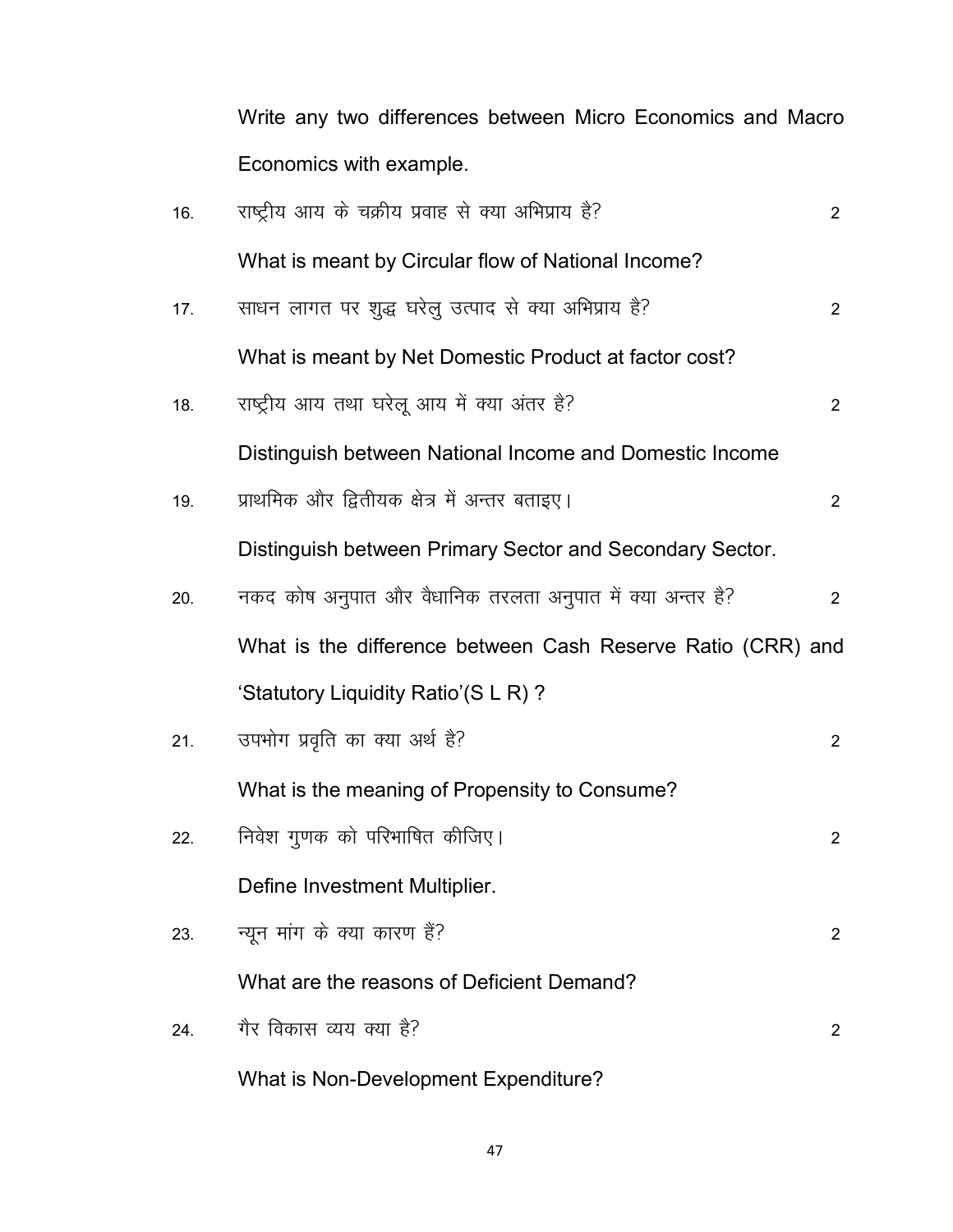| 25. | प्राथमिक घाटे से क्या अभिप्राय है? | 2              |
|-----|------------------------------------|----------------|
|     | What is meant by Primary Deficit?  |                |
| 26. | भुगतान संतुलन की परिभाषा दें।      | 2              |
|     | Define Balance of Payments.        |                |
| 27. | पूंजी खाते को परिभाषित करें।       | $\mathcal{P}$  |
|     | Define Capital Account.            |                |
| 28. | व्यापार चक्रों को परिभाषित करें।   | $\mathcal{P}$  |
|     | Define Trade Cycles.               |                |
| 29. | मांग के नियम को परिभाषित करें।     | $\mathcal{P}$  |
|     | Define Law of demand.              |                |
| 30. | उदासीनता वक्र को समझाइये।          | $\overline{2}$ |
|     |                                    |                |

Explain Indifference Curve.

## दीर्घ उत्तरीय प्रश्न / Long Answer Type Questions

प्रश्न संख्या 31 से 38 तक दीर्घ उत्तरीय प्रश्न हैं। इस कोटि के प्रत्येक प्रश्न के लिए 5 अंक निर्धारित हैं। किन्हीं 4 प्रश्नों के उत्तर दें। शब्द सीमा 100-120 शब्द है।  $(4x5=20)$ 

Question no. 31 to 38 are Long answer type questions. Each question carries 5 marks. Answer any 4 questions. Word limit is 100-120 words.

(4x5=20)

31. - मांग की कीमत लोच को प्रभावित करने वाले तत्वों की व्याख्या कीजिए। Explain the factors determining price elasticity of demand.